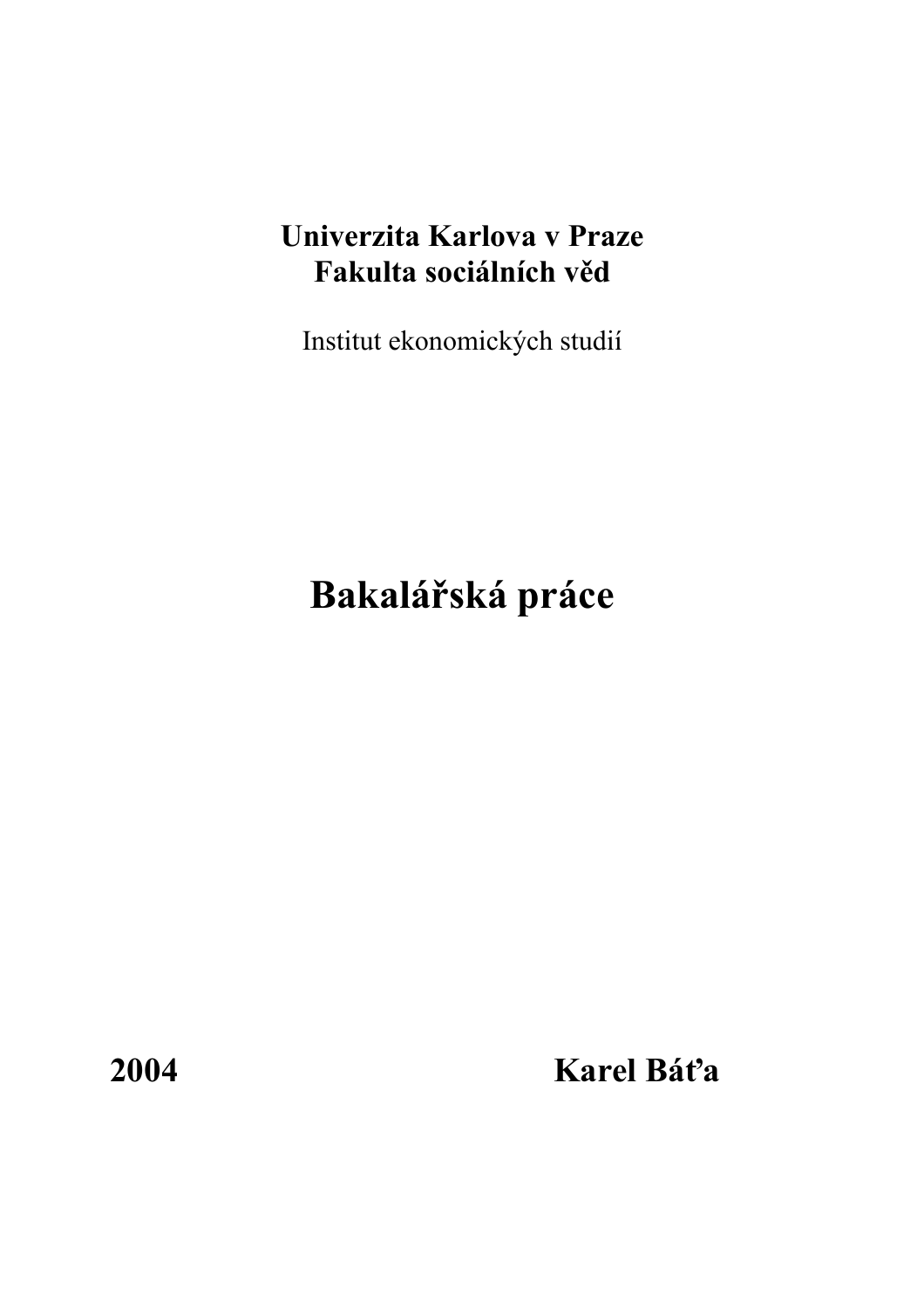# **Univerzita Karlova v Praze Fakulta sociálních věd**

Institut ekonomických studií

# **BAKALÁŘSKÁ PRÁCE**

# **COMPARISON OF CZECH AND DUTCH EQUITY MARKET**

**VYPRACOVAL: Karel Báťa OBOR STUDIA: ekonomie AKADEMICKÝ ROK: 2003/2004**

**KONZULTANT: prof. Ing. Michal Mejstřík,CSc.**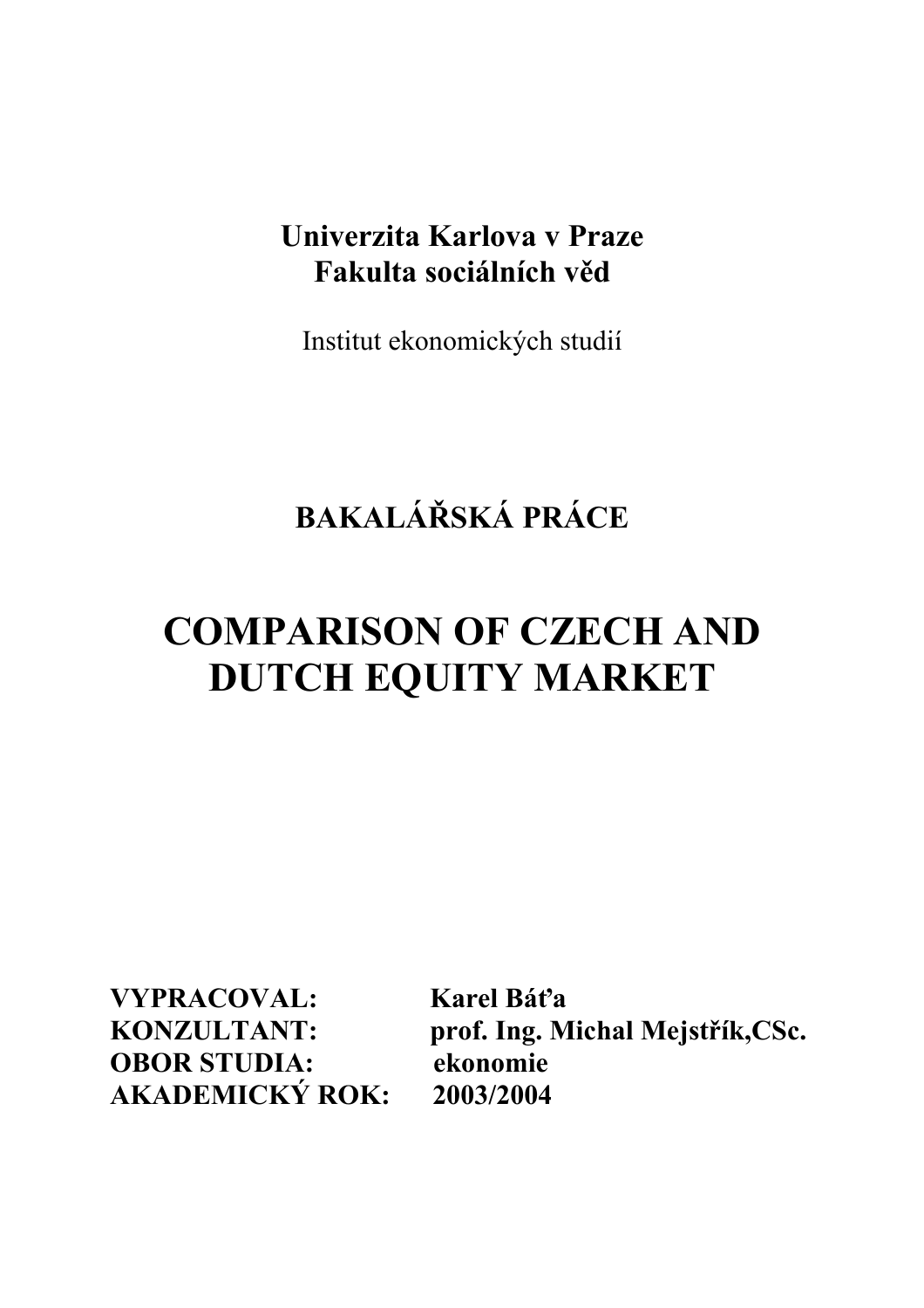Prohlášení

Prohlašuji, že jsem bakalářskou práci vypracoval samostatně a použil jsem jen uvedené prameny a literaturu.

V Praze dne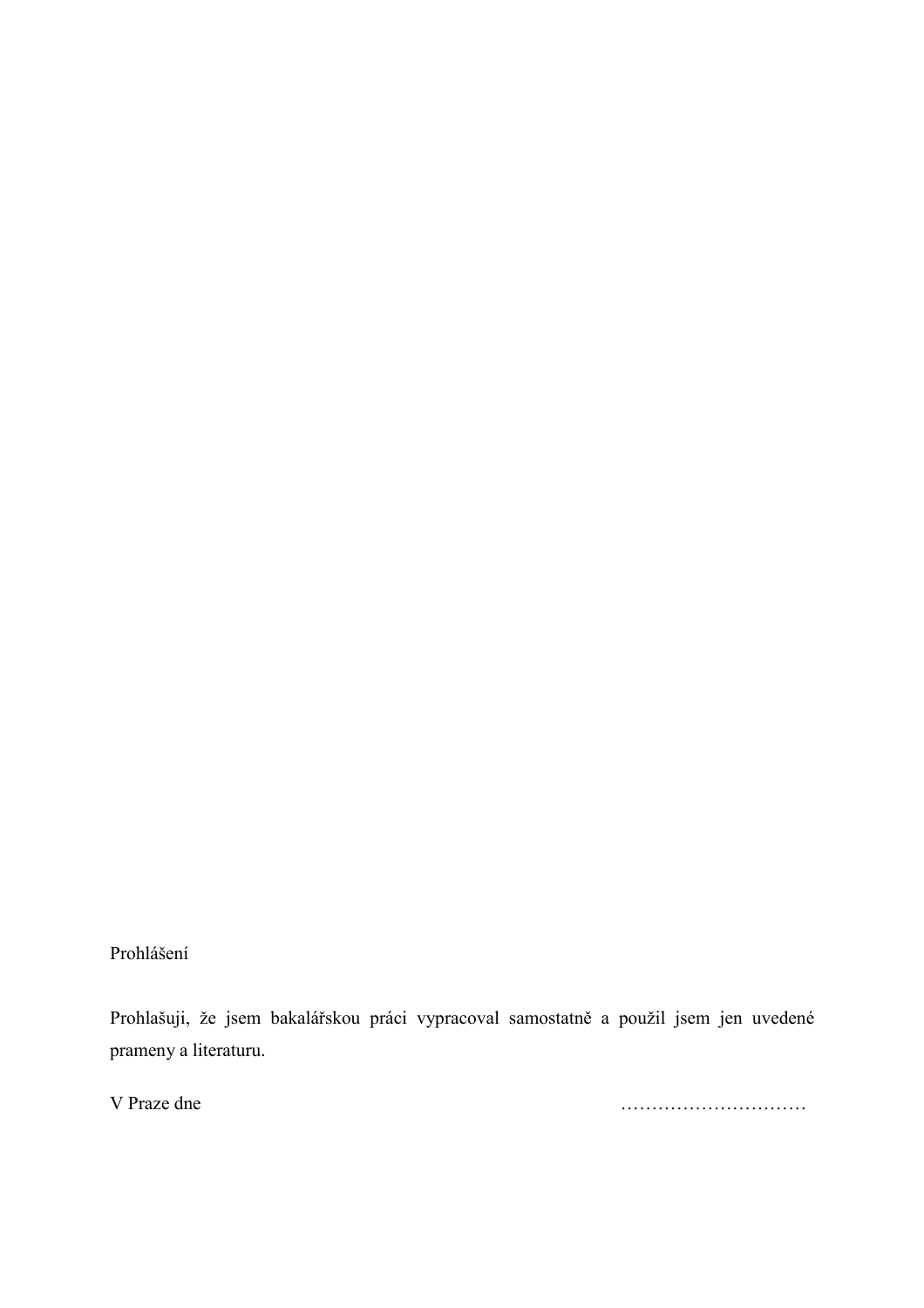# **List of contents**

| II.3.5 Impact of the asymmetric information and transaction costs23 |  |
|---------------------------------------------------------------------|--|
|                                                                     |  |
|                                                                     |  |
|                                                                     |  |
|                                                                     |  |
| II.5 Comparison of Czech and Dutch stock market27                   |  |
|                                                                     |  |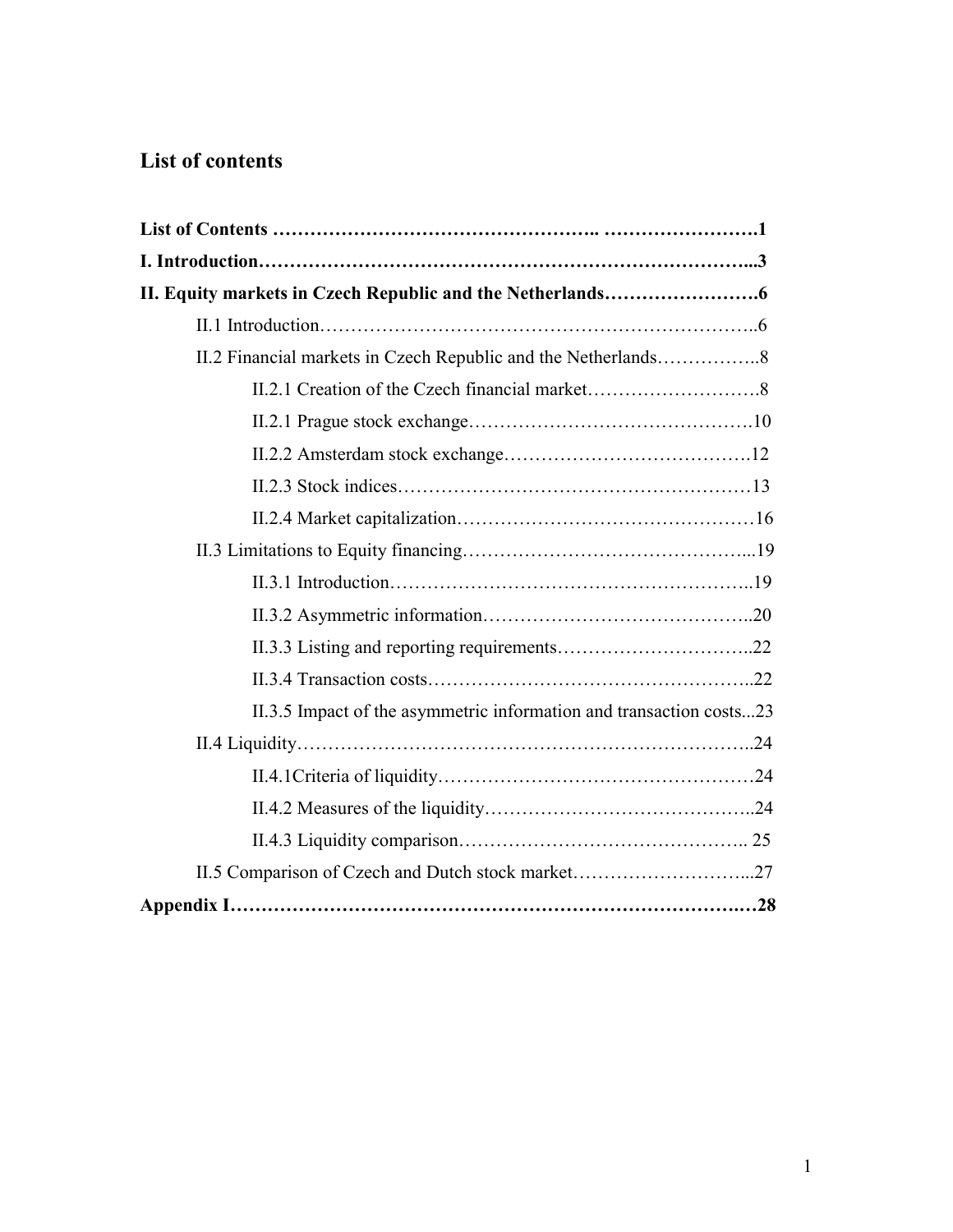| III. The efficiency of the Czech and Dutch stock market31 |  |
|-----------------------------------------------------------|--|
|                                                           |  |
|                                                           |  |
|                                                           |  |
|                                                           |  |
| III.2.2.1 Weak form market efficiency34                   |  |
|                                                           |  |
|                                                           |  |
|                                                           |  |
|                                                           |  |
| III.3.2 Testing for Random walk - model description37     |  |
|                                                           |  |
|                                                           |  |
|                                                           |  |
|                                                           |  |
|                                                           |  |
|                                                           |  |
|                                                           |  |
|                                                           |  |
|                                                           |  |
|                                                           |  |
|                                                           |  |
|                                                           |  |
|                                                           |  |
|                                                           |  |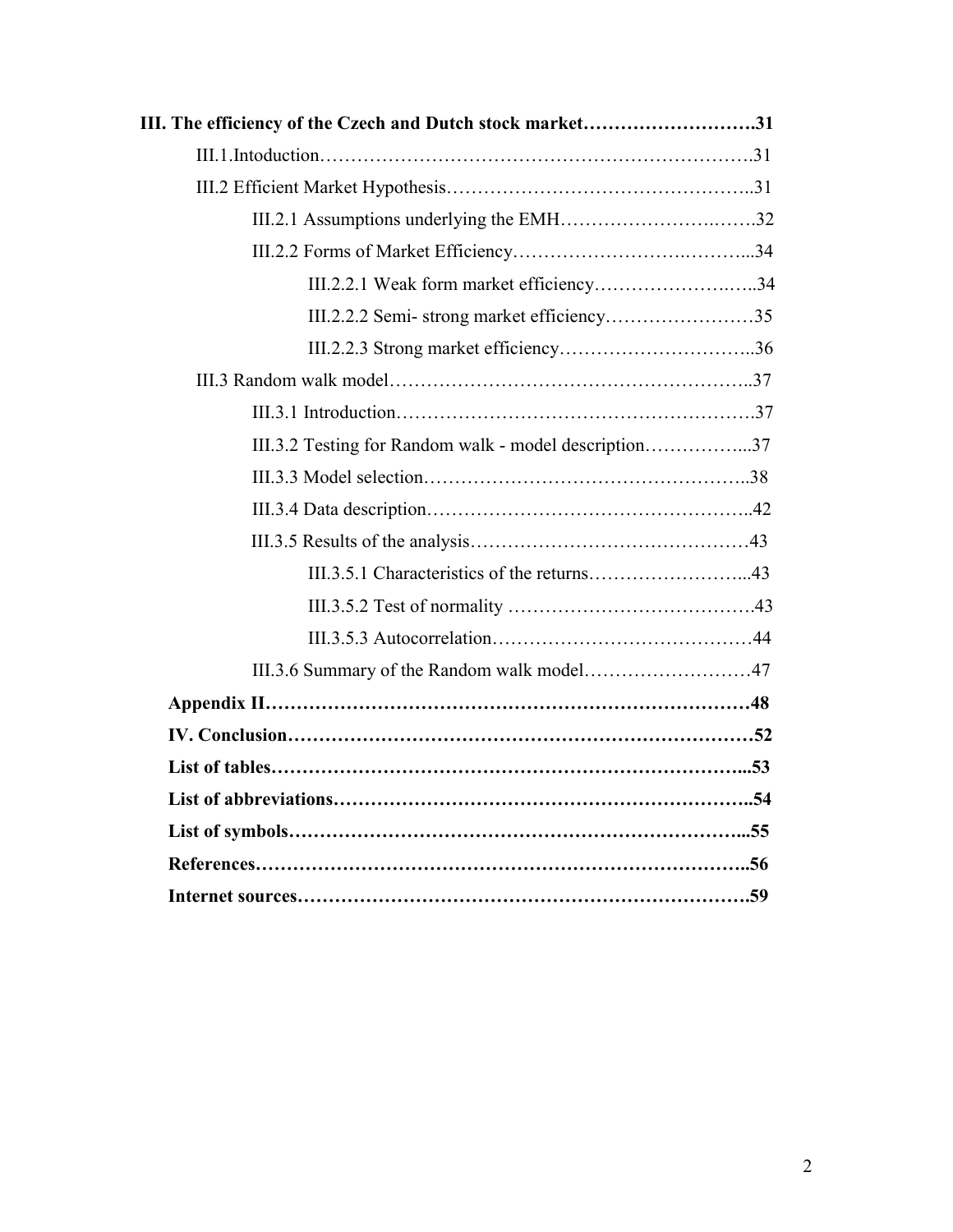### **I. Introduction**

On the May 01 2004 the Czech Republic became on of the 25 member states of the EU. Although this event has been anticipated for several years, many doubts concerning the ability of the Czech economy to keep pace with the developed countries of the European Union have arisen recently. The doubts are quite understandable. The historical heritage of planned economy brought several disadvantages. Let's point out at least the most important: imperfect markets, absence of the private ownership, lack of sources of objective information, absence of price, etc. It is questionable how the country in the middle of the transition process, will be able to compete and converge to the developed members of the EU.

 In this thesis, one of the most developed European countries – the Netherlands – was chosen as a benchmark for a comparison. The Netherlands is considered as a country, where the capitalism was born. The economy has been traditionally trade oriented, since  $16<sup>th</sup>$  century the sea transport was one of the main sources of the economic growth. Along with the development and growth of the trade, industry and economy as a whole, the problem of flourishing companies financing emerged. The need for capital to finance new firms was a major spontaneous force to create financial markets. It was in Amsterdam, where in the 1631 was the first modern stock exchange founded. The Dutch financial market had hundreds of years to transform into the market, as we know it today. On contrary, the financial markets in the Czech Republic are still young and miss the long centuries of slow development. The financial market was founded in the transitional process as a piece of the "shock therapy" strategy. Formation of the private ownership and consequently creation of the financial market were the main goals of the transformers. As we can assess ex post, the chosen fast way of the privatization was not the luckiest one. The market was created too fast and without a proper change of the institutional framework. Functionality and effectiveness of the market at least in the beginning was very weak. It would be probably naive to think that the Czech financial market shares the similar characteristics as the Dutch one.

 We will go into more details about the differences between the equity markets in the two countries to examine, whether the Czech financial market can be considered as a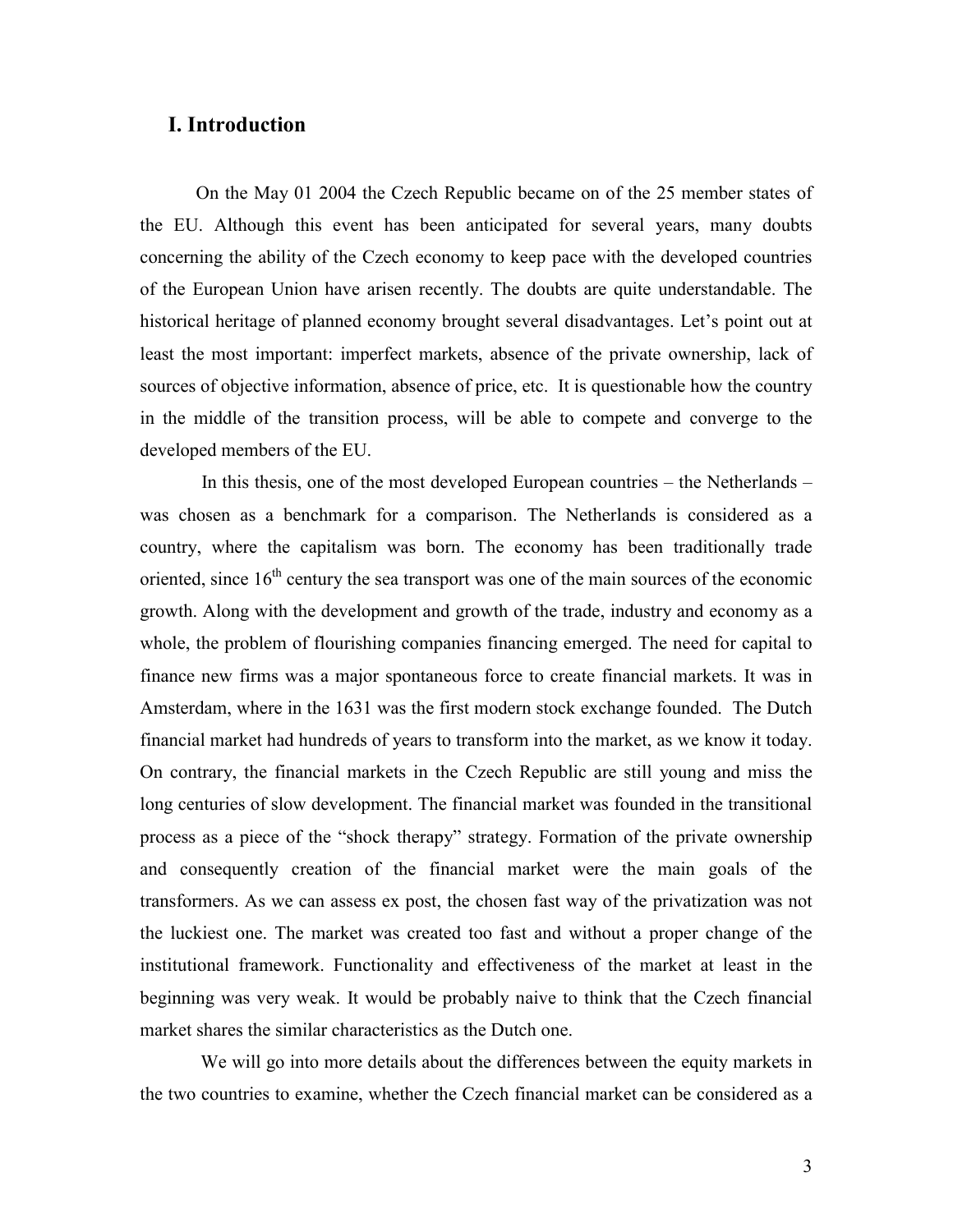developed one. In part II, we will try to compare the main characteristics of the equity markets in both countries. In part III will compare the levels of efficiency of the markets and in part IV we will come to the conclusion.

 In the first section of part II, we will start with a brief description of the creation history of the Czech financial market and operation of the Prague and the Amsterdam stock exchange. The historical insight of the main features and differences between the stock exchanges will bring us to a discussion, how can the different institutional framework impact the functioning of financial markets. We will explain the problems that are stemming from the asymmetric information, namely moral hazard and adverse selection, lack of legislation and enforcement of law. We will continue with the comparison of the differences in the transaction costs and liquidity of the stock market. Transaction costs and liquidity provides us with a deeper insight about the operation of the market. The key issue of part II will be the discussion about the linkages between the level of development of the economy and the functioning of stock markets.

Stock markets have been a popular topic between economists especially in the last decades. The performance of the stock markets has been scanned and examined cautiously not only by investors and speculators. The performance of the stocks, which are in fact ownership rights of firms, should be tightly connected with the economic performance of the real economy. In line with the Tobin q, consumption cycles and other different theories,<sup>[1](#page-6-0)</sup> the stocks should be used as a forecast of future growth of the GDP or other economic indicators. It is not the aim to explain these linkages precisely, but we will focus on the conditions on which these connections would perfectly exist. Before we can use the information from the stock market as a tool for prediction, we have to guarantee that the markets are efficient.

In 1970 Fama came with the theory, which is commonly known as Efficient Market hypothesis. If the markets are efficient the prices reflect only relevant information and none can earn abnormal profits. On such a market the stock prices would have a significant power to forecast and evaluate the true economy. In part III we will first theoretically discuss the concept of market efficiency. Than we will try to examine

<span id="page-6-0"></span><sup>&</sup>lt;sup>1</sup> The topic of linkages between the stock movements and growth is not due to limitations of this thesis discussed in more detail. For more information see Mishkin (2002)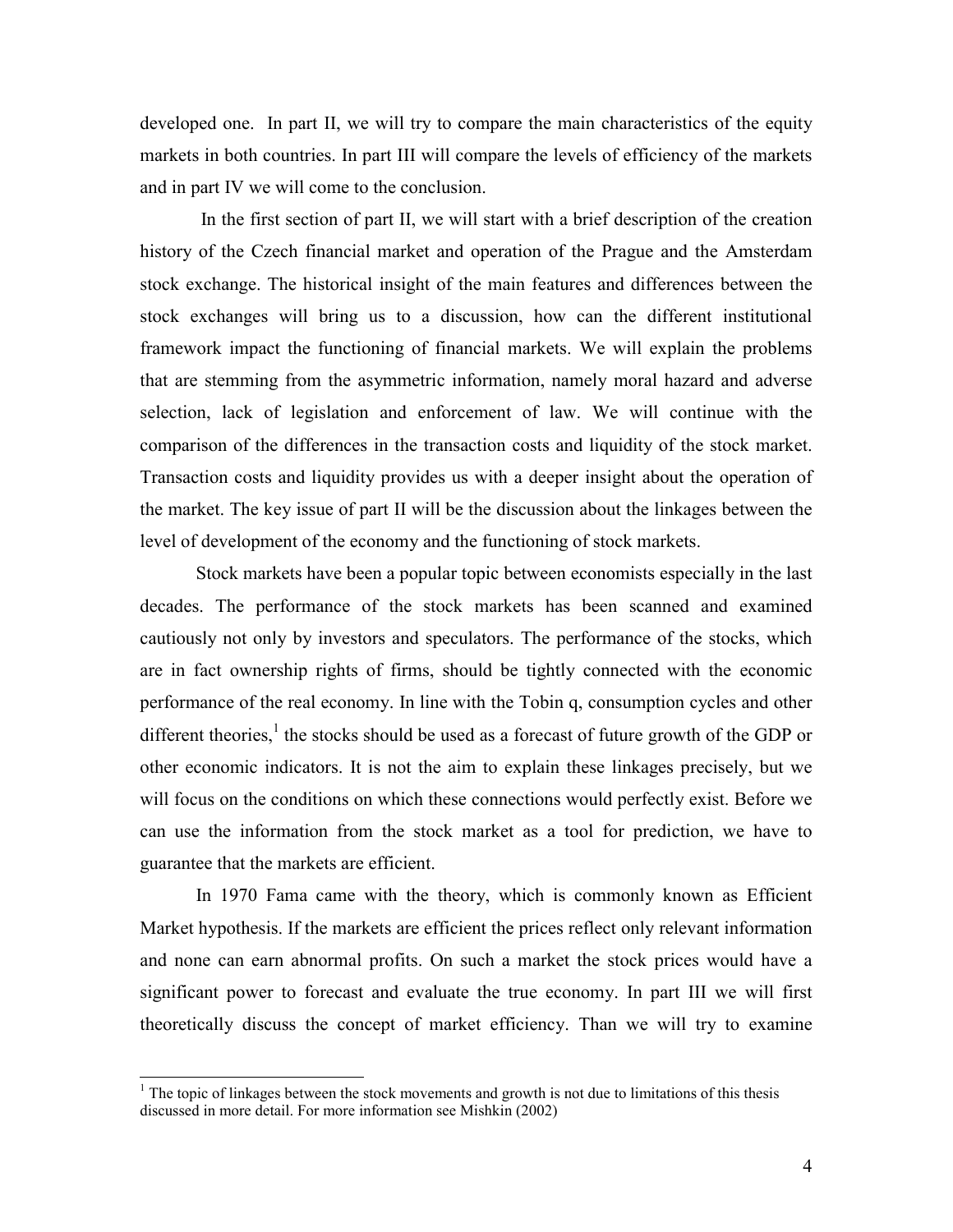whether the stock markets in the Czech Republic and the Netherlands based on the past data of stock indices, are efficient. The main problem for determining the market efficiency is the limited amount of information. Because of this reason, we will test only the simplest form of market efficiency on assumption of specific circumstances: the random walk model. Random walk theory of the stock movements states that because the fact that the prices change in an unpredictable way, the stock returns follow random walk. It is impossible to beat market in the long run - investors can not earn abnormal profits only with past information. Trading in stock is only a game, where the chance plays the most important role. The empirical test of random walk and the examination of the characteristics of the stock indices will be our basic argument for or against the market efficiency of the two markets under study.

In part IV we will come to the conclusion of the thesis. It is our task to make a summary and answer two main questions. The first: "What were the main differences between the two countries?" and the second: "Is the Czech stock market more efficient than the Dutch stock market?"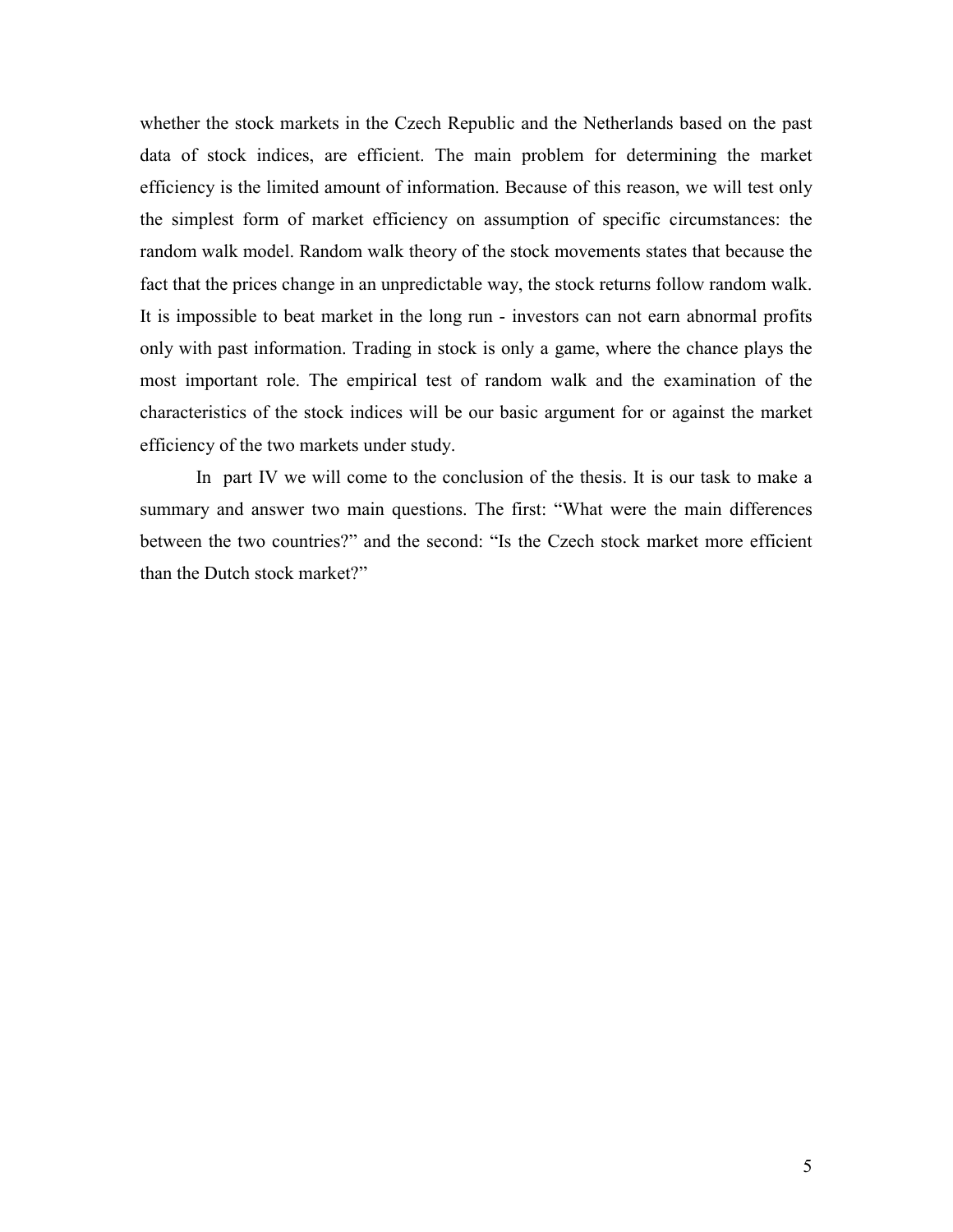#### **II. Equity markets in Czech Republic and the Netherlands**

#### **II.1 Introduction**

Financial markets are markets on which the financial instruments are traded. The main purpose of the financial market is to allocate resources between the deficit subjects (mainly firms) and surplus subjects (households, governments, etc.) Musílek (2003). The system of financial markets enables to transfer the resources via creating and trading in the financial instruments. Based on the type of traded financial instrument we recognize three types of markets: Stock market, Bond market and financial derivative market. In other words, the markets are sorted by the different means of providing the capital to the firms.

Firms have basically two options to finance their activities: Debt and Equity. The essential difference between debt and equity claims is that the holder of debt claim is entitled to receive cashflows, which are determined prior the purchase, at specified time in future. Equity claim, on the other hand, does not guarantee any certain amount of cashflows. The holder is directly interested in the activities of the firm, because his earnings directly depend on the firm performance. Equity of private firm can be in the form of owner's equity or venture capital. The most common equity claims for a publicly traded company are stocks. While the equity of private firms cannot be traded without substantial effort of finding counterparty, stocks can change the holder often and generally without problems. The advantage of stock is that they are generally denominated in small figures. Furthermore, the character of stock contract enables easy transfer of property rights from one owner to the other. Trading in equity of private firms is constrained by costly legal procedures. Therefore, trading in stock is more frequent and ensures better flow of information.

The other criterion of sorting the financial markets depends on the group of actors, who are involved in trading: primary and secondary market. The main purpose of the primary market is to transfer resources to the firm that issues the financial instrument, the stock in particular. The access on the primary market is limited or even restricted for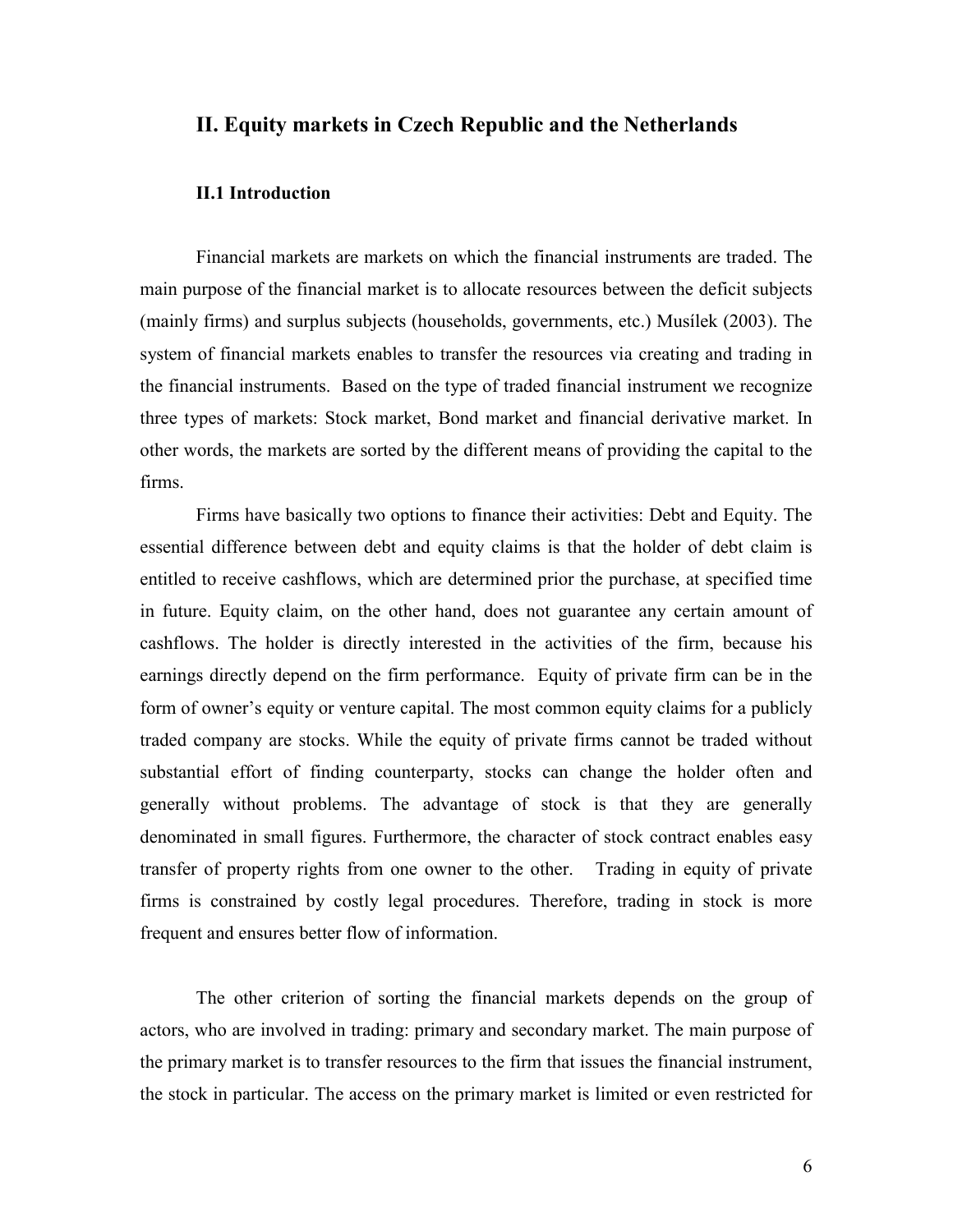<span id="page-9-0"></span>most of the firms and investors. Firms have to meet the legislative regulations concerning liquidity, size and solvency, etc., before they are enabled to go public. The legislative restriction, substantial transaction and barriers to enter the market make new issuances costly and difficult. If the criteria are met, Initial Public Offering (IPO) makes the stock available for trading on primary market for the first time. The main purpose of the primary market is to evaluate the present value of the firm's cashflows and consequently adjust the stock price. Because the assessment of the correct price is not an easy task, the range of investors, who have access to the primary markets is limited to the biggest investors, the main investors on the primary markets are the Central Banks, Investment and Universal Banks.

 After the price is settled on the primary market, the stock can be traded on secondary markets: Stock exchanges and Over-the-counter (OTC) markets. Stock exchanges are generally the most liquid stock markets and the fastest source of information. Even though only a part of all stocks is traded on the stock exchanges. The performance of stocks on stocks exchanges serves as a benchmark for aggregate stock market. In this thesis the focus will be stressed on the stock exchanges, because they are the most transparent markets and guarantee the fastest source of information. Because we try to approximate the equity market only with the stock exchanges, we have to face two limitations. Firstly, the stock is not the only equity claim. Secondly, the stock exchange is only an imperfect representative of the whole stock market.

In the world with perfect markets stocks, that are traded on different markets or are not traded at all, should have the equal price. Real world is not perfect, thus, the prices of the same stocks do not have to be equal on each market. Stockholder should be able to sell or buy the stock for one single price independently on the location of the market and indifferently on the group of investors, who trade on the market. However, real markets are far from perfect; the price of one particular stock can differ substantially across the markets. The main reason can be founded in the in substantial transaction costs, barriers to enter, asymmetric information and several type of risks. These factors are the reasons, why is the arbitrage on the market limited<sup>2</sup> and the prices differ.

<sup>&</sup>lt;sup>2</sup> Limits to arbitrage are quite an interesting topic of the behavior finance. Traditional finance argues, that there can be only one price of one financial instrument or its perfect substitute. However, this is in contrast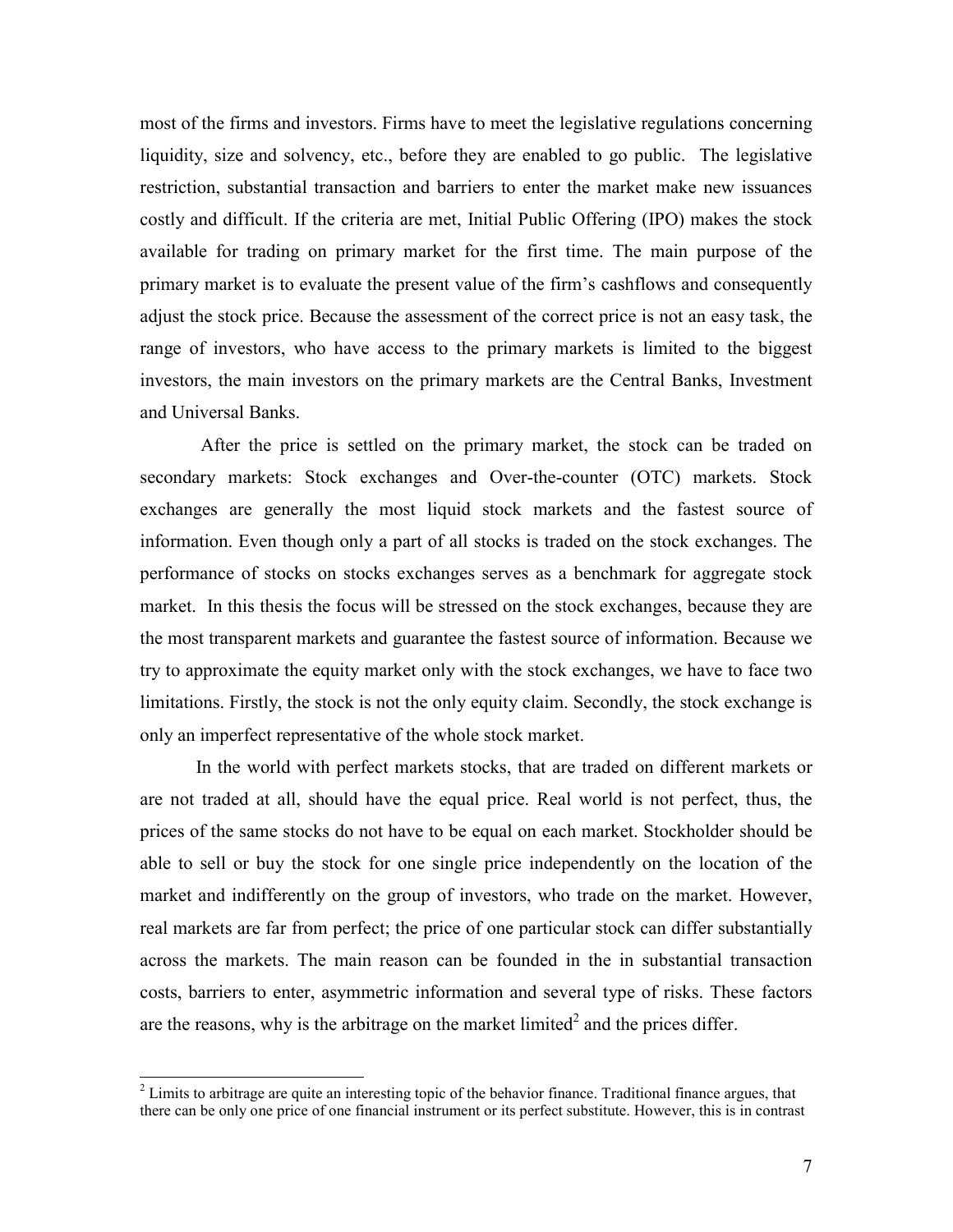In the following section we will start with the brief history of the Czech financial market formation. We will continue with the examination of basic characteristics and history of the Czech and Dutch stock exchanges. In section II.3 we will discuss the limitations for equity financing. In particular, we will focus on the transaction costs and the problems stemming from asymmetric information: the Moral Hazard and Adverse selection. In section II.4 the concept of liquidity will be introduced. We will end up the part II with the summary of the main differences between the Dutch and Czech stock markets. Which differences are the most significant?

#### **II.2 Financial markets in Czech Republic and the Netherlands**

#### **II.2.1 Creation of the Czech financial market**

l

In the initial years of transformation, the Czech Republic suffered from the absence of a financial market. The financial market was created during the process of public property privatization. Most of the companies were transferred, virtually for no charge<sup>3</sup>[,](#page-10-0) into the hands of private owners during the process of Coupon Privatization. The creation of the financial market was very fast and therefore accompanied with several problems.

<span id="page-10-0"></span>Firstly, the financial market served only as a trading place of issued stock, where the price is adjusted via the supply and demand. It did not fulfill the primary function of the financial markets: to allocate the resources to the firms. The capital of the owner – stockholders- did not flow in to the company. The stocks were used mainly as a tool of the company governance or as a speculation instrument.

Secondly, the market did not play the role of informational price former. The citizens, who obtained the stocks, had not sufficient amount of experience and knowledge with trading in stocks. Furthermore, the Czech Republic lacked the functioning informational network, the information was distributed asymmetrically and most of the

with the empirical evidence. The explanation can be found in the various aspects, why is the arbitrage limited on real markets. See Shleifer (2000) and Barberis (2000) for more details.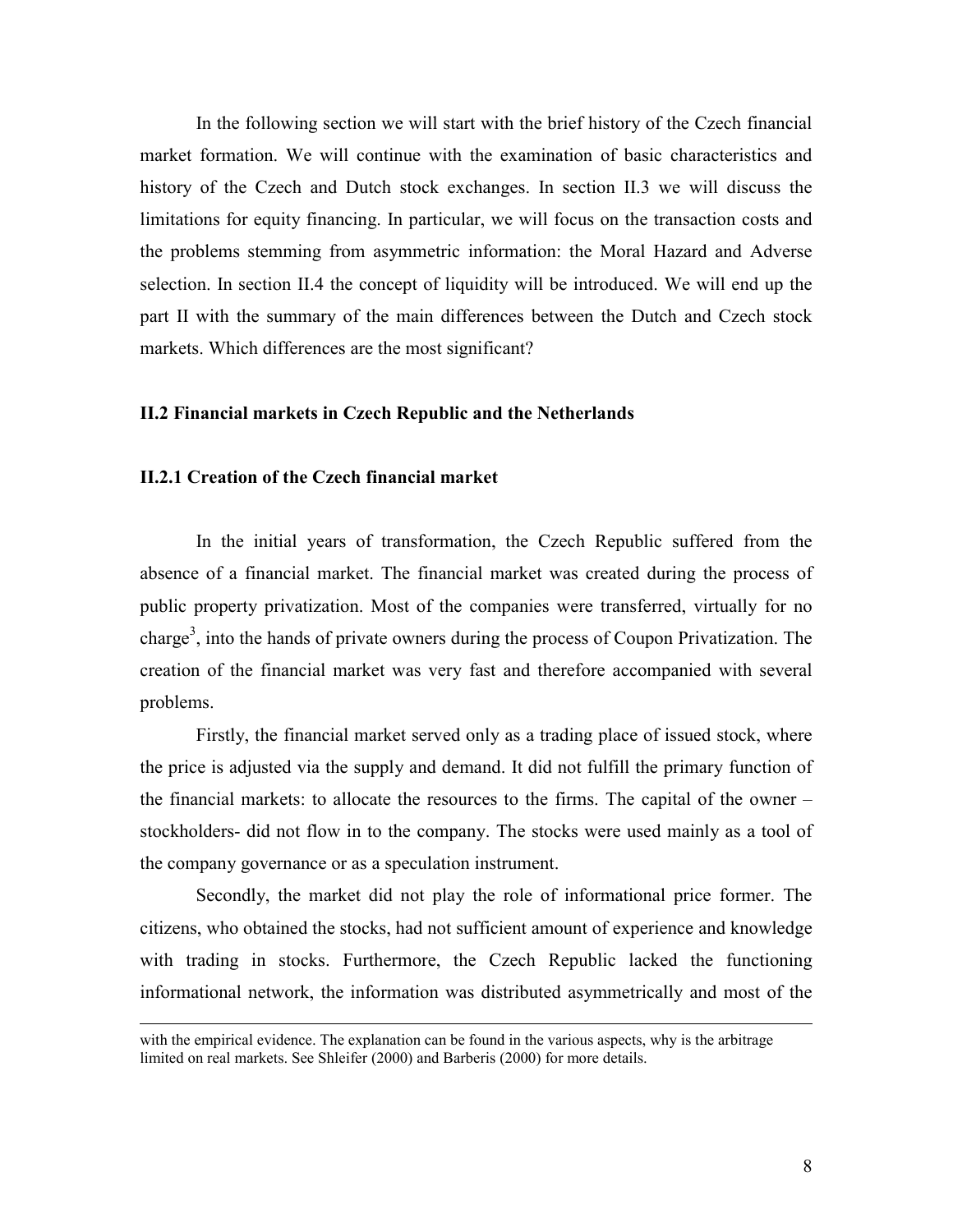important information was known only to small group of investors and former managers of enterprises. The common citizens had not enough information and knowledge to be taken as a group of rational investors<sup>4</sup>. The irrational investors can not properly trade on the market and help to evaluate the real price of the equity<sup>5</sup>. Thus, the prices of the stock could not at least in the beginning phase of transformation reveal the fundamental value.

Finally, the institutional background<sup>[6](#page-11-2)</sup> of the economy was not prepared for the fast transition to the market economy. Laws and regulations were weak and allowed to the privileged group of investors and managers to abuse their power and gain from the informational advantage<sup>[7](#page-11-3)</sup>. The weak enforcement of the law, namely the slow work of the courts and publicly accepted and commonly exercised corruption was another pitfall of the transformation. The background of the financial market allowed gaining the dominant power on the equity market to small group of investors, which was in strong contrast with the starting position of few million of investors $8$ .

The financial market which was formed in the Czech Republic did not bear the properties of the developed markets. Insufficient legislative framework, lack of information and absence of the allocation function were only the major weakness of the system. The situation start to change in the years 1997-1998 when the new listing

 <sup>3</sup> <sup>3</sup> In the process of coupon privatization the citizens paid only for the "book of coupons", which was the fee to cover the administrative and operational costs of the privatization. Mlčoch (1996) name the coupon privatization as the gratuitous transfer of actives from the state to citizens.

<span id="page-11-0"></span><sup>4</sup> The rationality of investors, who are trading on the market is important assumption of the efficiency and will be discussed in detail in the part III.

<span id="page-11-1"></span> $<sup>5</sup>$  The heritage of the planned economy was also the absence of the real price. One of the purposes of the</sup> market is to asses the appropriate price of the stock. In the beginning of the coupon privatization the prices of the stock were set rather arbitrarily and the result of adjusting the price was anticipated. The process of searching for market equilibrium should bring the prices to the equilibrium real price. In the case of Czech privatization we face the obstacles of imperfect markets and asymmetric information to make a rational calculation.

<span id="page-11-2"></span> $6$  The problem of need of institutional change is described in detail in Mlčoch. Economy which is used to the different type of laws, enforcement of the law, norms of behavior, all the different formal and informal institutions under the central planned economy, can not simply transform to the market economy in the period of few years.

<span id="page-11-3"></span> $<sup>7</sup>$  The firms and bank did not have the legislative obligation to reveal all the information to the public. What</sup> is even more surprising is the fact, that the managers of the banks and mutual funds used their informational advantage as an argument in the advertising campaign in the Coupon Privatization to gather the stocks from small uninformed and inexperienced investors. Informational asymmetry, which is punished in the developed countries, was in Czech Republic an allowed action commonly used for profit earning.

<span id="page-11-4"></span><sup>&</sup>lt;sup>8</sup> More than 6 million people took part in the first wave of the Coupon Privatization in the Czechoslovakia.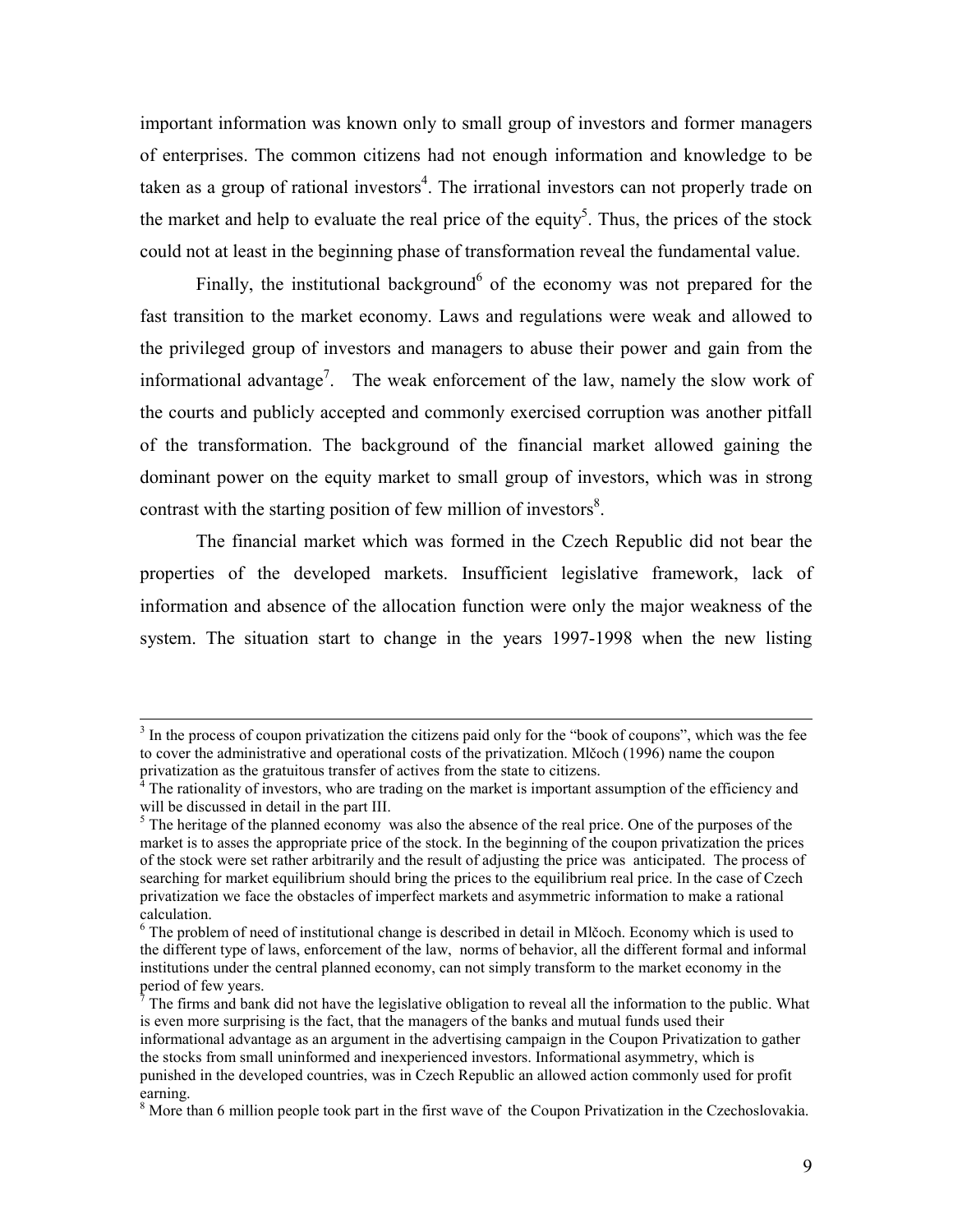requirements and the better bankruptcy law enabled to clean the market of the bad companies.

#### **II.2.1 Prague stock exchange**

 $\overline{a}$ 

The privatization in the Czech Republic caused a development of the secondary market. The secondary market has two main segments: the official market: the Prague Stock Exchange and OTC markets, which are represented by the RMS, UNIVYC a SCP.

The Prague Stock Exchange (PSE) was founded on  $24<sup>th</sup>$  November 1992 as a publicly traded company. During the period 1993- 1995 trading volumes and market capitalization increased rapidly, due to listing of 1700 companies from the privatization. Since than only very few IPO took place. The stock exchange was not used as a tool for financing the companies. The main importance of the stock exchange was the price formation and the space for speculative gains. During the boom in 1993-1996 due to the weak listing requirements, even insolvent and low performing firms could be listed. In 1997 the new listing requirements were introduced and the bankruptcy law was adjusted. As a consequence of this change in legislation, many firms went bankrupt or had to be delisted from other reasons in the following years. The number of the traded companies decreased significantly.

At the present time the market is segmented into main, "side"<sup>9</sup>, free and new<sup>[10](#page-12-1)</sup> market. Firms have to meet different criteria to be listed on the different markets. Only 6 companies are listed on the main market, 67 on the side market and about 100 on the free market. In total there are not even 200 companies traded on the stock markets in the Czech Republic, only 44 stocks on PSE. These figures are in contrast with 1700 listed companies in 1996. The main visible reduction in the number of companies occurred in the years 1998 and 1999, after the new listing requirements were implemented. Companies that suffered from low liquidity and "bad quality had to be delisted. Since 1999 quality of stocks that are traded on PSE has improved, but the trading activity has not risen significantly.

<span id="page-12-0"></span> $9$  The "side" market is usually translated as secondary. In this thesis is the term secondary used in different meaning. Thus, we will prefer the term side market.

<span id="page-12-1"></span><sup>&</sup>lt;sup>10</sup> New market was created in 1999. See Musílek (2002) and CD with listing requirements of new market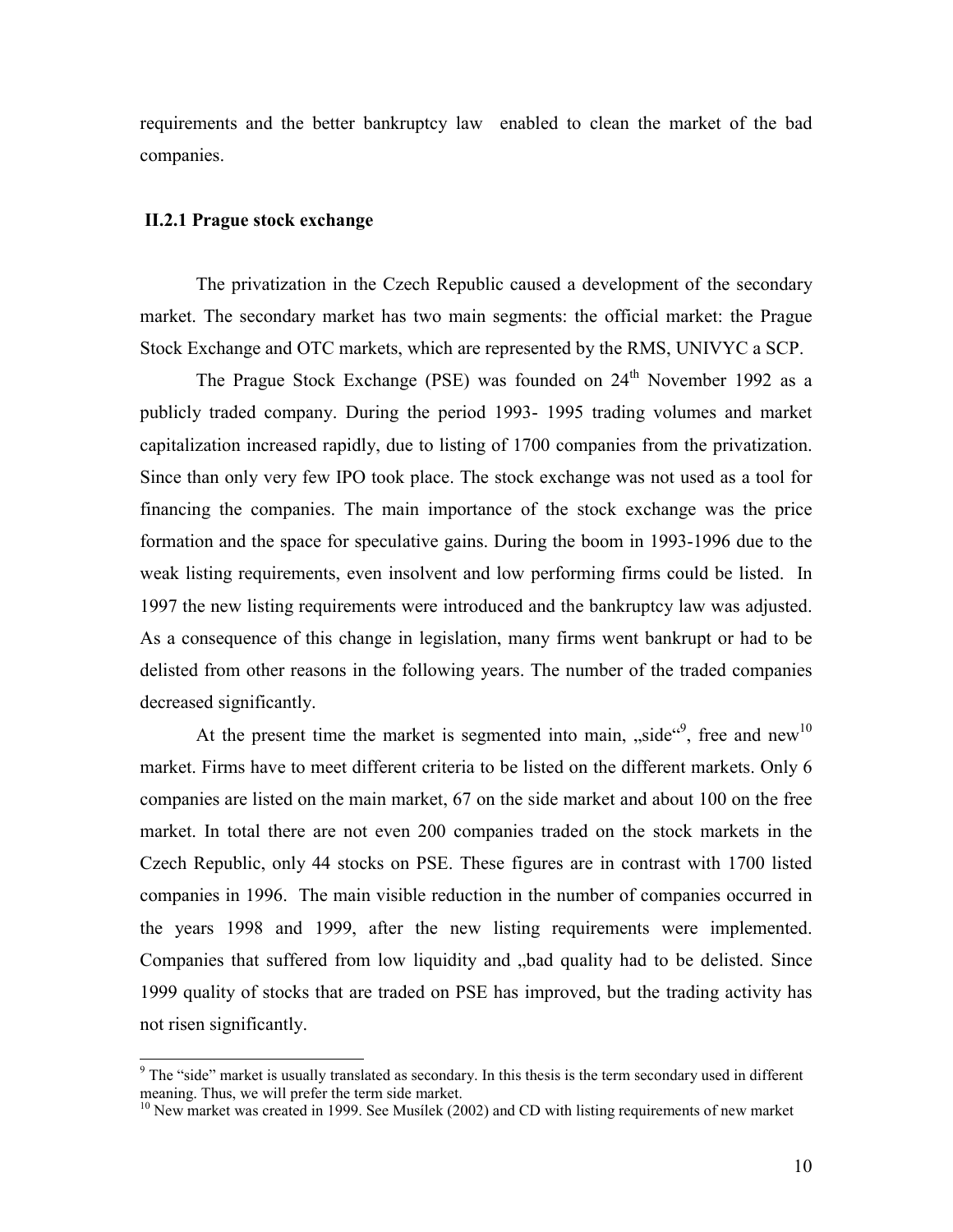OTC markets are represented by the RM-System, UNIVYC and SCP. As we can judge from past figures, trading on RM-S and SCP was popular mainly in the period 1996 – 1998, when stocks were widely dispersed between the minor stock owners, who obtained the stock in the Coupon Privatization. Since the 1996 SCP and since 1998 RMS, both these secondary markets have been losing the importance. In 2002, there are in fact only two main markets, PSE and UNIVYC. In 2002, 43, 8% of total trading volumes were performed by PSE, 50, 2% UNIVYC and only 4, 5 % RM-S. **Figure 1** shows the tendency of trading volumes on the stock markets during the years 1996-2001.



**Figure 1**: Trading volumes on Czech financial secondary markets

**Note**: Total trading volumes are shown for all segments of the secondary market: official and OTC markets. Shares of companies, mutual funds and bonds included.

 Trading volumes have grown over the period and PSE and UNIVYC gained influence. It has to be pointed out, that the main rise in trading volumes was not caused by stock trading, however. In 1996 total volume of shares traded on PSE reached 250 billion CZK, which accounted for 63, 5 % of all trades. In 2001 the volume fell to 128 billion CZK, only 6, 5 % of total! The trend of decreasing importance of stock is

**Source**: PSE RMS, UNIVYC, SCP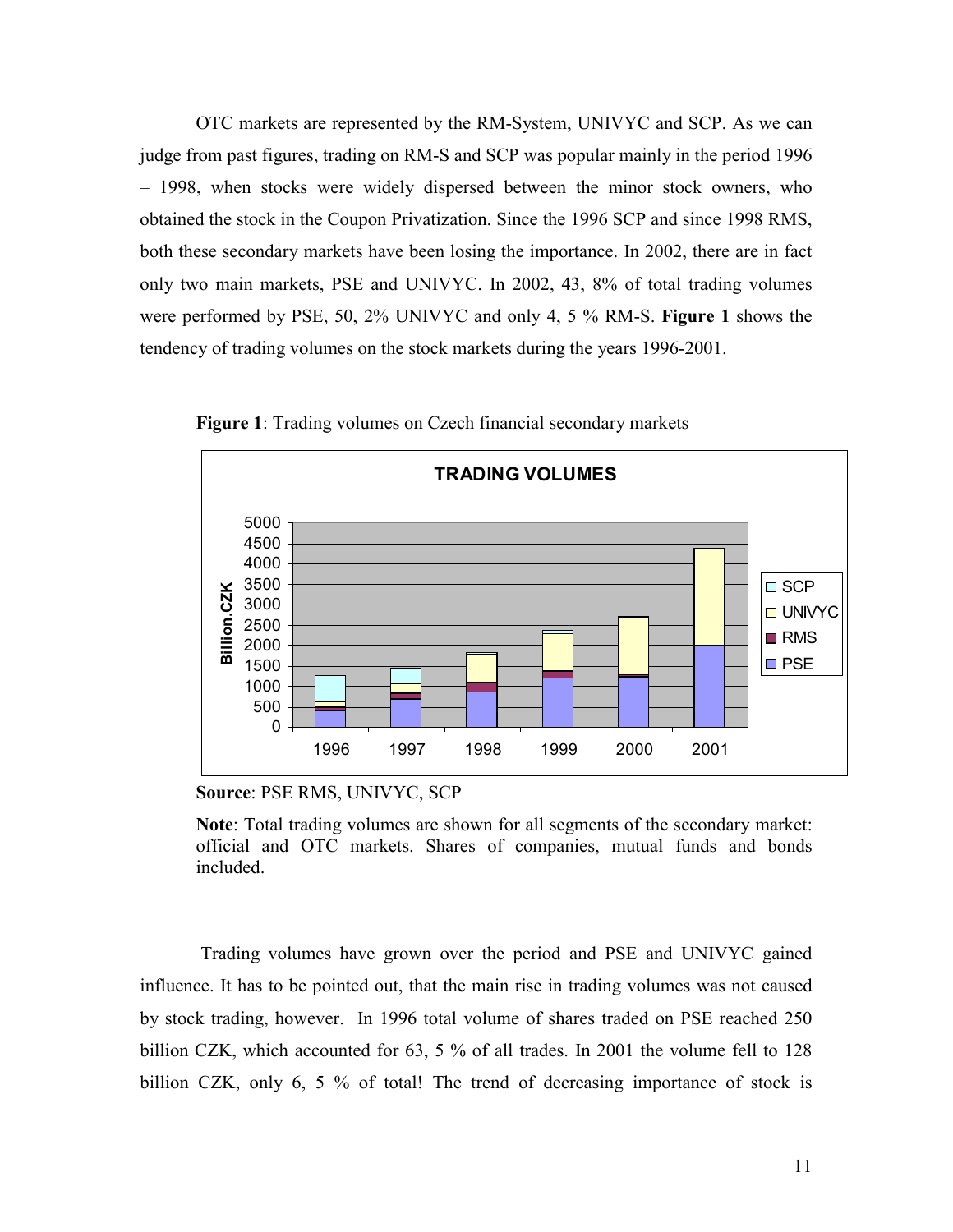summarized in **Table 1**, **Appendix I**. The bonds` trading increased in real figures, but also gained importance relatively to trading in stocks. The significant decline in stock trading can be explained by concentration of the stock ownership. In 1996 many small investors held stocks and therefore many trades occurred. The stock ownership concentration tendencies, decreasing number of listed companies and lower attractiveness due to unfavorable experience of private investors, are the main factors behind the decrease in trading volumes.

#### **II.2.2 Amsterdam stock exchange**

The Netherlands have considerably more developed market than the Czech Republic. The country has been market and trade oriented for long centuries. Thus, the financial markets developed slowly, with proper and continuous adjustment of the institutional framework of the economy: legislative rules (laws and regulations), as well as informal rules and patterns of behavior. The financial market was created spontaneously for the correct reason: to transfer the resources from the surplus to the deficit subjects in the economy. The main share of stock has been traditionally traded on the stock exchange.

The Amsterdam stock exchange (ASE) is regarded as the oldest stock exchange in the world. ASE was established four centuries ago and was the first exchange, which started to use modern techniques of trading and speculations. Since 1978 ASE operate both the stock market and the derivatives market. In 2000 Amsterdam, Brussels and Paris stock exchanges merged and formed Euronext, N.V., and the first pan-European exchange. Euronext was formed in response to the capital markets globalization, with the main goal of increasing liquidity and lowering transaction costs. Euronext has already implemented single trading platform and single clearing market. The next steps in the integration process will be further harmonization of trading rules and move the Portuguese markets to the Euronext trading platform. The Netherlands belong to the first founders of modern stock markets. The future will repeal if the trend of the stock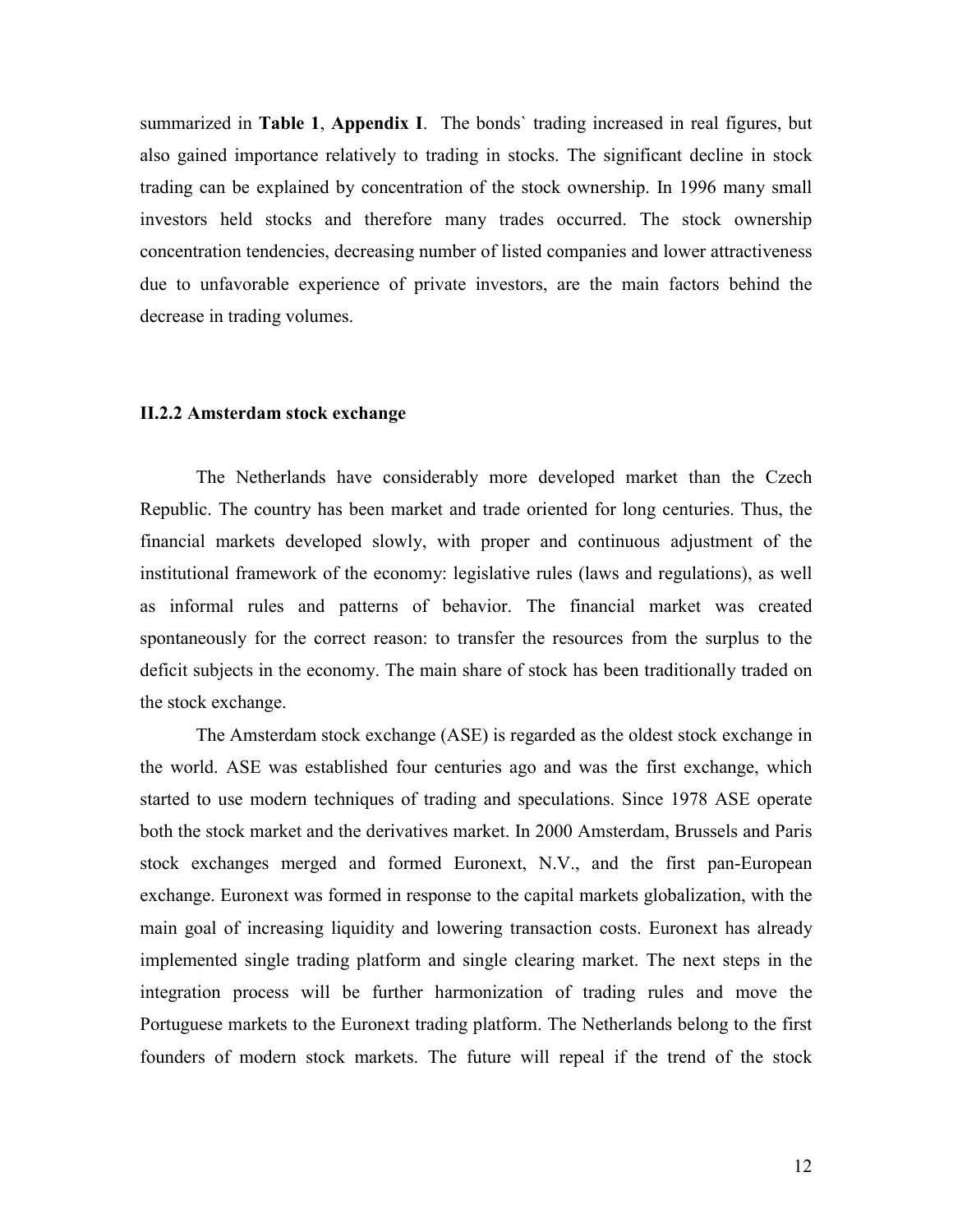exchanges globalization will continue along the example of the Euronext. Is the Netherlands again a step ahead in the evolution of stock markets?

#### **II.2.3 Stock indices**

Stock price indexes were developed to reveal price changes of particular group of stock. Stock exchanges compute generally several types of indexes. Good index can be taken as an approximation of the whole stock price movements. PX–50, a Czech blue chip index, was chosen as the official index of PSE in the April 1994. PX is computed according to standard methodology IFC, which is recommended for emerging markets.

Computing technique:

$$
PX \qquad (t) = \frac{K(t) M(t)}{M(0)} 1000
$$

Where: M (t), M (0) denotes for market capitalization in time t, 0 respectively and K (t) denotes for chaining factor in time t (regards the changes in the base)

PX-50 is a type of Laspayers price index. ASE chose the AEX index, a Dutch blue chip index. AEX is also a price index and computed in similar way as the PX-50. Furthermore ASE compute AEX total return index. The advantage of the return index is that it includes changes in dividend yields or stock splits. Return index is a better measure for an investor, but unfortunately PSE do not compute return PX-50. The base of PX-50 contains 16 firms, the base of AEX accounts for 25 companies**. Table 2, Appendix I** reveals the composition of the PX-5O and AEX index. We will use the introduced price indexes as an approximation of aggregate stock price movements and as a data set for the empirical tests in the part III.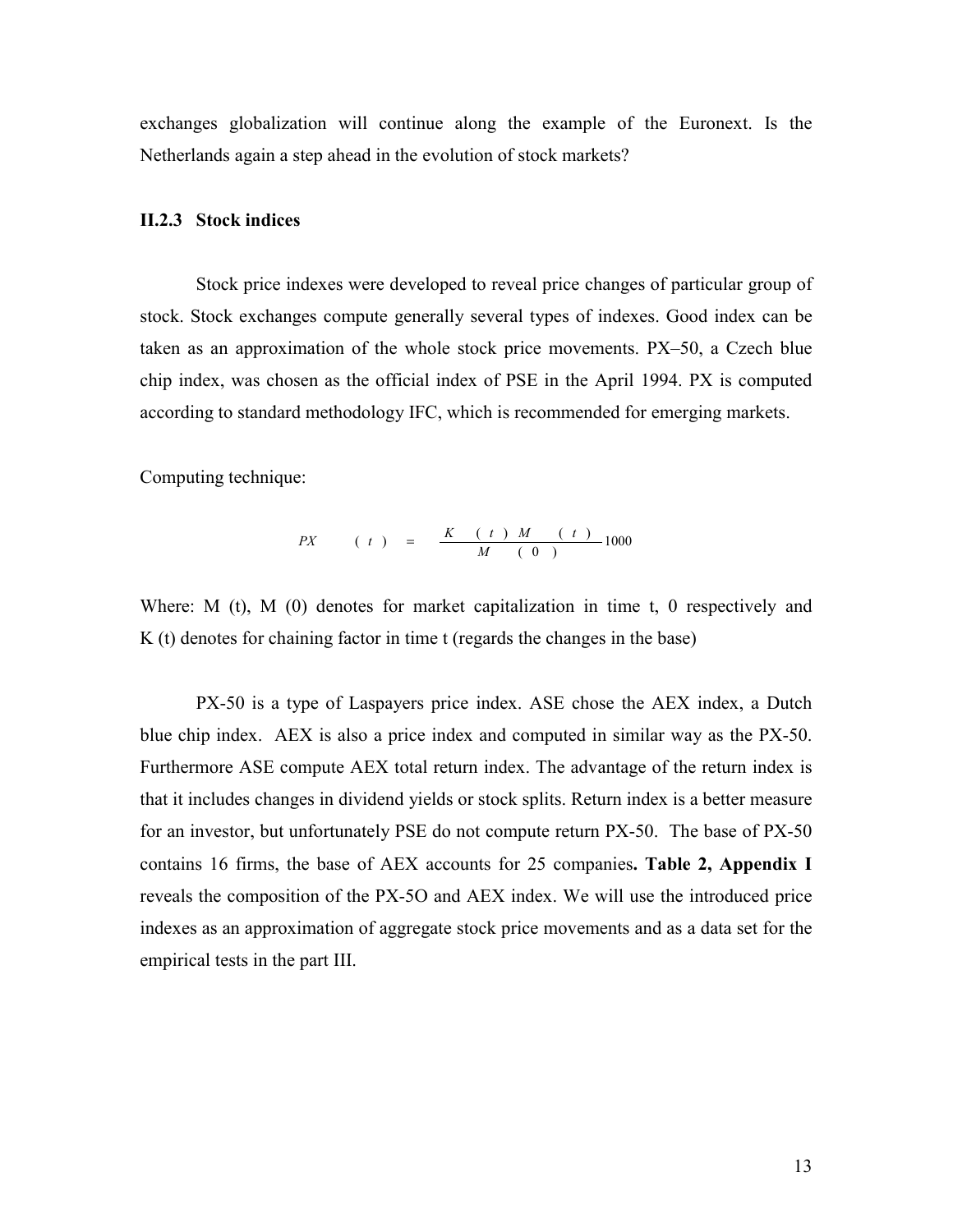

**Figure 2**: Historical performance of PX-50 between 19.09.1994 and 24.02.2004

**Source**: PSE

How can we interpret the graph of the stock index movements? It is not always easy to explain the reason of the stock movements. However, in the case of Czech emerging market we can form a hypothesis and try to find the main factors behind the most important trend movements.

In the beginning of 1994 the PX-50 reached a maximum of 1200 points. This peak can be explained as a consequence of the first wave of the coupon privatization and following optimism, which ran the prices into the bubble. In 1994 the stock prices fell to the lows of 400 points. The second wave of privatization and optimisms about the economical performance of the country (in the mid 1990 the Czech Republic was assessed as a very good performing transitional country with liberalized markets and high growth of GDP) can be the factors behind the upward trend, which continued till 1997. In 1998 the stock market plunged to the historical minimums. This period is connected to the growing pessimism about the successes of the privatization. Finally, the growing number of bankruptcies and stricter listing requirements cleared the market of the "bad companies". This event was connected to the fall in stock prices.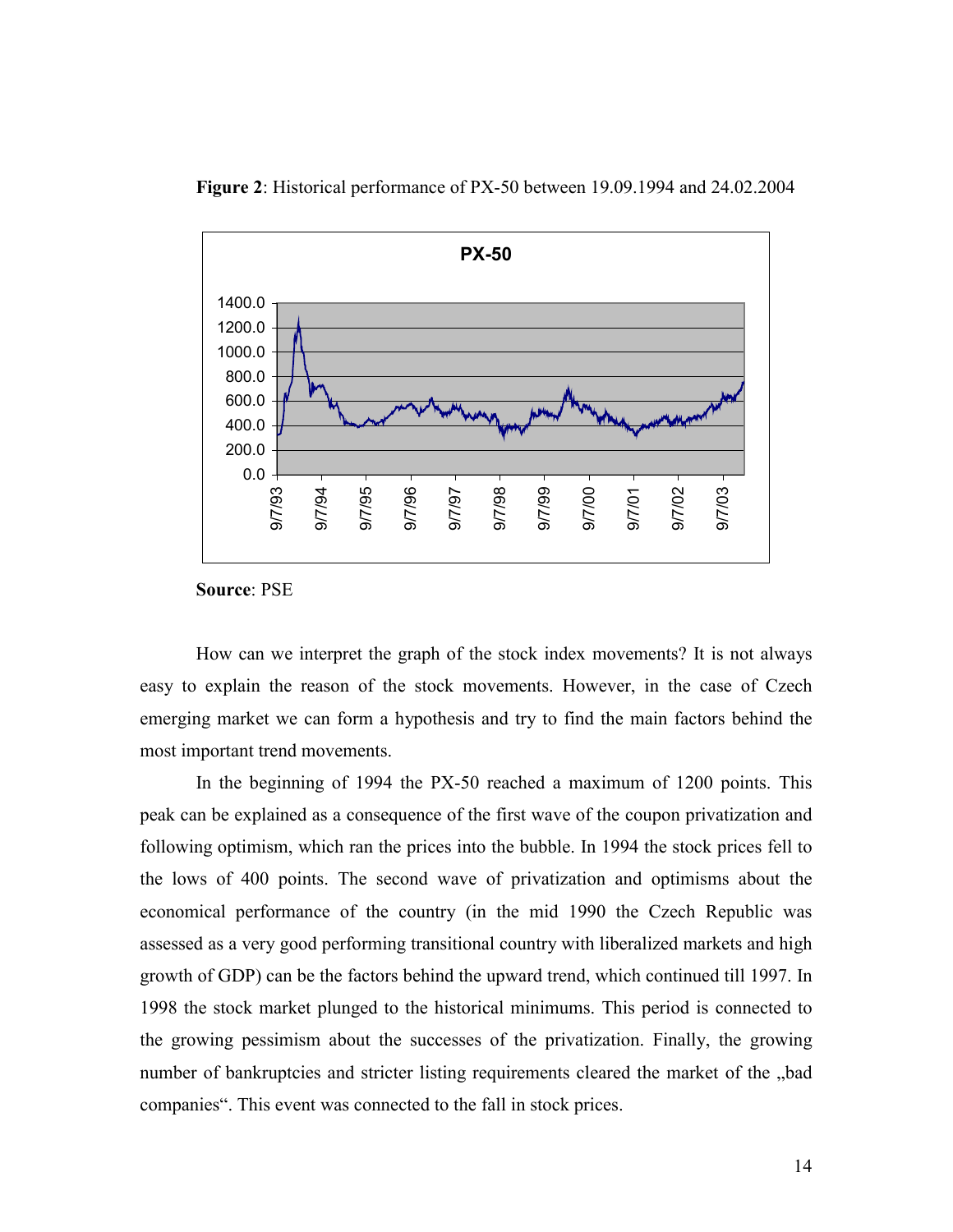In 2000 the prices peaked again as a result of better economic situation not only in the Czech Republic. In 2000 also other stock markets performed admirably well. The US stock market reached the historical maximums. The global optimisms connected with good performance of the world economy can be one of the main factors for the rise of the stock prices.

In 2001 the market corrected its prior high levels and since the year 2002 the PX-50 has continuously risen to the recent peaks of 800 points in April 2004.

It is not an easy task to proof all the possible linkages between the real economy, investor's sentiment, different external factors and the performance of the stock market and it is also beyond the scope of this thesis. Behind the stock movements can be different type of economic and other factors. In the part III we will test the basic hypothesis of efficient markets, that we cannot predict the movements, because they follow a random walk.





**Source**:FTSE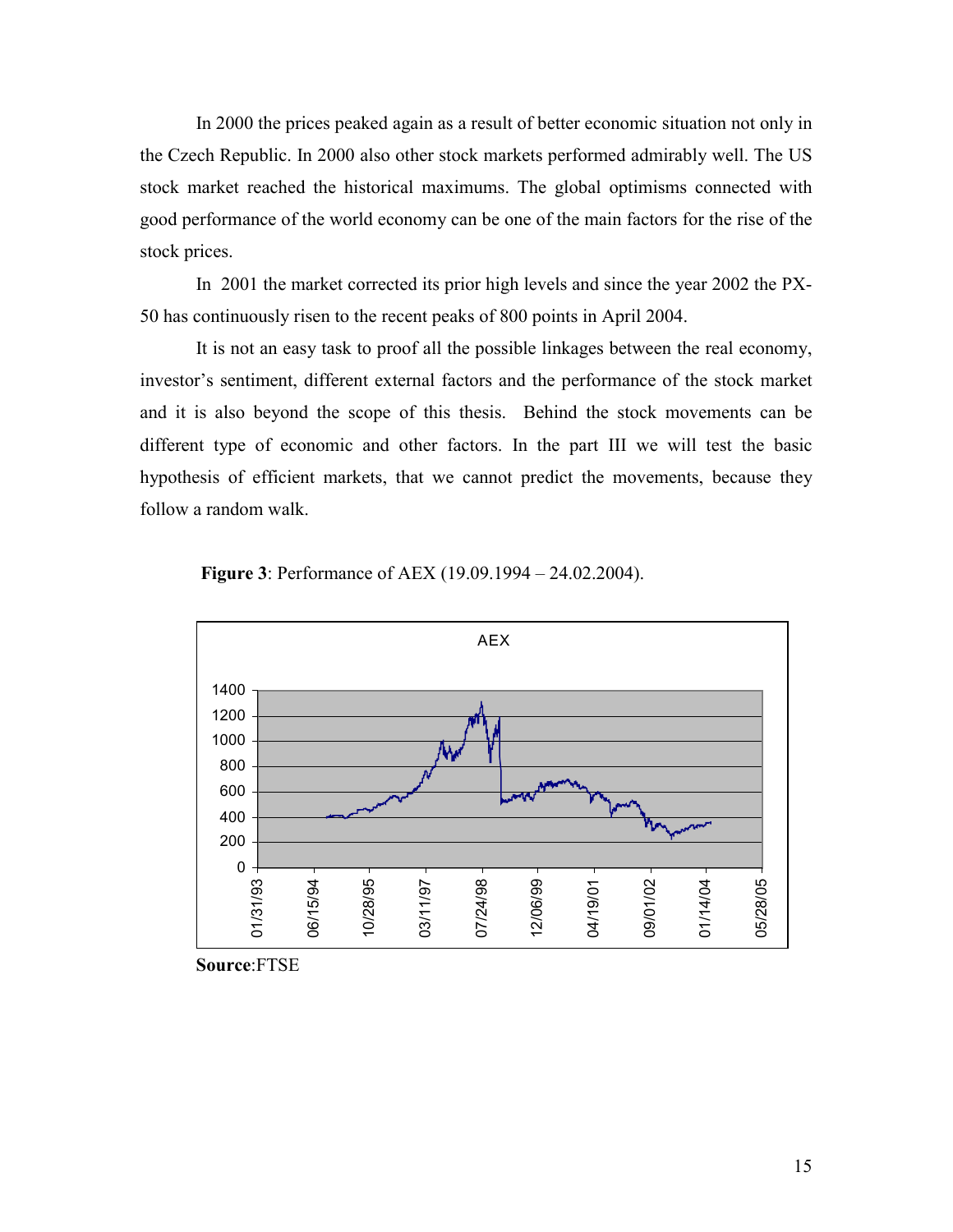The AEX index has less breaking points and trend reverses in comparison with the PX-50 index. Before we start to interpret the significant trend movements, we have to focus on the breakpoint in the end of December 1998, which is visible on the graph. The AEX index started to be counted differently in the beginning of 1999. It was recalculated with different base and from the 1186 points on last trading day in December 1998 the index fell to 558.

See the **Figure 4, Appendix I** for the total return and price index, which is computed without the recalculation in January 1999. The data reveals that the stock prices have risen since 1994 and peaked in 2000. The peak in 2000 can be also connected to the good performance of the world economy. High economic growth produced the investment optimisms. The period of 2000-2002 was a period of downward trend and since the mid 2002 the stock prices are rising slowly.

From the graphs we can discover the basic difference between Czech and Dutch stock market. The Czech stock market is considerably younger and this results in the higher long term volatility of the prices. The higher volatility can be explained by the traditional finance argumentations. Czech economy, as an example of a transitional country, has higher potential returns with higher risk. In the Part III after we analyze the data we will see if this explanation is correct. Both stock indexes peaked in 2000, which can be connected to the global markets or can be simply a pure coincidence. The explanatory power of graphs is too low to make unambiguous conclusions. When we want to examine the differences further we need to have more characteristics of the markets.

#### **II.2.4 Market capitalization**

Market capitalization is the sum of market values of all shares listed on the stock exchange. Market capitalization provides us with information, how much the sum of traded stocks is worth at the specified time. Changes in market capitalization can be caused by two factors. Either by the movements in stock prices or by the changes in the amount of traded stock. We compare the trends in market capitalization with the number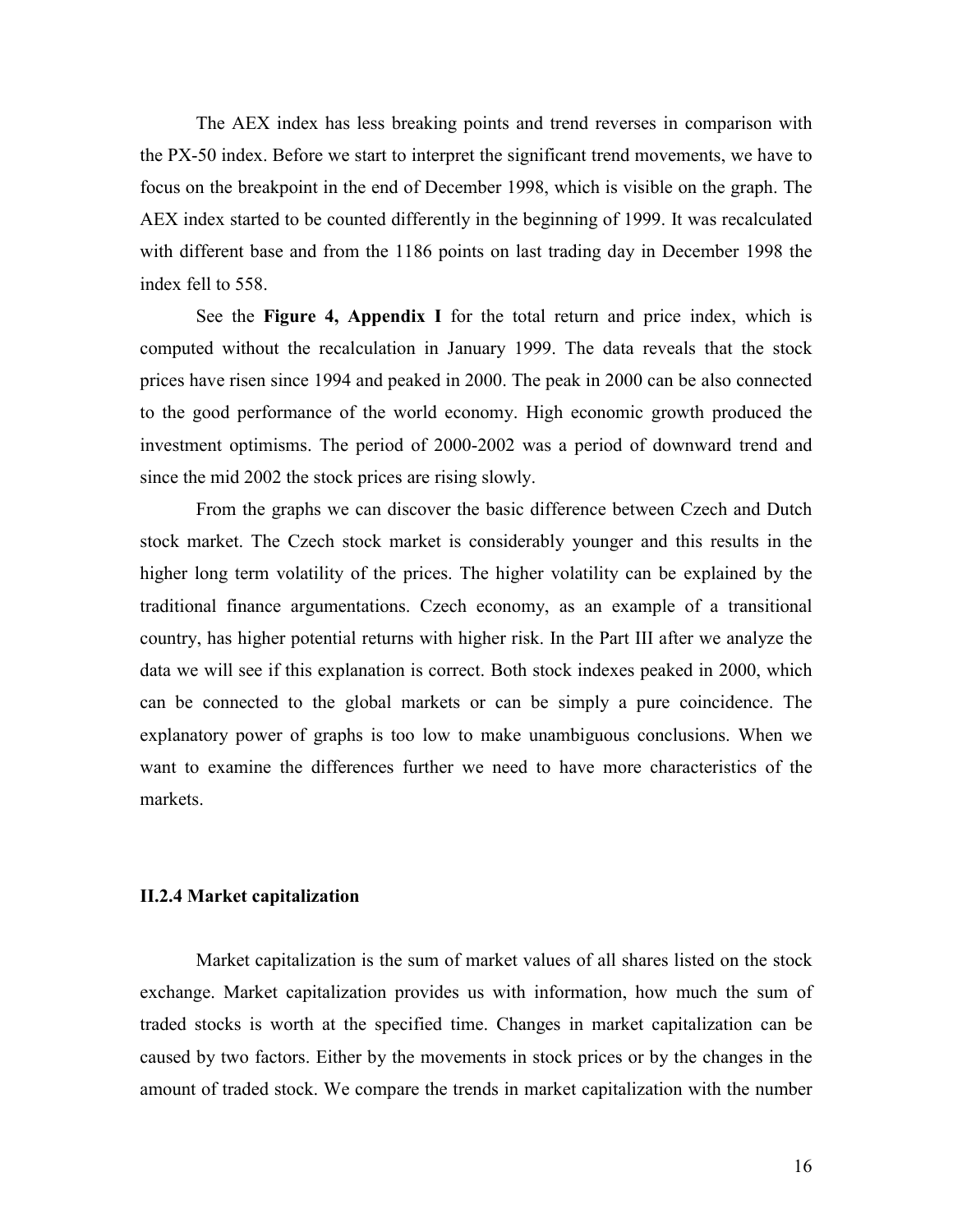of listed companies and stock indices. Stock index will be used as an approximation of the aggregate price of stock. We use stock price indices and number and volume of stocks listed to answer the question, what caused the movements in market capitalization. We tried to explain both the nominal, but also relative changes in market capitalization to GDP. Because the conclusions do not differ significantly, only the comparison of market capitalization as a percentage of GDP with indices and volumes will be presented.

| Market capitalization as % of GDP |                                 |                    |  |  |  |
|-----------------------------------|---------------------------------|--------------------|--|--|--|
|                                   | <b>Czech</b><br><b>Republic</b> | <b>Netherlands</b> |  |  |  |
| 1990                              |                                 | 47,2               |  |  |  |
| 1995                              | 34,1                            | 85,8               |  |  |  |
| 1996                              | 33,8                            |                    |  |  |  |
| 1997                              | 28,7                            |                    |  |  |  |
| 1998                              | 21,8                            |                    |  |  |  |
| 1999                              | 24,4                            | 217,0              |  |  |  |
| 2000                              | 21,6                            | 193,9              |  |  |  |
| 2001                              | 15,7                            | 152,6              |  |  |  |
| 2002                              | 20,5                            |                    |  |  |  |

 **Table 3**: Total Market Capitalization

 **Source**: Statistical Yearbook 2003, PSE

 As we can see in **Table 3**, the market capitalization on Czech markets peaked in years 1995-1996 with 34% of GDP. In the period 1996-2001 slight downward movements can be observed. In 2002 the trend seemed to have changed and small upward correction occurred, ending with 20% of GDP. The peak in 1995-1996 can be explained by the mass listing of companies from the privatization. During 1993-1996 due to the listing of 1700 companies, the Czech stock market surged almost from 0 to 35% of GDP. As can be judged ex-post, rapid increase in the period does not tell anything positive about the economical performance, as it would be in developed market economies. Between the 1700 listed companies only few were sound enough to meet the criteria, which were implemented in following years. Between years 1996-2001 the number of listed companies decreased dramatically and none IPO occurred. Prague stock exchange delisted bad companies and in April 2004 there are only 47 stocks traded on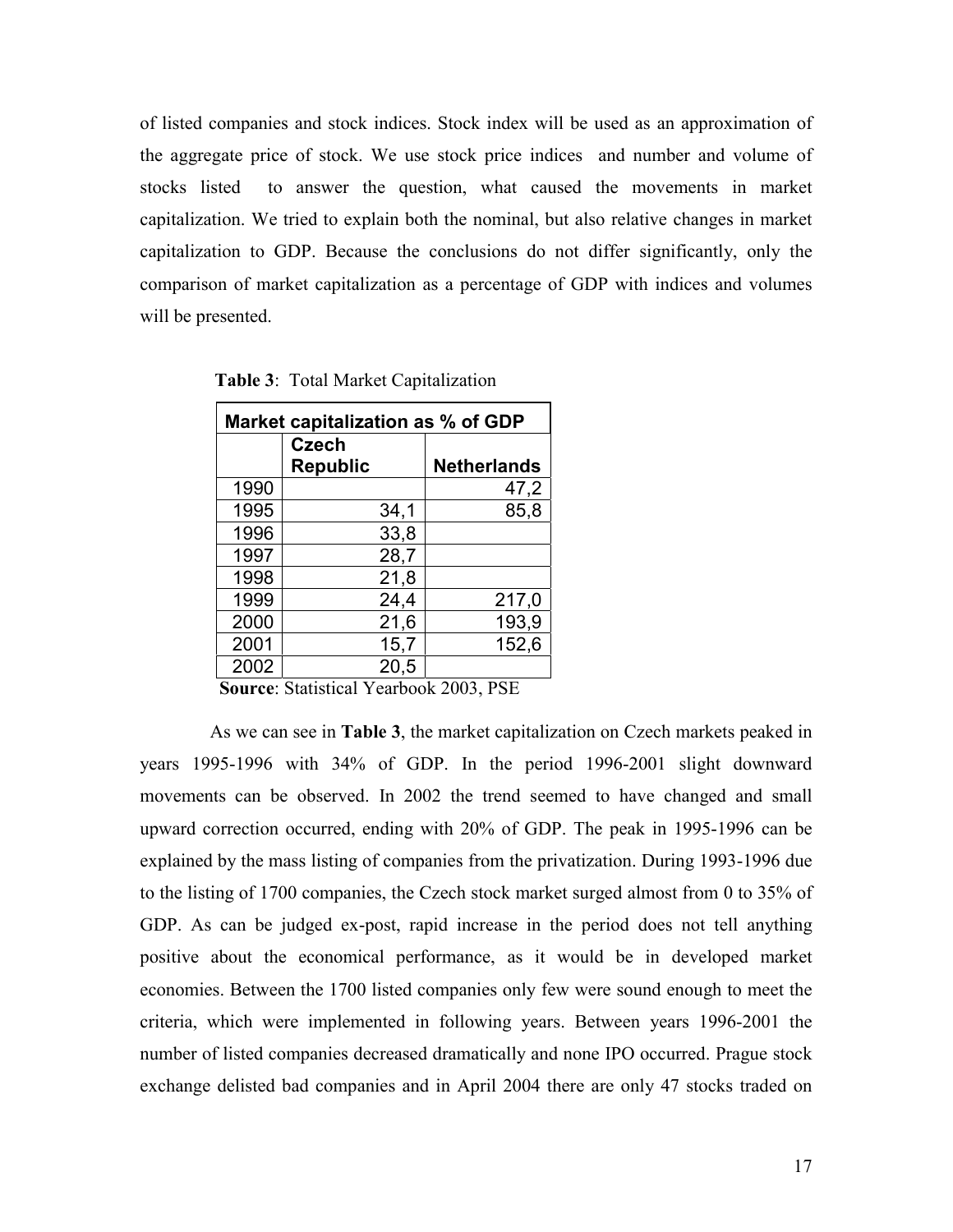PSE (see **Table 4** for the most recent comparison of the Equity markets in the section II.4.). Market capitalization followed the trend of the stock movements; in 1999 the rise in the market capitalization was due to increase in price (see PX-50 in **Figure 2**). In 2002 the prices started rise again and market capitalization consequently increased.

As for the stock market in Netherlands, the last decade of twentieth century was a period of rapid growth in market capitalization. The slowdown in recent years can be explained by poor performance of the economy, stock prices have been falling continuously since 2000 and stocks` trading volumes stagnated. **Figure 5, Appendix I.** shows the market capitalization in the Netherlands.

**Table 3** reveals interesting information and provides us with a tool to compare the two markets. Market capitalization in the terms of GDP in the Netherlands exceeded almost ten times the market capitalization in the Czech Republic between 1999 and 2001. In the Czech Republic only about 20% of GDP accounts for the equity of publicly traded firms. This figure is very low and confirms the fact, that in Czech Republic firm do not regard stock as a common source of financing. On the other hand, Netherlands has been a country, where stocks play a considerable role in capital structure (OECD 1996). What are the possible causes of such a huge difference between the two countries? Examining the historical and institutional background of the economies can provide answer for this question. In Netherlands, stock exchange operates for several centuries. There was time to establish trust, tradition, as well as good legislative framework for the stock market. Czech Republic ran into the transition and had neither time nor put effort to improve institutional conditions, before the mass privatization occurred. Bankruptcies, insolvent financial institutions and frauds damaged the investor confidence in Czech Republic. Risk aversion and transaction costs are very high in comparison with the Netherlands. The attractiveness of stock is rather low for both parties. Firms find the stock issuance too costly. For investors are the stocks not only very costly, but very risky, too. In the following section the problem of asymmetric information and transaction costs will be explained. I will supply the reader with argumentation, which can help to explain the low attractiveness of equity financing in Czech Republic.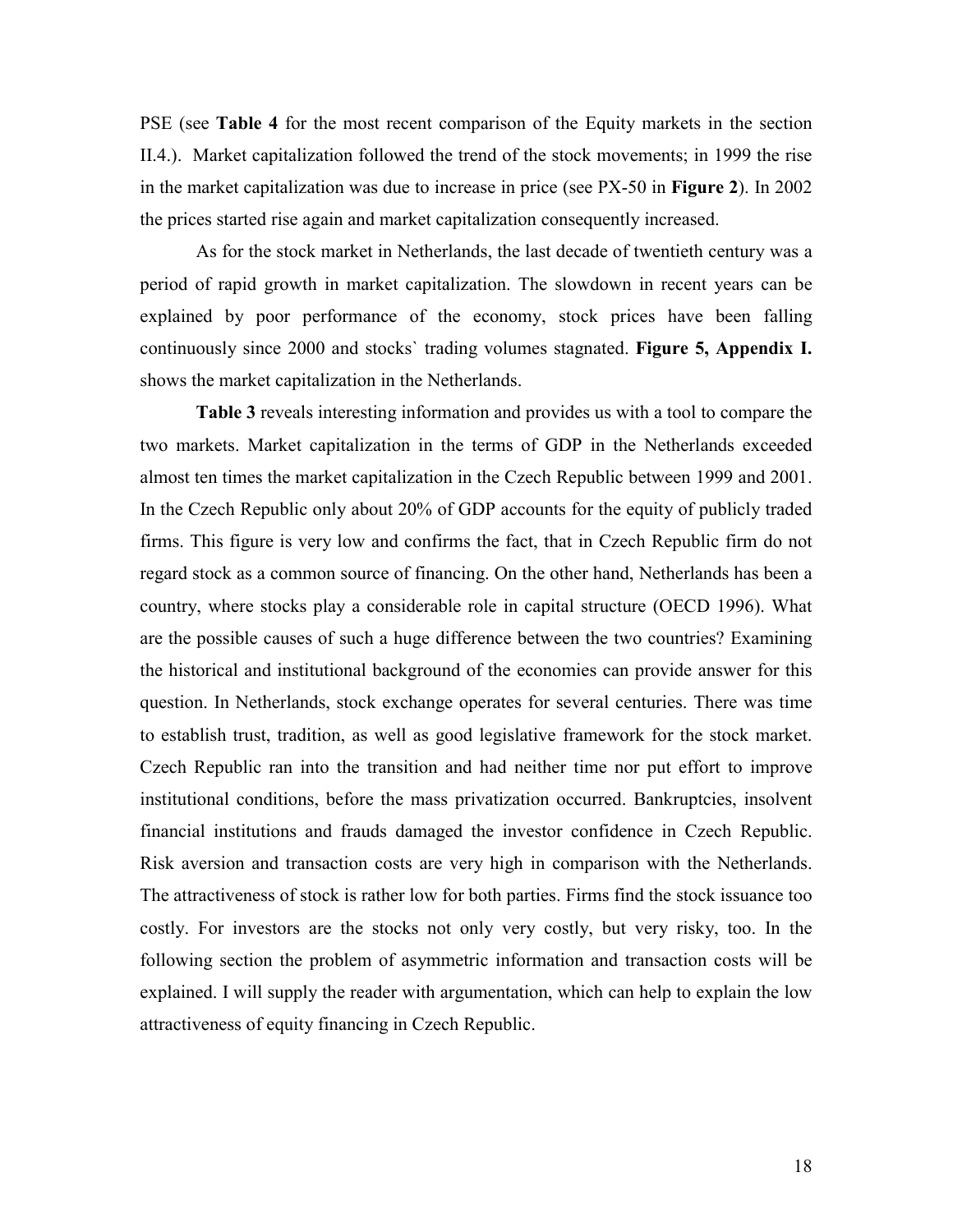#### **II.3 Limitations to Equity financing**

#### **II.3.1 Introduction**

Across the world there are big differences in use of equity as a source of financing. Developed countries dispose of significantly higher size of financial sector in terms of GDP. Also the relative significance of equity, in particular stock, financing is much higher in the most developed countries. According to the figures (OECD 1998) the size of financial sector in the USA and the Netherlands accounts for about 250% of GDP of their countries, from which more than 50% consist of stock. The detailed figures about the size of stock market capitalization are shown in **Table 3** and **Table 4.** Stock market capitalization of 15% of GDP in the Czech Republic in 2001 is strongly in contrast with the 150% in the Netherlands. This leads us to a puzzle: Why are stock financing more common in industrialized countries, Netherlands in particular, than in emerging or transition countries, as the Czech Republic? We could go deeper in the problem by asking, why there are also differences between the developed countries.

 The high performance of an economy does not have to be the only factor behind the attractiveness of stock financing. The investor confidence seems to play the major role. To resolve the puzzle of stock financing, I will discuss the barriers that a firm must come over, before going public. Restrictions of stock exchanges: listing and reporting requirements and transaction costs are the most important barriers. Transaction costs denote for every payment, fee or commission, which a firm or an investor have to pay, when issuing and trading in stocks. Listing requirements are the criteria that a firm has to meet, before the stock exchange agrees with the IPO. Stock exchanges categorize stocks. Each category has to meet different requirements. The largest and most liquid shares are generally in the highest category and must meet highest requirements. In addition, listed companies must follow reporting procedures. Firm publish and file quarterly, semiannual and annual reports, which contain balance sheet and income statements. Asymmetric information problem will be explained. The main reason, why do these requirements exist, originates from the problems, which arise from asymmetric information. First, I begin with explanation of the asymmetric information concept. Than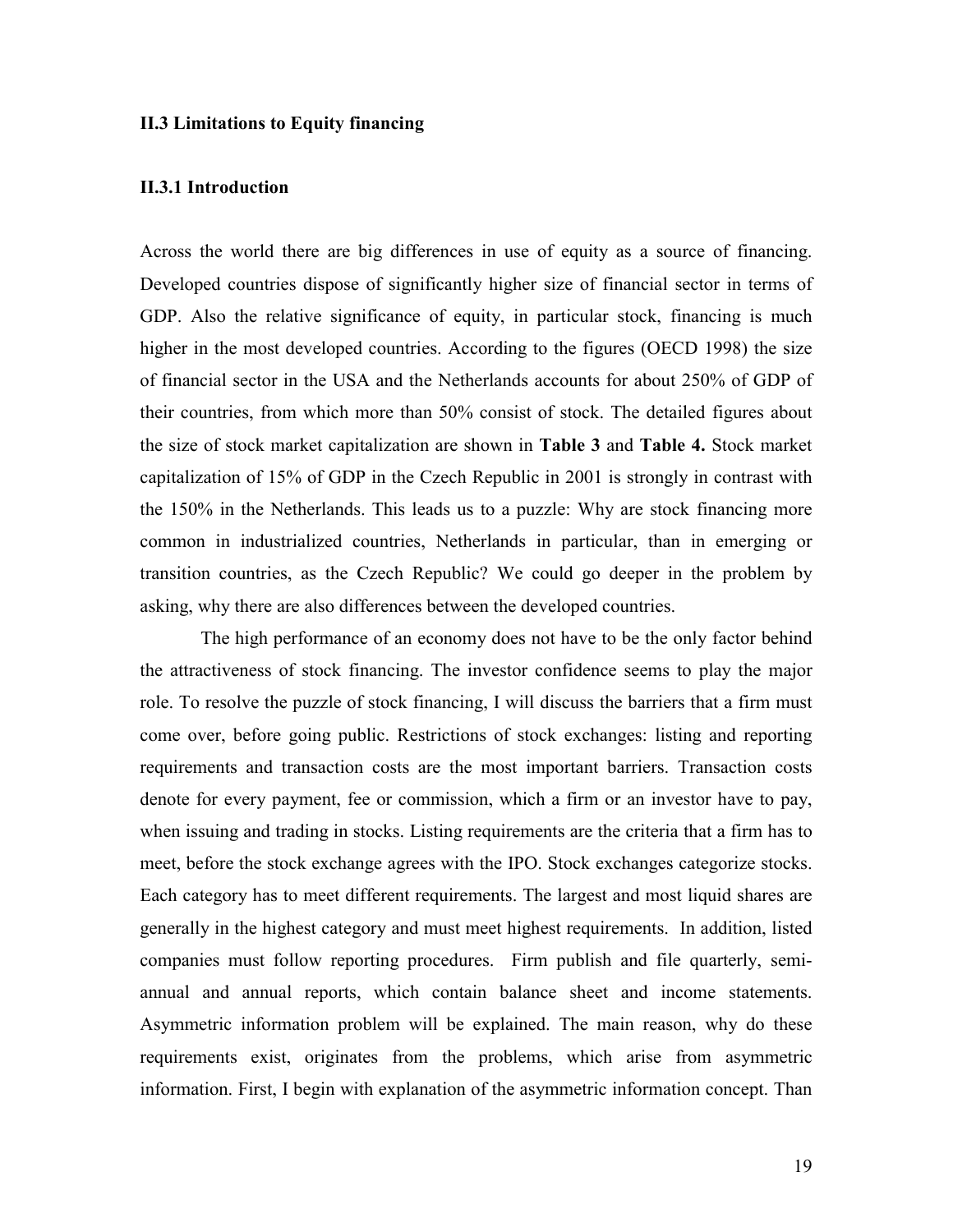I will proceed to discuss the difference in legal restriction and transaction costs in Czech Republic and in the Netherlands. Finally, I will conclude that the differences in institutional background, investors confidence and transaction costs can explain the puzzle.

#### **II.3.2 Asymmetric information**

Not each subject in the economy disposes of the same information. Managers of the firm have generally better information about the particular firm, than any other participant in the economy. Asymmetric information is a situation, when one party has insufficient knowledge about the other party involved in the transaction (Mishkin 2003). This asymmetry leads to two situations, which have to be deal with: adverse selection and moral hazard.

Adverse selection is an asymmetric information problem that arises ex-ante. Parties who are most likely to produce low outcomes are the ones who put the most effort to engage in the transaction. The most risky companies will seek out most actively for financing sources. When a firm knows that it can earn potentially high returns, but the probability of the loss is also high, the firm will search for funds actively. High gains are at stake, thus the incentives for managers to hide negative information are significant. Rational agents in the economy know about the adverse selection, but cannot distinguish between good and bad firm. The average risk premium is too high for good, but too low for bad companies, therefore only bad companies will agree to pay the premium. Rational agents are familiar with this fact and therefore refuse to engage in the transaction.

Moral hazard occurs ex post. After the party got involved into the transaction, it is more likely to engage in high-risk activities, which yield higher profit. Because agents do know about the moral hazard and because their information is imperfect, the transaction will not take place at all.

How are adverse selection and moral hazard connected to equity markets? Investor, who does not posses with all relevant information, will hesitate to buy the stocks. The uncertainty about future of the firm is too high, stock investments seem to be too risky and thus lower the prices of the stock. Good firms do not want to pay such a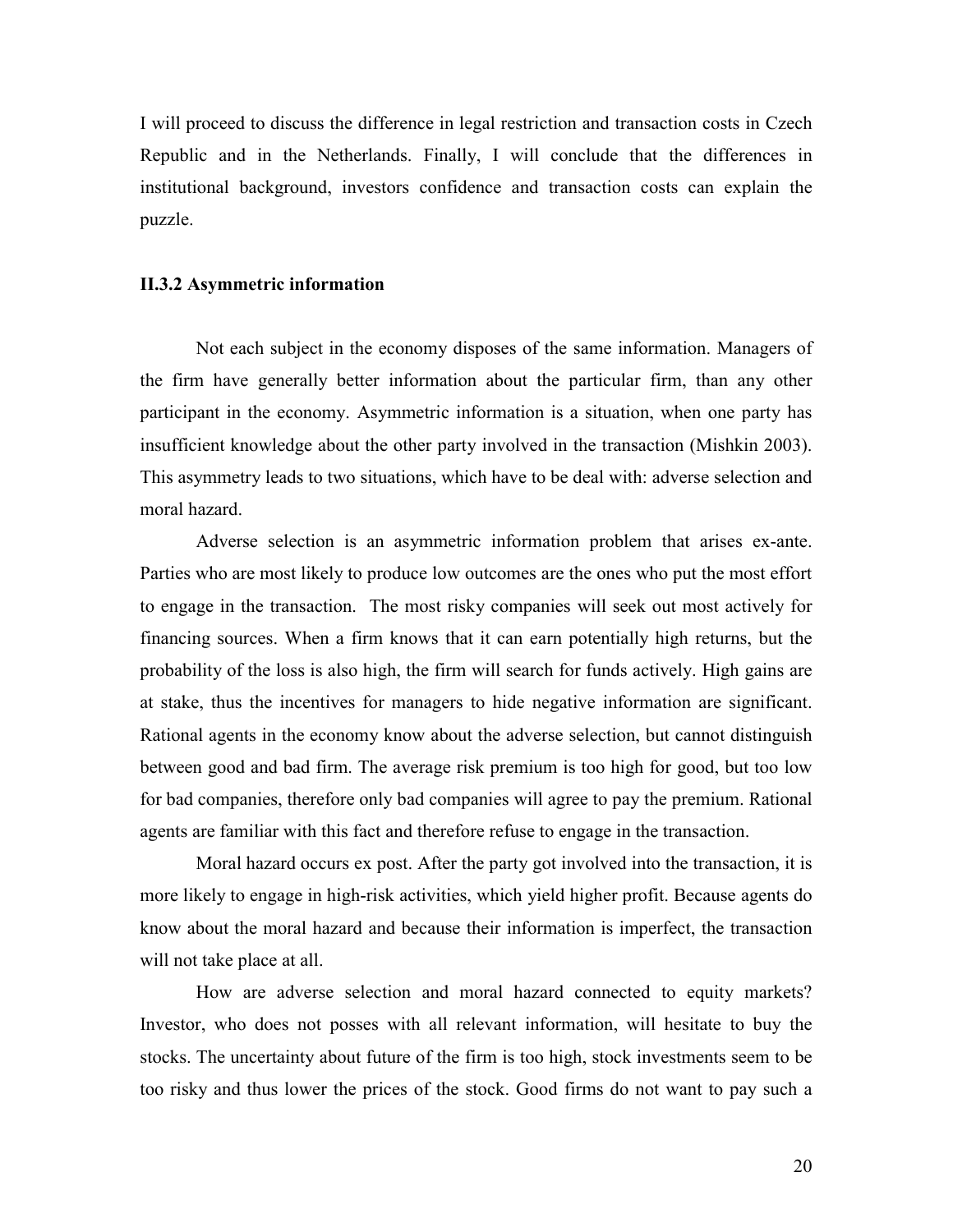high premium (in the terms of low market price) and prefer to search for other source of financing. Bad firms will accept the premium and additionally reveal insufficient information about future prospects. Thus, adverse selection and moral hazard make the stock financing undesirable. This effect is higher in the countries with higher uncertainty about future earnings. When the expected probability of default is high, stocks seem to be too risky. Adverse selection and moral hazard explains why the uncertainty prevents and limits the direct sources of financing.

Financial intermediaries help to solve these problems. They dispose of better abilities to get more complete sets of information. Countries with higher levels of risks and uncertainties have therefore lower size of the financial sector in general. Financial, non-financial institutions and individual investors, all are reluctant to provide financial sources to the "black box" companies. Furthermore, equity financing is relatively low to debt financing. Financial institution, banks in particular, have better access to the corporate information, profits from economies of scale: monitoring and screening of the firms is less costly for them. Importance of banks is negatively correlated with the "soundness" of economy. Countries, in which the access to the information is easy, risk of bankruptcy is low and trust in legislative system high do not need banks as a main source of financing. USA, Switzerland and the Netherlands are in this category. On the other hand, banks are highly important in emerging and transition countries, including the Czech Republic. Banks are also important in the countries with the traditional strong banking sector. Germany and Japan has had important banking sector and they belong to the most developed countries. The theory recognizes two models of financing: the Anglo-American and the German model. $^{11}$  $^{11}$  $^{11}$ 

Stock exchanges play a role of intermediary between firms and investors. Stock exchanges decide which companies they will allow to be listed and sort the stocks into several categories. Category should provide investor with more information about the stock, and thus about the company. Stock exchanges gather the information directly from the companies. It is in their own interest to meet the listing a regulation criteria, because the stock exchange assess those stock higher. Higher category stocks are trusted more and

 $\overline{a}$ 

<span id="page-23-0"></span> $11$  See Mlčoch (1996) for detailed information about the different advantages and disadvantages of these two types of model. It this interesting to notice, that the Czech market shares the features of both models. Czech financial market in the transitional period has been also described as Czech Hybrid.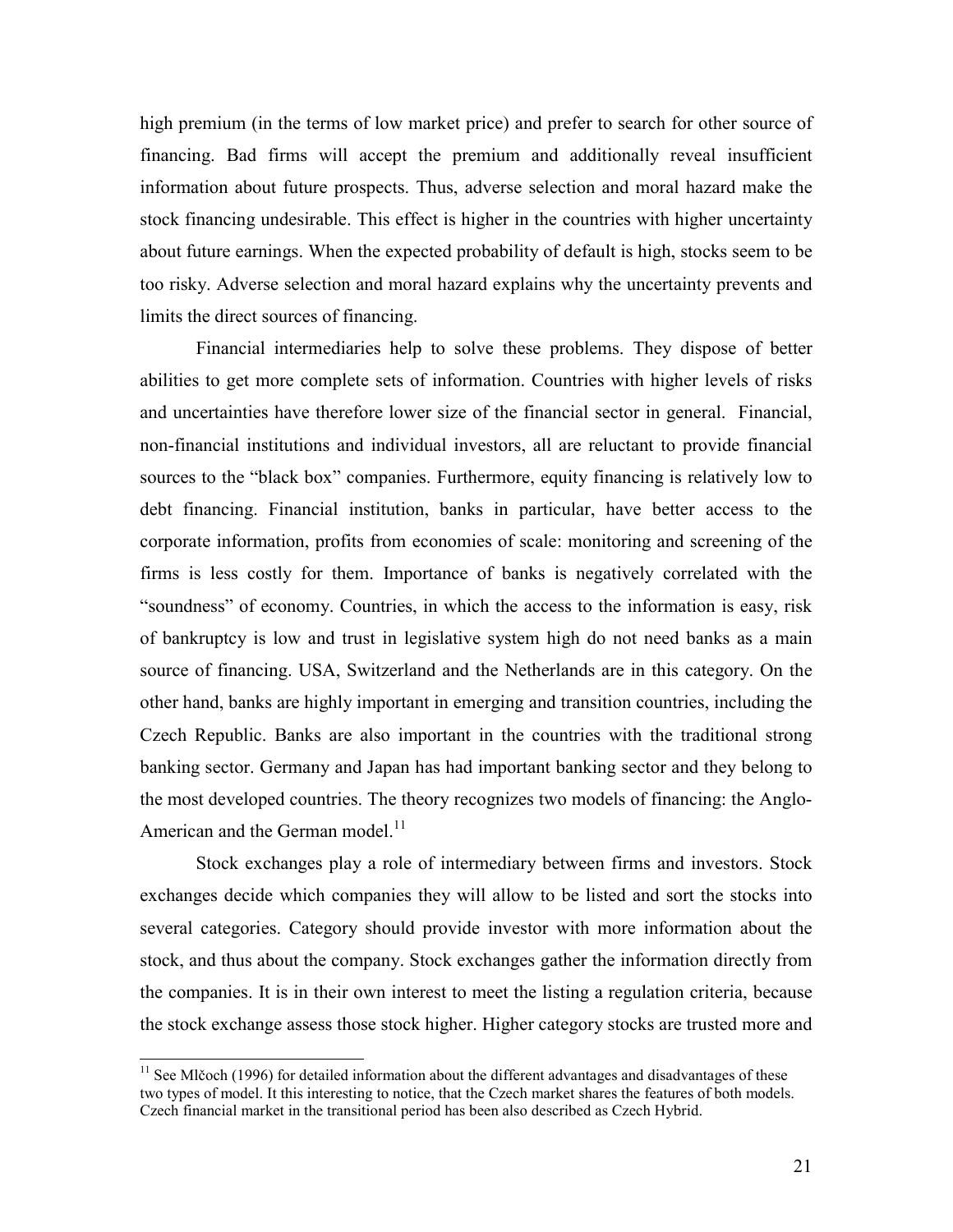therefore traded in higher volumes. In Czech Republic we recognize four categories, four segments of market: main, side, free and new.

#### **II.3.3 Listing and reporting requirements**

.

The main listing requirements are similar to both stock exchanges: PSE and Euronext. Listed firm has to have track record of three years. Further, the company must have at least three profitable financial years in five years preceding the floatation. The percentage of the issued shares held by small public shareholders is 25 on PSE and 10 on AEX. 25% of public holding ratio on PSE means stricter requirements about the dispersion of the stock between public, in Netherlands this criterion is not that strong. The last main requirement restricts small firm to enter the stock exchanges. Shareholders equity must exceed 5mil  $\epsilon$  on the Official market in Netherlands, 200mil CZK on main and 100 mil CZK on secondary market in the Czech Republic<sup>12</sup>.

The reporting requirements are same in both countries. Reports including income statements and balance sheet have to be published on quarterly basis and filed within two months after the end of each period.

#### **II.3.4 Transaction costs**

 $\overline{a}$ 

We can distinguish basically two types of transaction costs in stock trading. First, there are costs connected to stock issuance. Underwriter has to guarantee the stock and set the price. Than IPO take place on primary markets, that are generally less liquid and stocks have to be traded with additional premium. Listed company has to provide sufficient information to meet the listing and reporting requirements, which implies additional costs. Secondly, trading costs accounts for significant part of transaction costs. Fees and commissions have to be paid to market maker and brokers. Important costs are connected to spreads. The higher the difference between the bid and offer price, the higher the costs. Spreads, which are one of the measures of the liquidity (Section II.4),

<span id="page-24-0"></span> $12$  Additional information about the listing requirements can be found on the webpage of the stock exchanges (PSE,Euronext)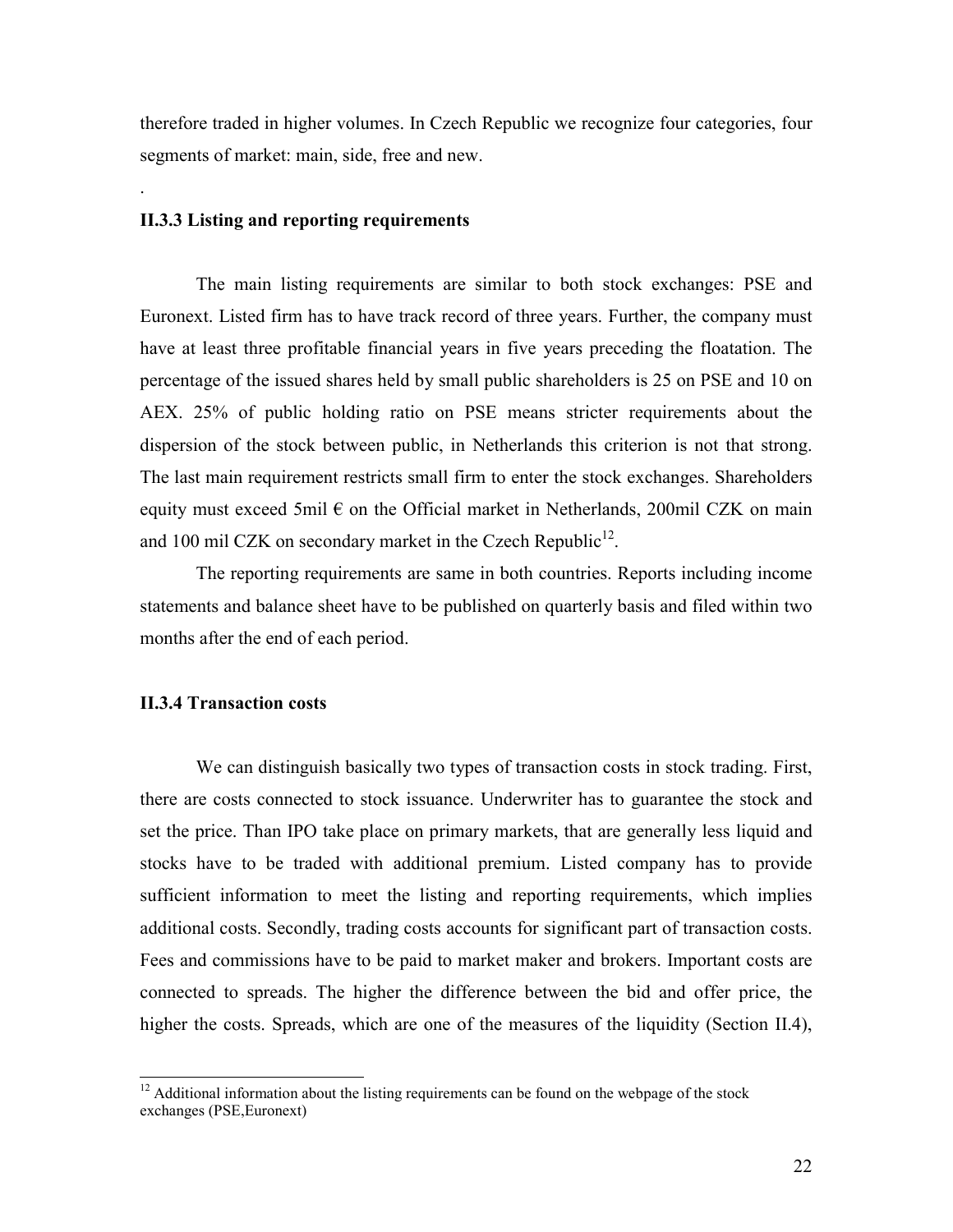imply higher costs on stock with low frequency of trading. Trading costs fall rapidly with trading volumes. Trading in small amounts is very costly; therefore small investor trading is limited. Total transaction costs account for about 8% in the Netherlands, but rises to 25% in Czech Republic<sup>13</sup>.

#### **II.3.5 Impact of the asymmetric information and transaction costs**

What can we conclude from the differences in transaction costs, listing requirements and environment of the two countries? What is the answer on our puzzle of stock financing? Asymmetric information can explain the lower size of financial sector in the countries with lower trust in information and future performance of companies. Countries with imperfect legislative system and in which the expectations about the companies are uncertain, i.e. the probability of default is high, will attract less investors. Banks are more important in those countries, because they can pool the risk and gather information more effectively. Despite the relative importance of banking sector, the absolute size is low, because the asymmetric information problem is worse in transition and emerging countries. Listing requirements are not prohibitively strong, they restrict small firm to enter, but these conditions are reasonable. High transaction costs are a problem of large magnitude. In conclusion, we can state that asymmetric information and transaction costs are the most important factors that limit the willingness of companies to issue the stock. Equity financing is more common in the Netherlands than in the Czech Republic, because the asymmetric information problem is less severe and transaction costs are lower.

 $\overline{a}$ 

<span id="page-25-0"></span><sup>&</sup>lt;sup>13</sup> See the lectures of Financial Markets by Mejstřík (2002) and Musílek(2002) for detailed description of the types and amount of transaction costs.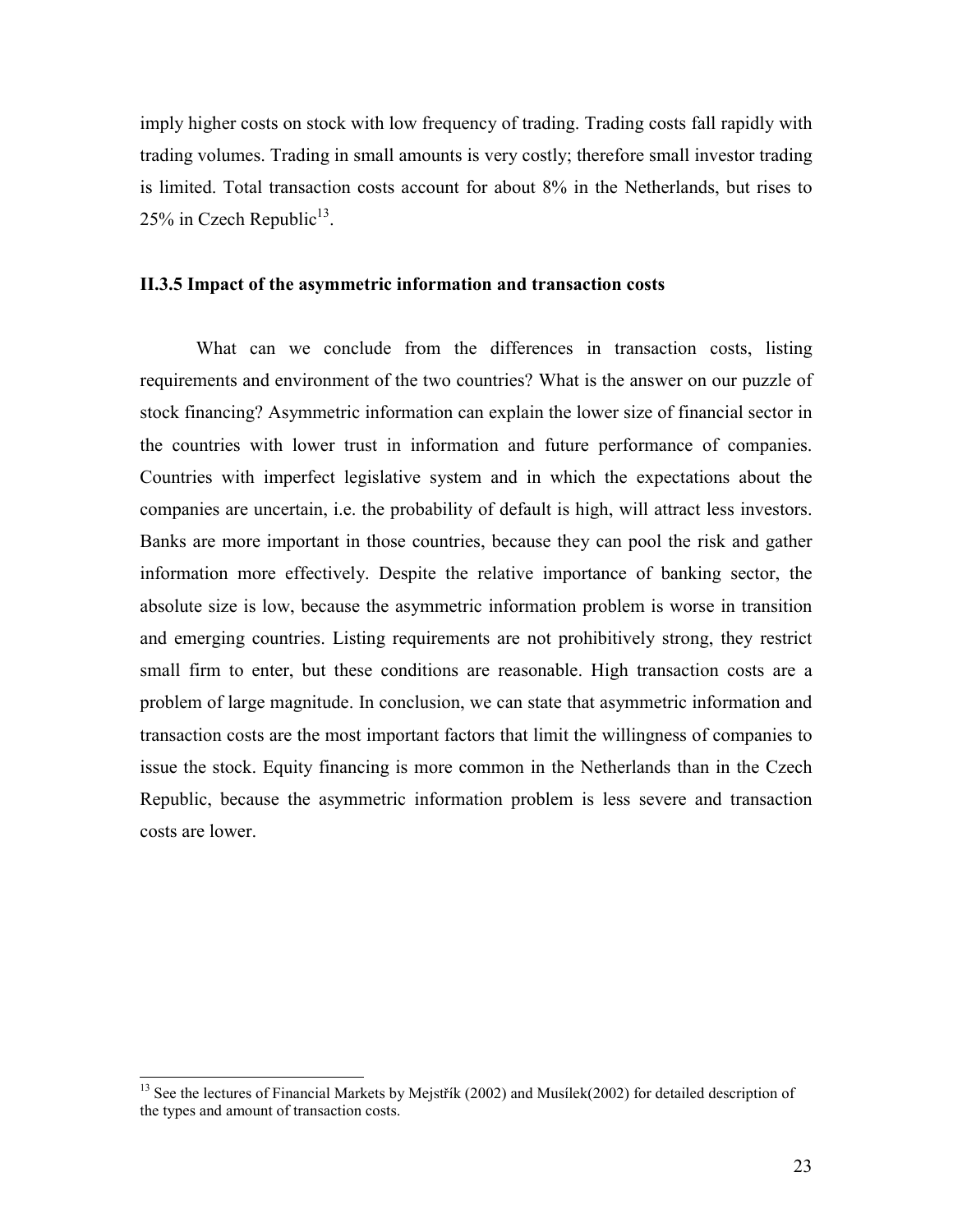#### **II.4 Liquidity**

#### **II.4.1 Criteria of liquidity**

Liquidity is an important characteristic of markets. On the markets with high liquidity there is a sufficient trading volume to provide nearly continuous trading. Prices change in small steps and spreads are low. The amount of trading orders is high enough to bring the highest price of demand close to the lowest supply price. In high-liquidity markets should be the spread, which is the difference between bid price and offer (ask) price, close to zero.

There are two criteria of liquidity: the depth and the width of market. The depth of the market is a measure of the amount of trading orders<sup>14</sup>. The market is considered to be deep, if the buy and sell orders are frequent enough to ensure insignificant spread and continuous line of prices. The width of the market is a criterion about the amount of investors on the market. Wide range of investors, diversified group of institutional and individual investors, is required to ensure the wideness of the market. High frequency in trading and diversified group of investors guarantees the liquidity of the market.

#### **II.4.2 Measures of the liquidity**

 $\overline{a}$ 

Simplest way how to determine the liquidity could be to asses the amount of daily trading volumes. The higher trading volumes of individual stock could mean that stock is rather liquid. Unfortunately trading volumes don not tell us anything about the frequency of trades. Trading volumes can lead to significant bias, if the stock is traded in large piles. Trading volumes can be same for two stocks, but we do not see the frequency of trades. The first stock could be traded in large pile only in one trade per day, the second, on the other hand, could be traded continuously through the whole day. The first stock would be highly illiquid in comparison with the second one.

The most direct measure of the market liquidity is the bid-ask spread. If we had enough data, we could easily compute the average spreads. Low spreads indicate high

<span id="page-26-0"></span> $14$  On the modern markets the most of the orders are provided by the Electronic ordering book system.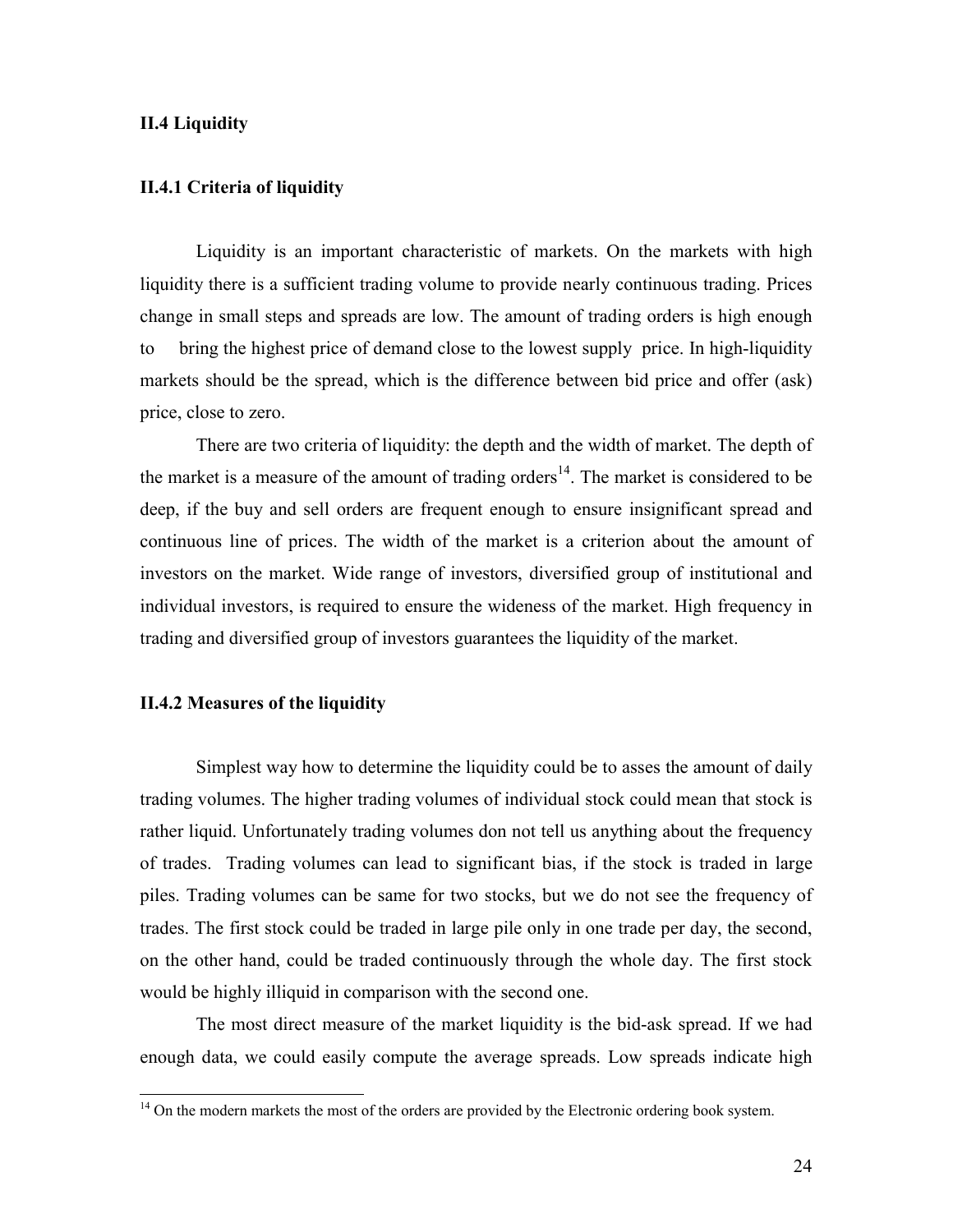liquidity. The problem of this measure of liquidity is the unavailability of data. To Asses the liquidity from the spreads, many data series would be necessary. The stock exchanges do not track such detailed information, at least they are not easily accessible at any charge.

To determine liquidity and overcome the data shortage problem, the liquidity index was developed. Wong (1994) introduces two types of aggregate liquidity indices: the Amivest liquidity index and the modified liquidity index. The Amivest index measures the value of the stock transactions during a specified period for each onepercent change in price. The idea behind the computations is that the greater the trading volume in relation to its price variation, the greater the liquidity. The critique of this index can be that it ignores the price movements within the period. As a result, modified liquidity index was suggested. Modified index is computed as the sum of volumes over the period divided by the sum of percent ranges between the daily lowest and highest closing price during the period. The formula can be found in **Figure 5, Appendix I**

#### **II.4.3 Liquidity comparison**

To compare the liquidity of the Czech and Dutch Equity market only, the data of market capitalization described in part II.2.4 and summarized in **Table 2** can serve as the first guideline. Velocity of trading turnovers can serve as a second indicator of liquidity. Turnover velocity is an indicator, which is computed as a ratio of the total value of Electronic Order Book Transactions (EBOT) and the total domestic market capitalization. **Table 4** shows the actual data for April 2004.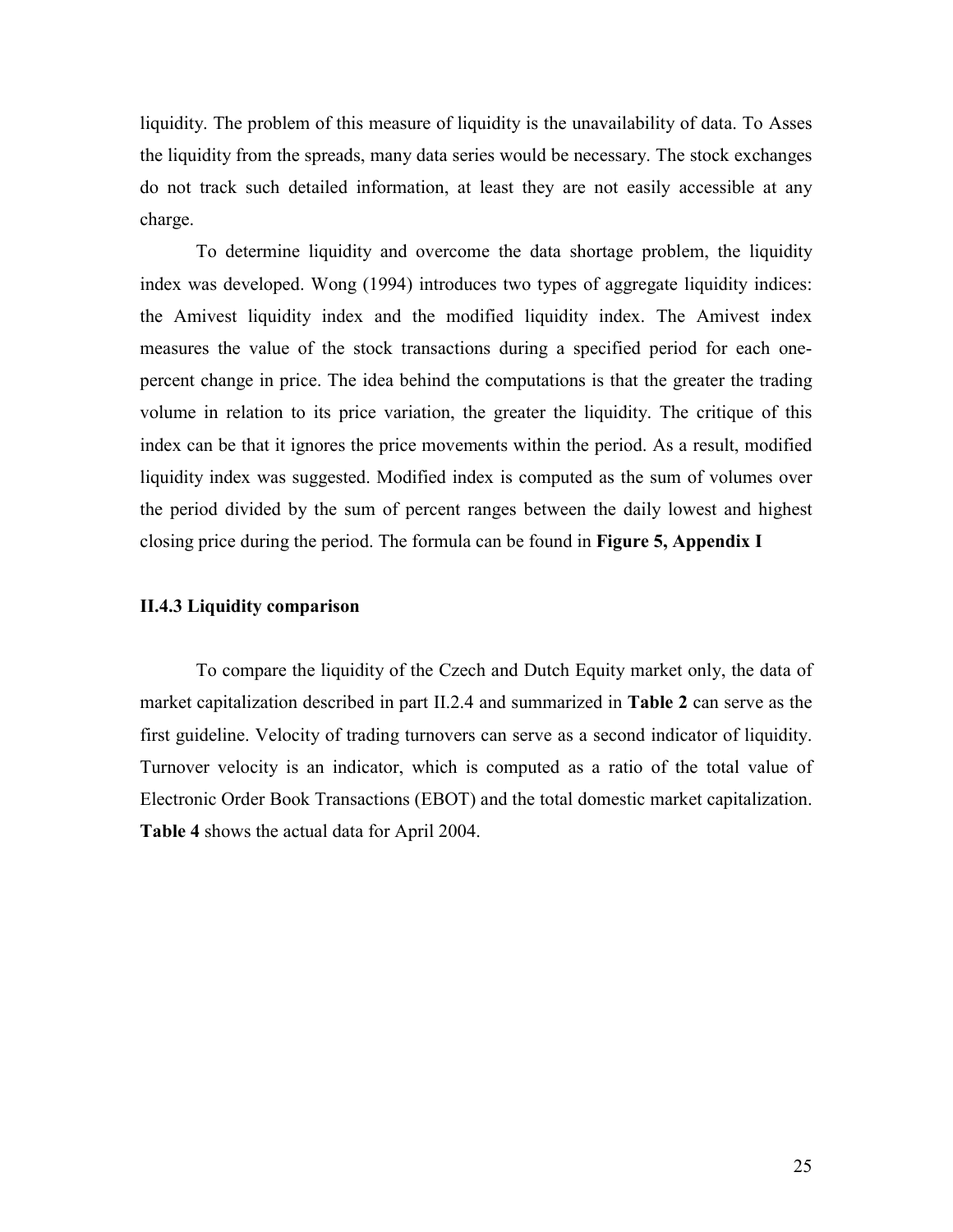|                              | <b>Euronext</b> | <b>Prague Stock Exchange</b> |
|------------------------------|-----------------|------------------------------|
| <b>EOBT</b>                  | 139,532.6       | 17.6                         |
| <b>Negotiated Deals</b>      | 41,770.2        | 181,302.9                    |
| <b>Market Capitalization</b> | 2,078,942.0     | 9,804.0                      |
| <b>Turnover Velocity</b>     | 80.5            | 2.2                          |
| <b>Investment Flows</b>      | 2,840.0         | 0.0                          |
| <b>Listed Companies</b>      | 1,187.0         | 47.0                         |

**Table 4**: **Equity Markets in April 2004**

**Source**: FTSE

**Note**: The table shows the basic trade volumes and characteristics of PSE and Euronext in April 2004. EOBT is the abbreviation of total value of Electronic Ordering Book Transactions. Turnover velocity is evaluated as the ratio between the annualized EBOT and Domestic Market Capitalization.

The data reveals a striking difference in the turnover velocity rate. Almost 40 times higher velocity on the Euronext indicates much higher liquidity. Because the turnover velocity is indicator of the trading volumes, we are talking about the depth of the market. The Euronext is much a deeper market than the PSE.

The **Table 4** indicates two additional results. Firstly, the differences in total market capitalization are consistent with our argumentation that the Czech equity market is not an important source of capital for the companies. The PSE is not used as a channel of investment flows to the companies.

Secondly, from the data of negotiated deals we can make a conclusion about the width of the market. On Prague Stock Exchange the major amount of the transactions is not provided through the EBOT, but is negotiated directly. Electronically operated systems are generally used by small investors and the trades are in small amounts. The institutional investors, banks and other large investors prefer to trade directly in larger piles of stock. Therefore, the large amount of negotiated deals neither improves the depth of the market, nor the width of the market. On Czech stock market there are few major investors and only a small group of "small" investors – the private owners of stock. The significant trading of private investor would indicate high liquidity of the market.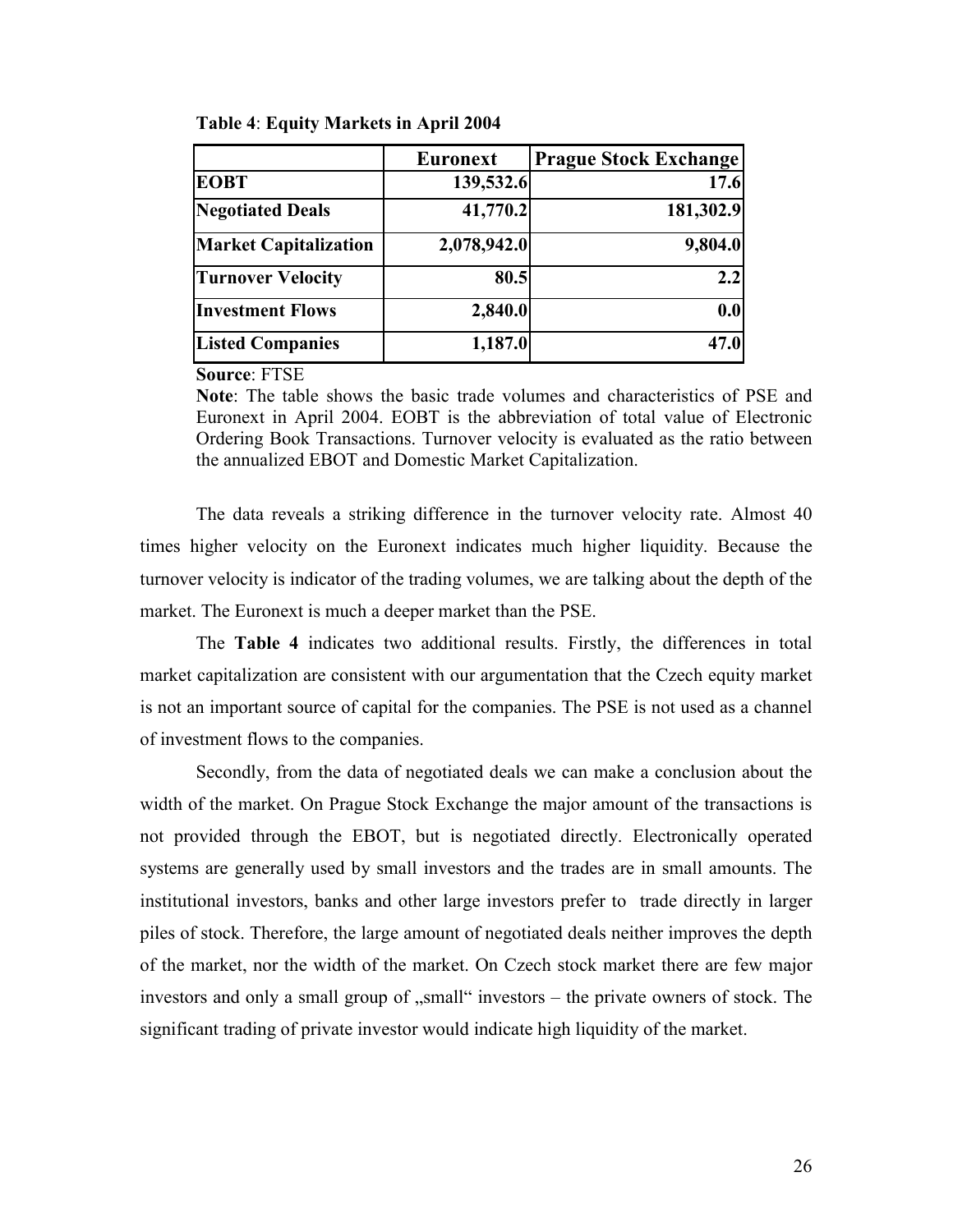Although we could not measure the bid-ask spread nor compute the liquidity indexes, we can conclude with high degree of certainty, that the liquidity of Czech equity market is rather low in comparison with the developed markets of the EU.

#### **II.5 Comparison of Czech and Dutch stock market**

History and institutional framework of the economy plays an important role on the degree of development and functioning of financial markets. The Netherlands, which has traditionally well developed financing sector, have better stock market than the new Czech stock market. This fact can be proofed by the major characteristics of the two markets. First, the market capitalization and number of listed companies is much higher in the Netherlands. Second, the Czech Republic is a victim of much worse asymmetry in information. The moral hazard, adverse selection and low enforcement of law result in higher level of uncertainty. Third, liquidity, both the depth and width of the market is lower in Czech Republic. The recent data reveal a striking difference in turnover velocities. Trading volumes of stock are much lower in absolute as well as relative figures. Finally, transaction costs, which are in direct relation with the level of uncertainty and liquidity of the market, are much higher in Czech Republic.

The comparison of basic characteristics of the markets revealed significant differences. Czech Republic has less developed market in every aspect. The conclusions of part II leads us to a question whether are these "background" factor important for the stock price movements? In the part III we will test the Efficient Market Hypothesis to find out, if the described weaknesses of the Czech stock market resulted in higher level of inefficiency in comparison with the market in the Netherlands.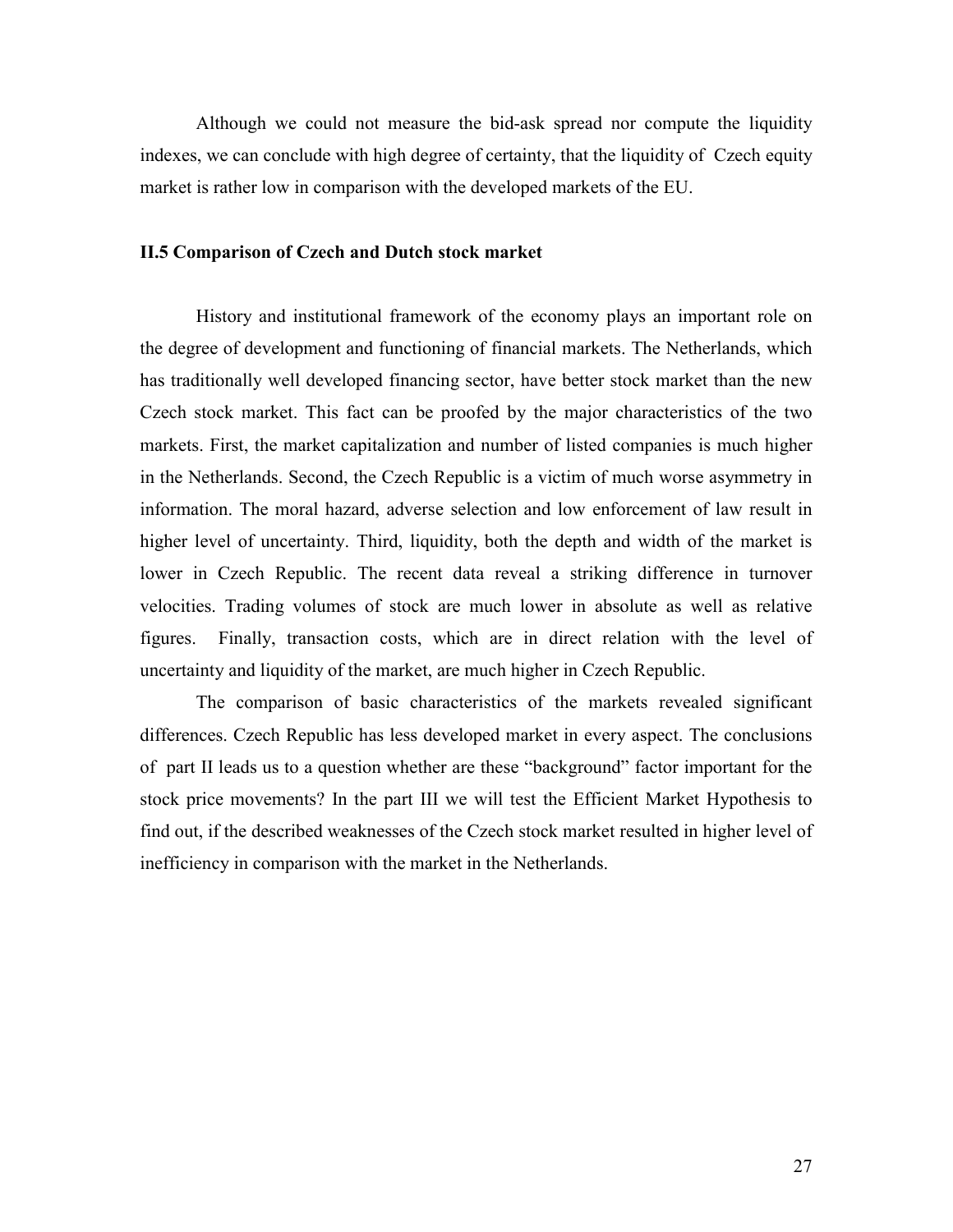# **Appendix I**

|  |  | Table 1. Czech financial market |  |
|--|--|---------------------------------|--|
|--|--|---------------------------------|--|

| 1995  | 1996  | 1997  | 1998           | 1999                    | 2000            | 2001           | 2002                |
|-------|-------|-------|----------------|-------------------------|-----------------|----------------|---------------------|
| 195.4 |       |       |                |                         |                 | 1987,2         | 1793                |
| 125.6 | 249,9 |       | 172.6          |                         | 264.3           | 128.8          | 197,4               |
|       |       |       |                |                         | 21,6%           | 6.5%           | 11,0%               |
|       |       |       |                |                         |                 |                |                     |
| 478.6 | 539.2 | 495,7 |                | 479,7                   | 442.9           | 340,5          | 478                 |
|       |       | 64,3% | 393.2<br>63,6% | 679.5<br>246.3<br>36,2% | 20,1% <br>416,2 | 163.5<br>13,8% | 860,2 1187,5 1222,8 |

**Source**: PSE

|  | Table 2: Composition of PX-50 and AEX indices |  |  |  |
|--|-----------------------------------------------|--|--|--|
|--|-----------------------------------------------|--|--|--|

| <b>Composition of PX-50 index</b> (as of 15 |                  | <b>Composition of AEX index</b> (as of 4 march) |                  |  |
|---------------------------------------------|------------------|-------------------------------------------------|------------------|--|
| November 2003)                              |                  | 2003)                                           |                  |  |
| <b>Name</b>                                 | Weighting<br>(%) | <b>Name</b>                                     | Weighting<br>(%) |  |
| <b>ERSTE BANK</b>                           | 22,49            | Koninklijke KPN                                 | 12,97            |  |
| KOMERČNÍ BANKA                              |                  | 21,75   ING Groep                               | 10, 15           |  |
| ČEZ                                         | 19,09            | Aegon                                           | 9,76             |  |
| ČESKÝ TELEKOM                               |                  | 13,72   ABN AMRO Holding                        | 8,85             |  |
| PHILIP MORRIS ČR                            | 6,38             | Fortis                                          | 8,66             |  |
| ČESKÁ POJIŠŤOVNA                            | 3,51             | Koninklijke Philips Electronics                 | 8,23             |  |
| <b>UNIPETROL</b>                            | 2,7              | Koninklijke Ahold                               | 6,27             |  |
| ČESKÉ RADIOKOM.                             |                  | 2,27   LogicaCMG                                | 4,93             |  |
| ZČ ENERGETIKA                               |                  | 1,44   Reed Elsevier                            | 4,88             |  |
| SEVEROČESKÉ DOLY                            |                  | 1,38   Royal Dutch                              | 3,45             |  |
| ŽIVNOSTENSKÁ BANKA                          | 1,28             | <b>ASML Holding</b>                             | 3,21             |  |
| STČ ENERGETICKÁ                             | 1,08             | Getronics                                       | 2,82             |  |
| ISPAT NOVÁ HUŤ                              |                  | 0,94   Unilever                                 | 2,49             |  |
| SOKOLOVSKÁ UHELNÁ                           | 0,94             | <b>TPG</b>                                      | 2,35             |  |
| <b>JČ ENERGETIKA</b>                        | 0,66             | Akzo Nobel                                      | 1,96             |  |
| <b>PVT</b>                                  | 0,38             | <b>Wolters Kluwer</b>                           | 1,87             |  |
| <b>16 STOCKS TOTAL:</b>                     | 100              | <b>VNU</b>                                      | 1,63             |  |
|                                             |                  | Heineken                                        | 1,29             |  |
|                                             |                  | Koninklijke Numico                              | 1,10             |  |
|                                             |                  | <b>Buhrmann</b>                                 | 0,86             |  |
|                                             |                  | Hagemeyer                                       | 0.72             |  |
|                                             |                  | <b>DSM</b>                                      | 0,67             |  |
|                                             |                  | Gucci Group                                     | 0,40             |  |
|                                             |                  | Van der Moolen Holding                          | 0,26             |  |
|                                             |                  | <b>IHC Caland</b>                               | 0,22             |  |
|                                             |                  | 25 STOCKS TOTAL:                                | 100,00           |  |

**Sources**: PSE, AEX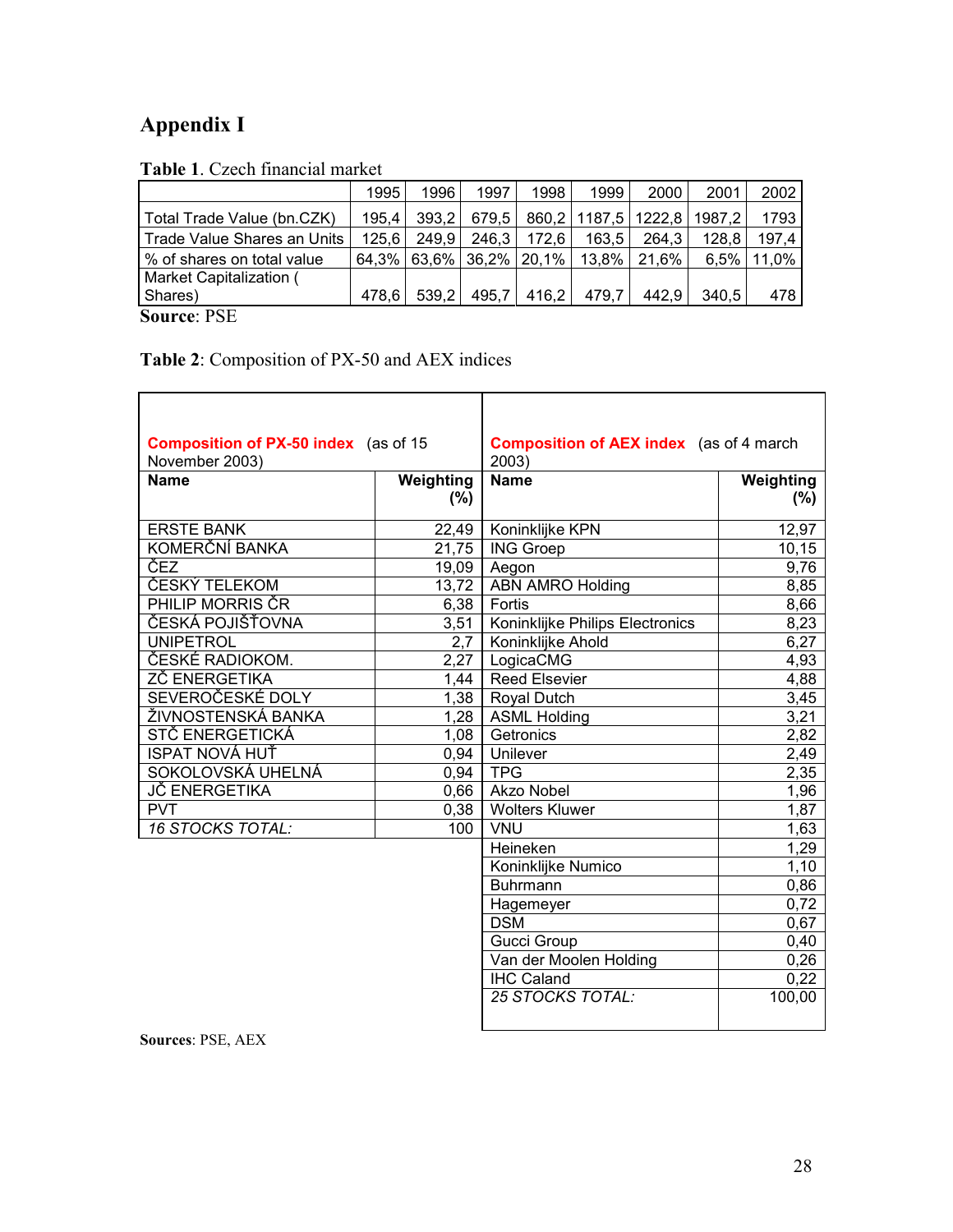

**Figure 4**: AEX price and return index (15.10.1997-15.10.2002)

**Source:** FTSE,AEX

 **Figure 5.** Market capitalization in the Netherlands



 **Source**: Statistical Yearbook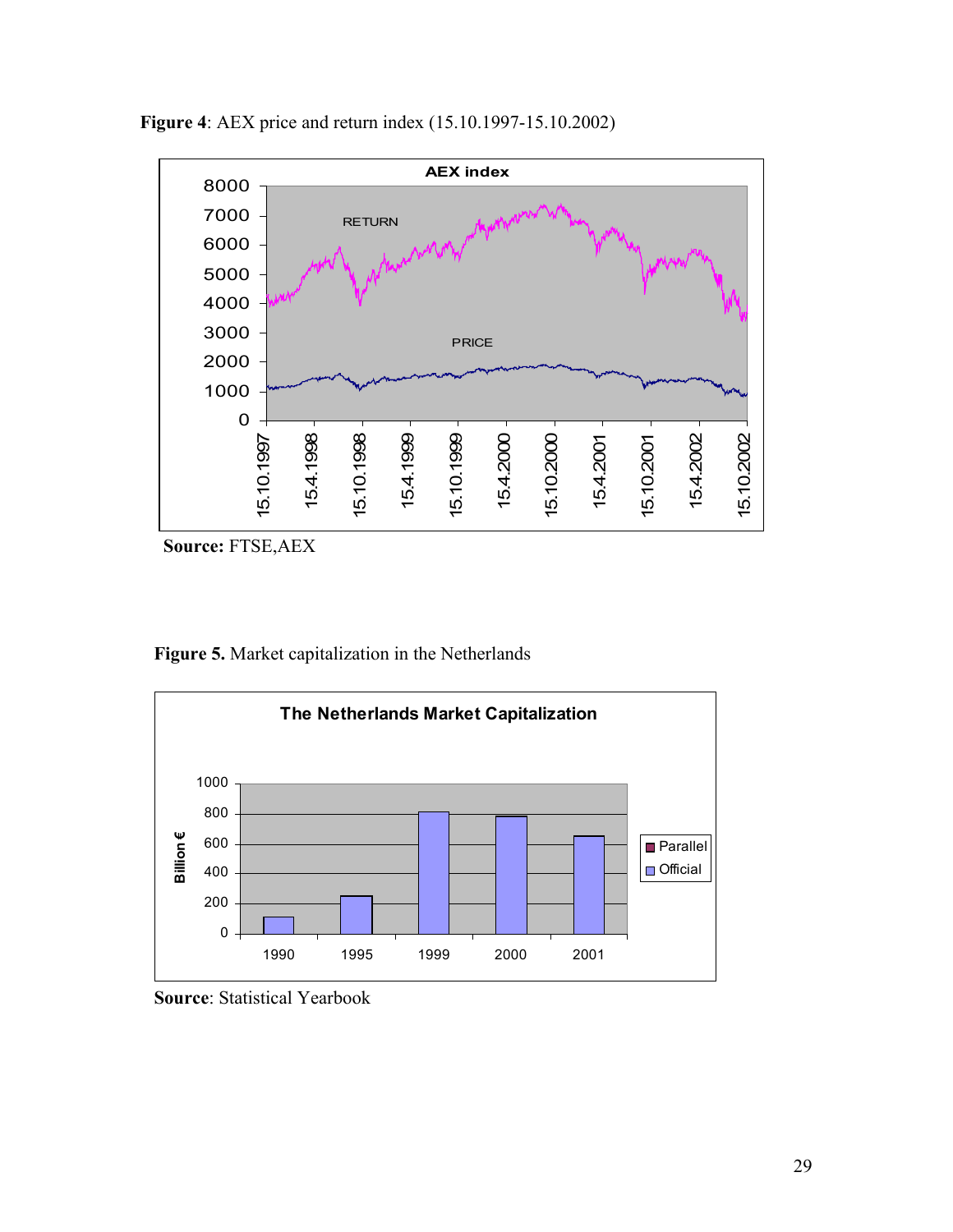## **Figure 6:** Liquidity indices

The Amivest aggregate liquidity index:

$$
ALI = \frac{\frac{P_t \cdot TV_t}{1000}}{\frac{P_t - P_{t-1}}{Pt}}
$$

The modified aggregate liquidity index:

$$
MLI = \frac{\frac{P_t \cdot TV_t}{1000}}{\frac{2 \cdot (H_t - L_t)}{Ht + L_t}}
$$

**Note**:  $P_t$  denotes closing price of the instrument,  $TV_t$  denotes total trading volume,  $H_t$  the highest closing price and  $L_t$  the lowest closing price during the period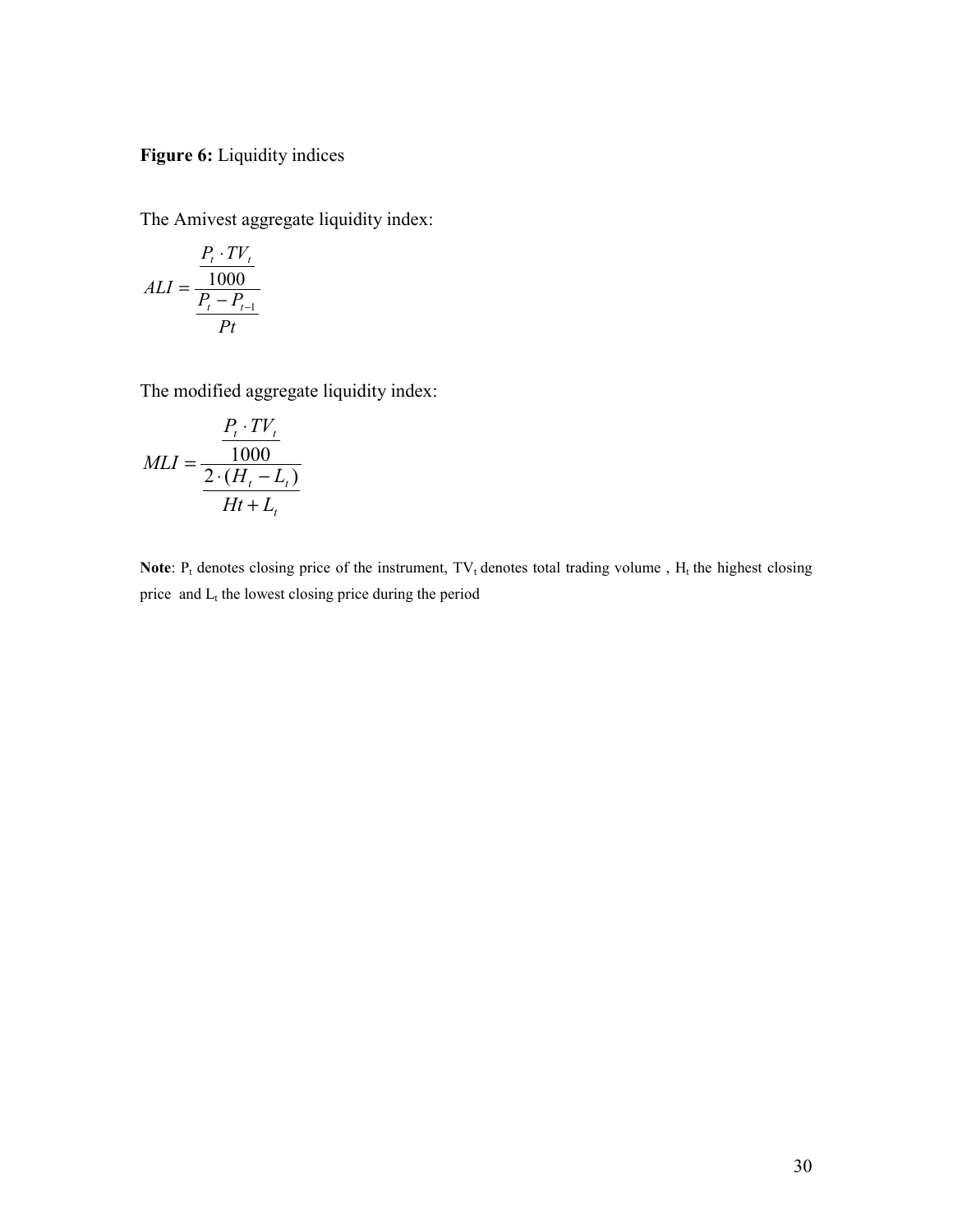## **III. The efficiency of the Czech and Dutch stock market**

#### **III.1 Introduction**

In this part of the thesis we discuss the concept of efficiency of Czech and Dutch stock market. The term efficiency is central to finance and it is used to describe the ability of the market to impound the relevant information into the price of the financial asset (Dimson 2000). If the markets are efficient, none investor can earn abnormal returns. Depending on the character of the information, we recognize three types of efficiency: weak, semi-strong and strong form of market efficiency. In the part III.2 we will explain the theoretical concept of the market efficiency

The important question is if the theoretical concept of efficiency holds in the real world. In the section III.3 we will conduct the empirical test of weak form efficiency. The Random walk model will serve as a starting model of the analysis. We will test the data of the stock exchanges to determine if the Czech stock market is more or less efficient in comparison with the Dutch stock market.

#### **III.2 Efficient Market Hypothesis**

The Efficient Market Hypothesis (EMH) (Fama 1970) defines an efficient market as one where the prices of assets always reflect all available information. Fundamental value of the asset, which is the present value of the future expected cashflows, should be always same as the market price of the security. In the case of the stock market, the efficient market hypothesis states that because the prices are always right, the changes in prices can happen only with new information. New information are quickly and accurately judged and reflected in the price change of the particular stock. Changes in price, other than the reactions to new information, can thus be only random. Only small fluctuations are expected in the process of searching of the equilibrium price.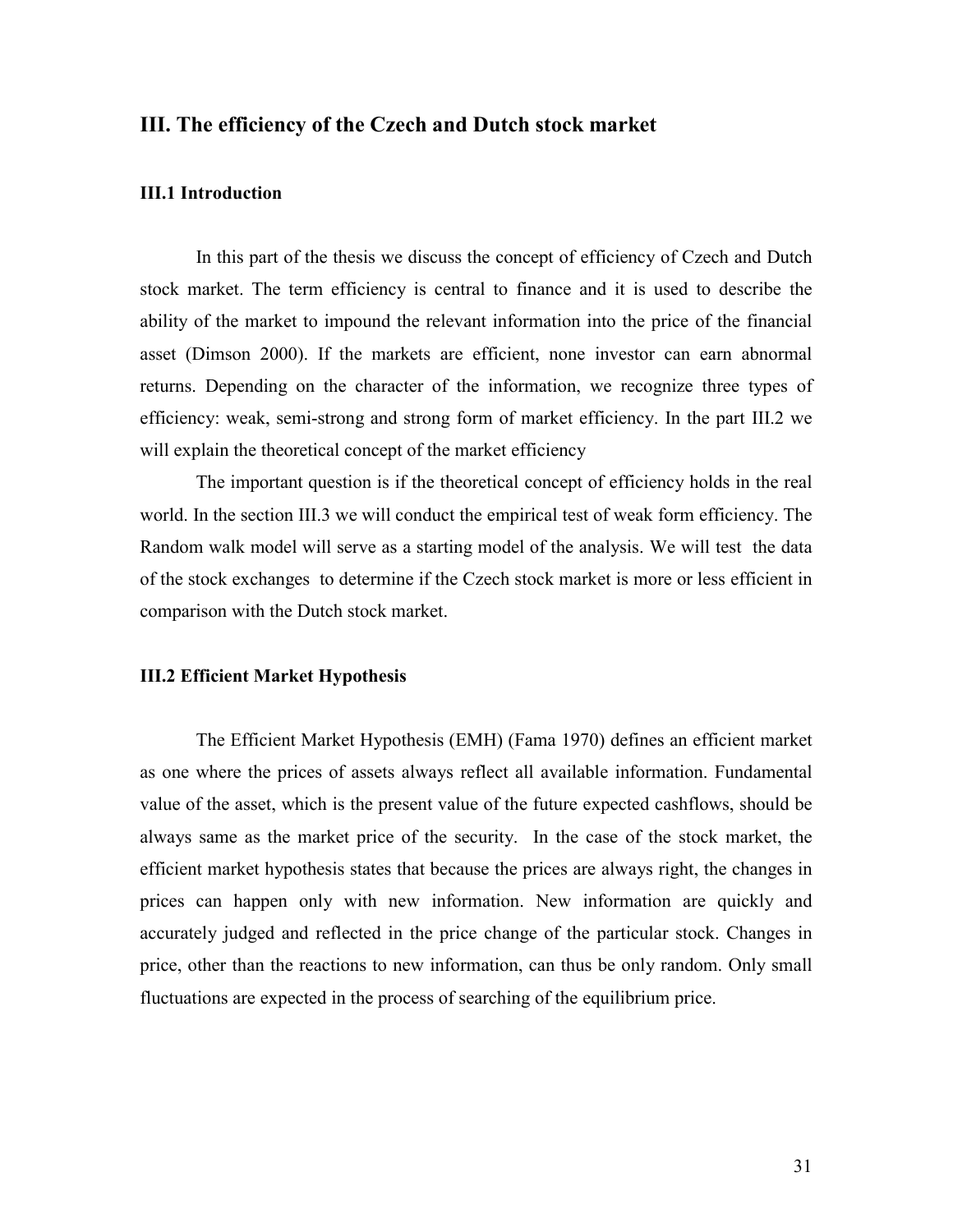#### **III.2.1 Assumptions underlying the EMH**

The EMH lies on three arguments. First, investors are assumed to be rational and hence they value the stocks rationally. Second, even if the irrationality exists, there is no rule in the incorrect expectations. Irrational agents trade randomly and therefore, they cancel each out without any effect on the price. Finally, even if there is one big group of irrational investors, who misjudge the price in similar direction, the rational agents eliminate the mispricing by profit making arbitrage.

To assure that the process of forming of expectations is correct, traditional finance comes with the assumption of rationality. Rational agents take into account all available information and form appropriate judgment without any emotions or other irrelevant factors. The information can be relevant or irrelevant in the case of particular stock. Rationality assures, that all relevant information will be quickly and accurately reflected in the expectations. On the other hand, the irrelevant information will not change the belief. After forming of the belief, rational investors set the fundamental value as the present value of the future cashflows. Correct expectations of the future profits and such discount rates which reflect the risk characteristics of the stock ad expected risk free interest rates assures that the calculated price reflect the correct value of the fundamental, in our case –the value of the stock. Rational agents in the traditional economic point of view are expected utility maximizers. With their beliefs they will trade on the market. All of them will trade only if they expect profit. The law of supply and demand guarantees that the fundamental value will equalize the market price of the stock. Prices on the market reflect the relevant information and do not react to irrelevant, stale information. On the competitive market with rational risk-neutral investors the returns are unpredictable. Stock prices follow random walk and no agent can earn abnormal profit. The assumption of risk neutrality has been under strong critique and economists in last decades have generally agreed on risk aversion of most of the investors. Risk is taken in the assessment through discounts rates. Still, the rationality implies the impossibility of earning abnormal risk adjusted profits. On efficient market none can win in the long run.

The efficient market hypothesis counts also with the possibility of irrational investors on the markets. It is not necessary, that all of the investors are rational. Some do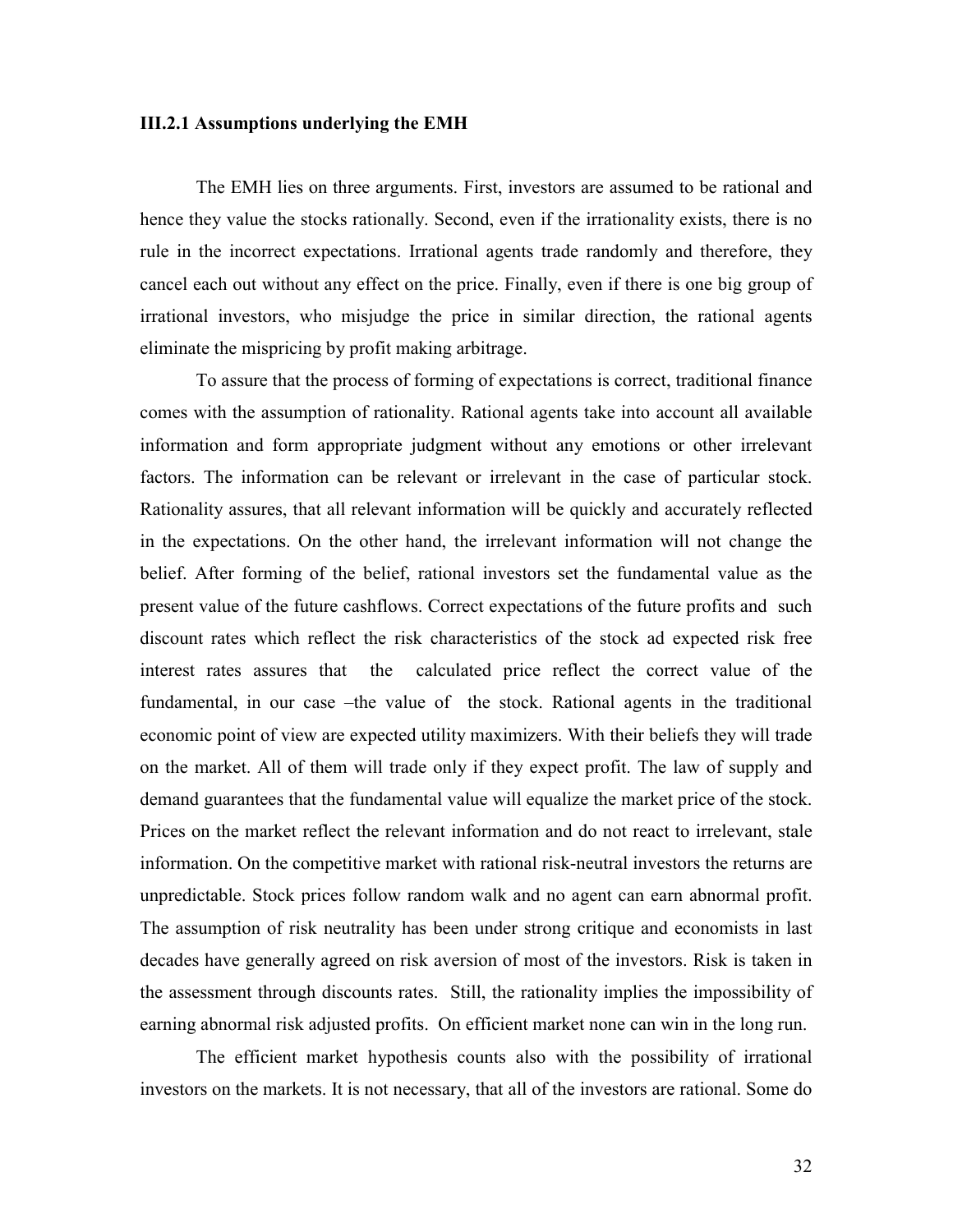not have full information, or do not judge them in the correct way. Despite those investors, the rational will still be the leaders in the price forming process. The price will reflect the fundamental value. Rational investors will trade always when they expect profit; they will try to achieve the equilibrium. Other investors make mistakes in their valuations. One investor overvalues, the second undervalues. Some of the investors will get more optimistic, some more pessimistic information. Even with the same information irrational beliefs of the different investors can influence the valuation of the asset in both directions. Because the information and people mistakes in forming of correct expectations are expected to be random, also the mispricing will be random and cancel each out on the market.

Finally, the argument of herd irrationality (Shleifer 2002) does not contradict the efficiency. Let us assume that most of the irrational investors form they believes in one direction, for example they believe that one particular stock, which fundamental value equals the market price, is in fact undervalued.. This group of investors will buy the stock because with their expectations they believe to earn profits. This behavior increases the price of the stock on the market. Stock becomes overvalued. On the competitive market, in the presence of rational investors, the price will correct automatically and fell back to fundamental value. In a model case, even one rational agent can correct the mispricing. Arbitrage can bring riskless profit. Arbitrageur sells the overvalued stock and buys a correct valued perfect substitute to the overvalued. Price corrects, rational arbitrageur gains and group of irrational investors lose. On the markets with perfect competition loser can not survive in long run. Irrational investors leave the market after few losses, because the market forces eliminate their wealth. Markets become efficient with rational investors gaining no superior profits.

The efficient market hypothesis assumes a perfect market. There are no transaction costs, no barriers to enter and for every asset exists a perfect substitute. Perfect substitute does not mean a twin asset with identical characteristics. It has to be perfect in the financial sense. Perfect substitutes should have the same present value of the share; it means the sum of expected future cashflows discounted by the same risk factor. On a perfect market, where the rational agents are present and react to the information, the prices will always be correct. The efficiency can reveal in three forms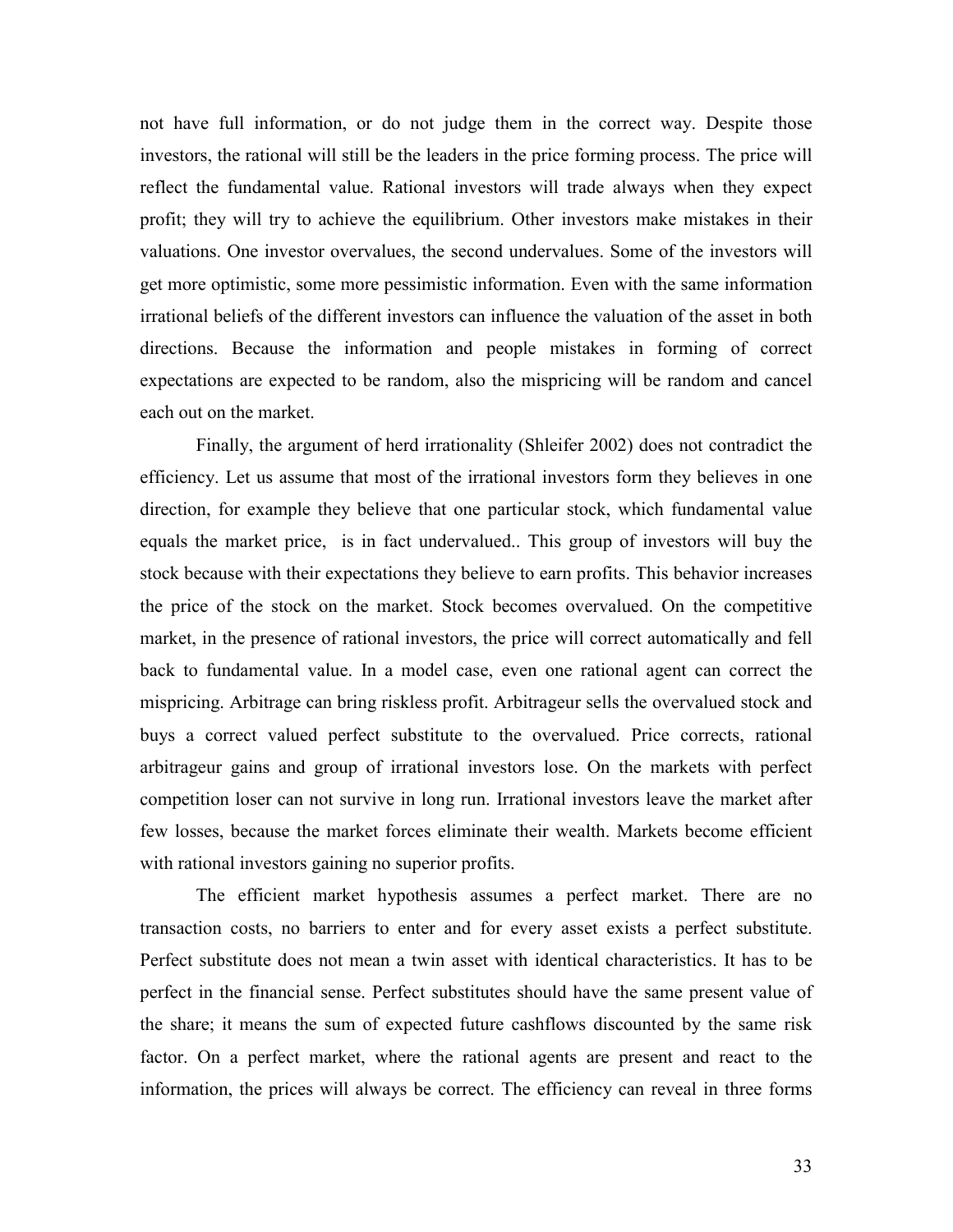according to the extent and amount of the information which are available to the traders. If the investors have all past information, the market will be weak form efficient. Adding all public information, the semi-strong efficiency should happen. Finally, in the case of full information, including all past, public and internal news, data and all other factors, the markets become strong efficient.

#### **III.2.2 Forms of Market Efficiency**

Based on the type of information which is available to the investors we recognize three types of market efficiency. Markets are weak form efficient if the prices of the asset fully reflect all past information. Semi-strong efficient market incorporates all public information and finally, even with private information, none can earn excessive returns on the strong efficient market.

#### **III.2.2.1 Weak form market efficiency**

Weak form of efficient market hypothesis claims that prices fully reflect all past information that is already reflected in the past prices. The investors on the market have perfect data about past prices. If the market is weak form efficient it is impossible to predict future prices only examining the past prices and it is impossible to earn abnormal risk adjusted profits. Past prices already reflect past information and future changes in price can be caused only by new information which cannot be forecasted. Information in future can only be expected and because the differences from the expectations are random, also changes in prices are unpredictable. In the special case of risk neutrality of investors the weak form efficiency reduces to random walk theory. Returns, which are in fact the price changes, have the properties of random variable. Returns are normally distributed with a mean return, which shows the trend, and the variance, which shows the volatility of the price.

The simplest test of weak form efficiency assumes the risk neutrality. The basic idea behind the test stems from the definition. Future returns can not be forecasted from the past prices. We can test the returns and examine if the have the properties of random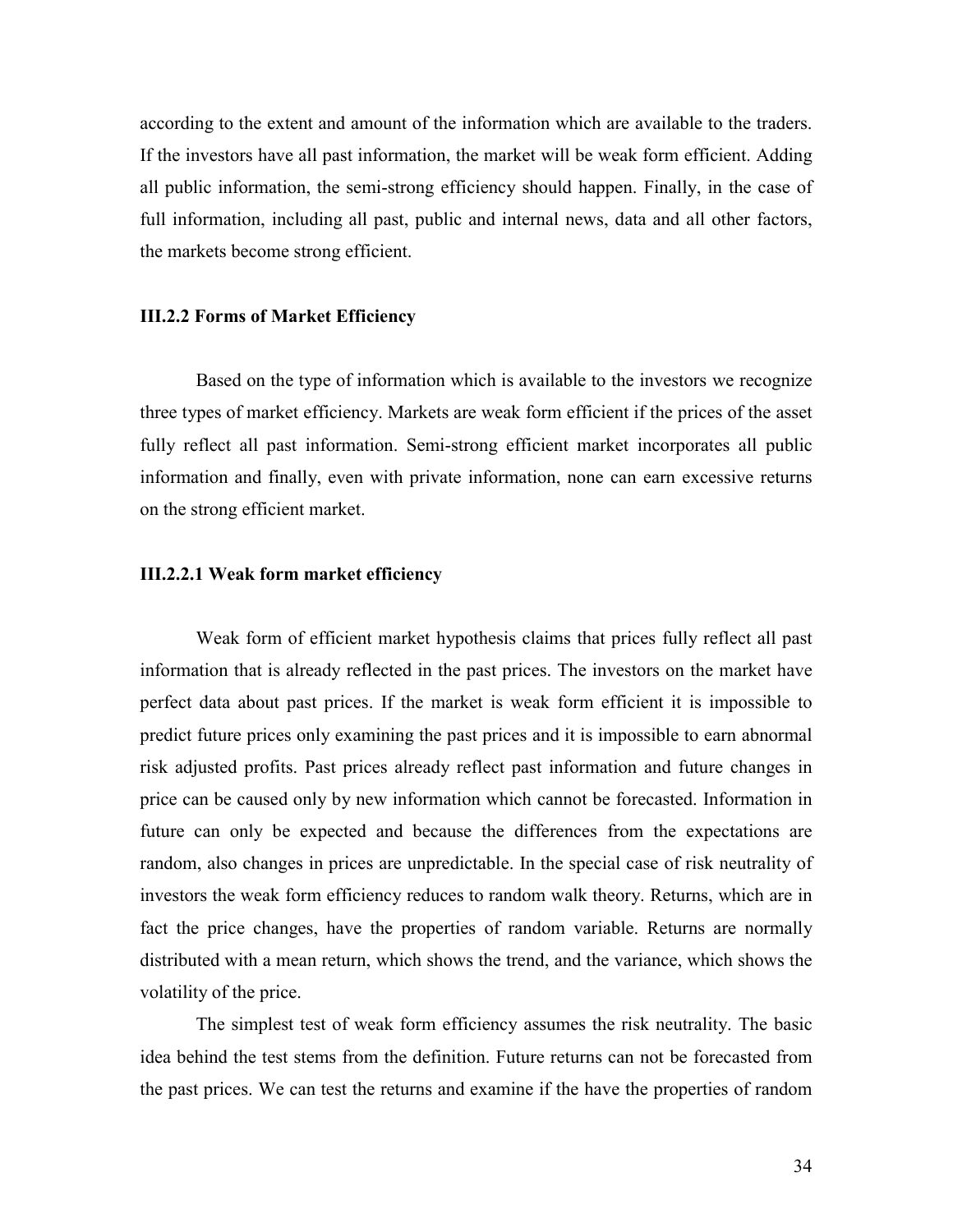variable. These basic tests have been performed on securities markets worldwide and revealed basically the normality of distribution of returns. From this result authors usually concluded that the particular market is weak form efficient. In 1970s and 80s was the EMH generally accepted, because studies concluded the impossibility to earn abnormal returns. Were these conclusions correct? We can cast doubt on it. Weak form efficiency under the assumption of risk neutrality implies the random walk, but do not hold as equivalence. The observation of random walk therefore does not have to imply weak form efficiency. There can be other reasons for random walk of returns than the random character of new information and forming of expectations.

The second basic test stems also from the unpredictability of future prices. Because the changes in prices do not follow any pattern, in the weak form efficient market there is no autocorrelation of returns. Positive returns 10 days ago do neither imply positive nor negative returns 9, 8, 7…1 day ago. Also this test, even with the result of zero autocorrelation of returns, can not imply the weak form efficiency. Despite the critique, in following section these two tests will be performed. Even though the results can not be generally taken as the acceptation of the hypothesis, they can at least reject weak form efficiency, if it is the case. Other reason for performing the tests it that they can reveal interesting results that can be compared on both, Czech and Dutch equity markets. The characteristics of the returns are interesting information and can be used for other tests and conclusions.

#### **III.2.2.2 Semi-strong market efficiency**

Semi-strong form of efficient market hypothesis works with all public information. On a semi strong efficient market it is impossible to earn abnormal returns using public information. Public information is quickly, accurately and fully incorporated into the price in the first moments after the event. Thus, all other investors can not earn on this information. If the markets are efficient the releases of expected information do not influence the price at all, because the expectations are already reflected in the price. After an unexpected event or release of different than expected news, the price changes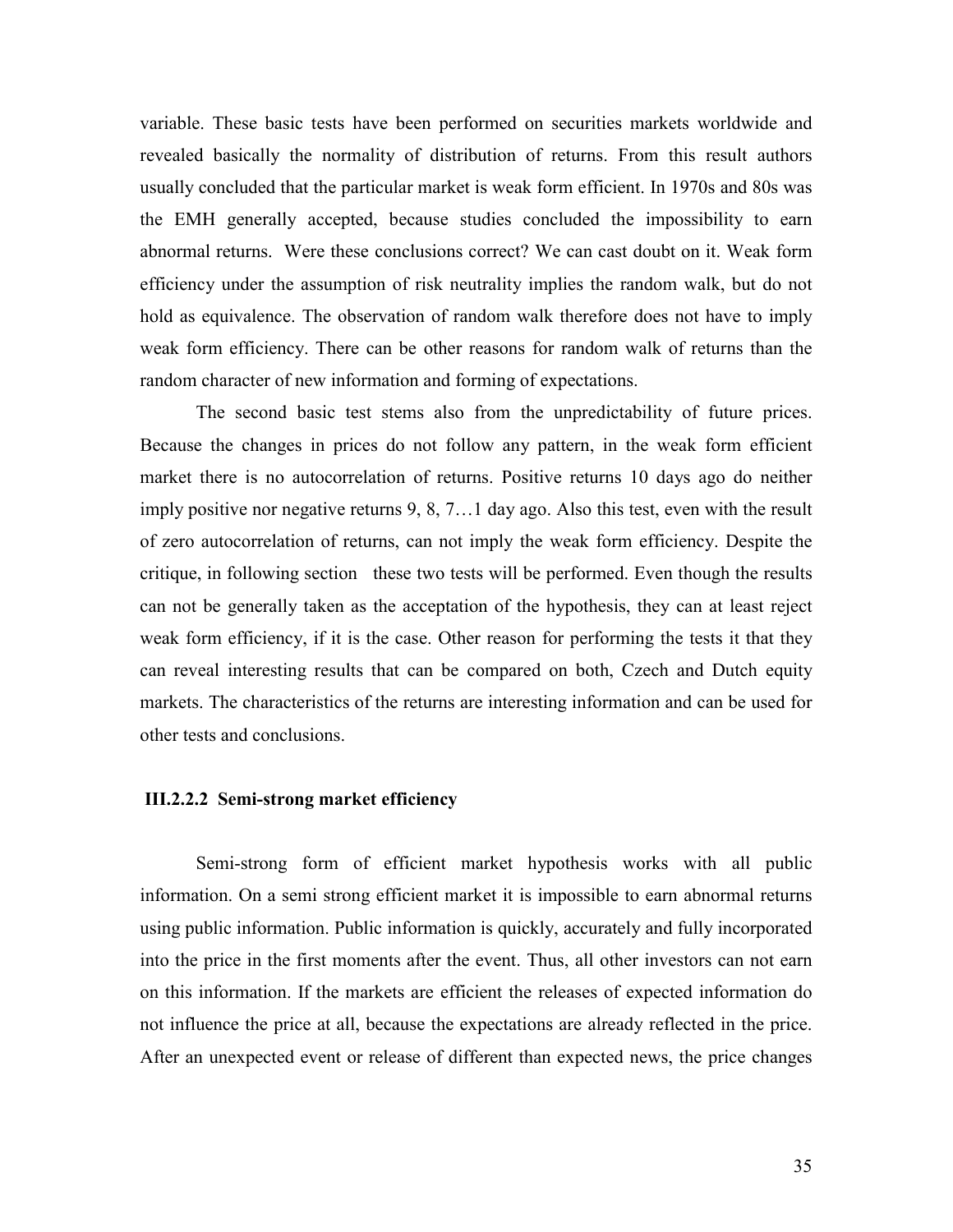quickly and adjusts instantly to new circumstances. In semi strong efficient market prices should change only with news and does not change if no new information appears.

Tests of semi-strong efficiency examine the historical data of price movements after the events. Event studies test the movements of the prices after new information, which is connected with the fundament of the stock, appeared in the public accessible source of information (newspapers, internet, TV). The character of the event can differ substantially. Event can be news concerning the change in interest rates or the unexpected disaster<sup>15</sup>. Semi-strong efficient market should immediately incorporate the news appropriately. The prices should change immediately after the news and do not move before or after the event. On the graph we can plot the  $SUE^{16}$  to examine the informational efficiency.

#### **III.2.2.3 Strong market efficiency**

l

Strong market efficiency involves all available information, including the insider information. Even the owners of the company should not be possible to earn excessive returns. It is very difficult to test this type of efficiency. Many types of private information can have an influence on the future cashflows of the firm. One original test of this form of efficiency was performed by Roll (1986). He tested the Hubris hypothesis of corporate takeovers. The result of the empirical analysis of the corporate takeovers indicates, that even the managers of the firms, with the insider information, can not earn abnormal profit<sup>17</sup>. This is a conclusion consistent with the strong form of market efficiency

<span id="page-38-2"></span><span id="page-38-1"></span><span id="page-38-0"></span><sup>&</sup>lt;sup>15</sup> For example Hanousek a Filer (2000) examined the events studies on the Czech market. As an event, they chose the monthly inflation, industrial production, rate of unemployment and returns on US market. <sup>16</sup> SUE is the abbreviation of standardized unexpected earnings. See more in: The lectures of Financial management: Mejstřík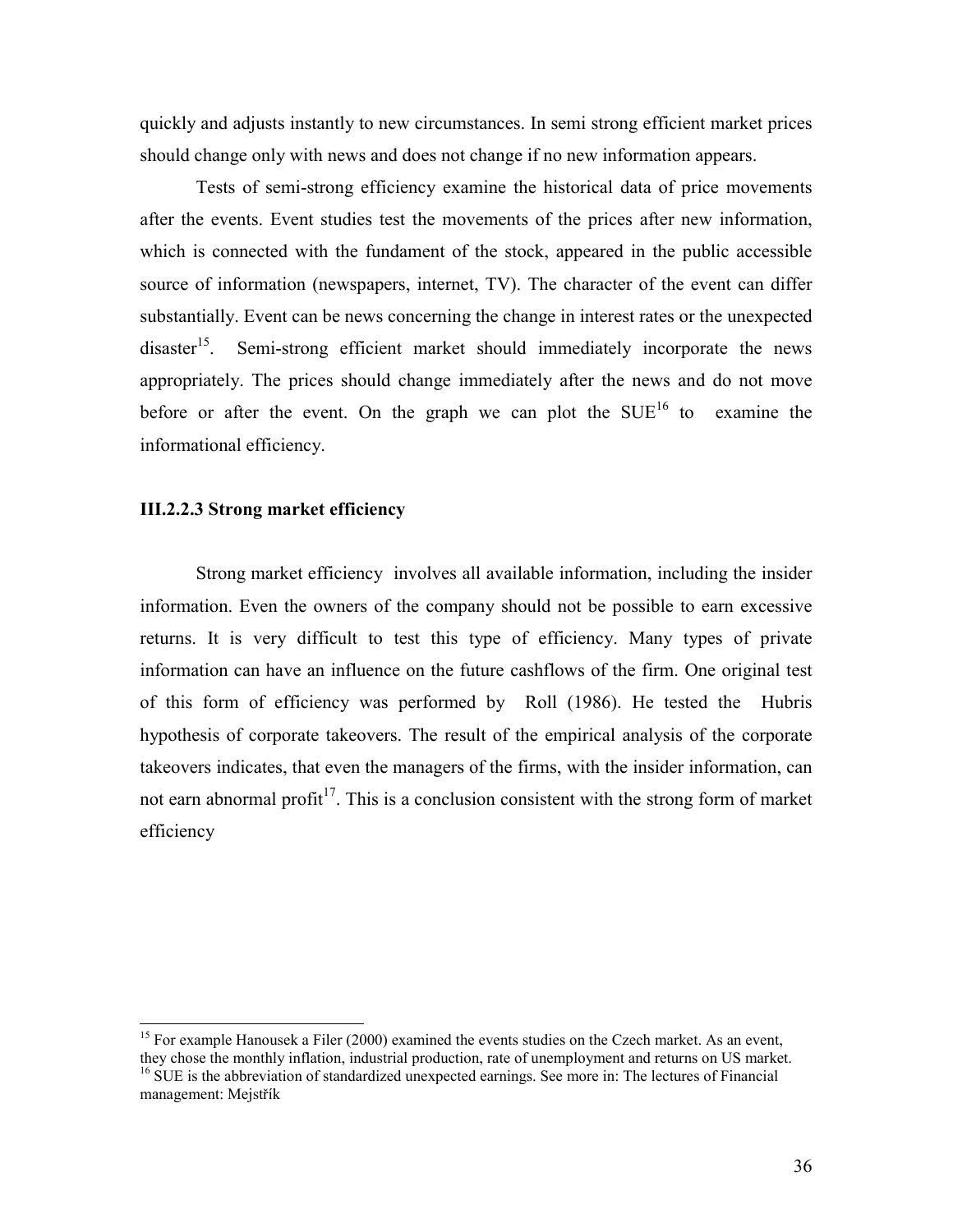#### **III.3 Random walk model**

#### **III.3.1 Introduction**

The random walk describes the movements of prices of security whose future changes cannot be predicted. Given their today's value the stock is same likely to rise as to fall. The random walk model is the simplest test for weak form market efficiency. Malkiel (1996) in his popular book: "The Random walk down the Wall street" argues that no one can win on the stock market in the long run. Because all the information is already incorporated in the current price and future is unknown for everyone, it is impossible to earn abnormal profits by trading on "Walk Street". An interesting experiment was used as a proof of the random walk. An ape was given to options: he could choose either to buy or sell whatever stock he wished. The decision he made was not guided by any information or believes about the stock itself. He was guided only by his animal will and fortune. Despite the irrationality of this behavior, this randomly chosen portfolio beat the majority of investors on the market. The random walk model has been commonly known in the public and has been used as a proof of market efficiency. In this section we will try to answer the question: Does the Czech and Dutch stock market follow random walk?

#### **III.3.2 Testing for Random walk - model description**

As a first step in our analysis will be the description of the methodology and choice of the best model. I will proof that the Random walk model can be reduced to the model of testing the distribution of the returns. For the reasons discussed below, we will prefer the daily continuously compounded returns to the daily compounded returns. As a first step we will than examine the distribution characteristics of the Czech and Dutch stock exchanges returns, which are represented by the indices: AEX and PX –50. This descriptive statistics has an interesting and useful interpretation. Second we will test the null hypothesis of the distribution normality of the returns. As a third step will be the test for the serial autocorrelation of the lagged daily returns. On the assumption of random

 $17$  Additional explanation can be found in Roll (1986)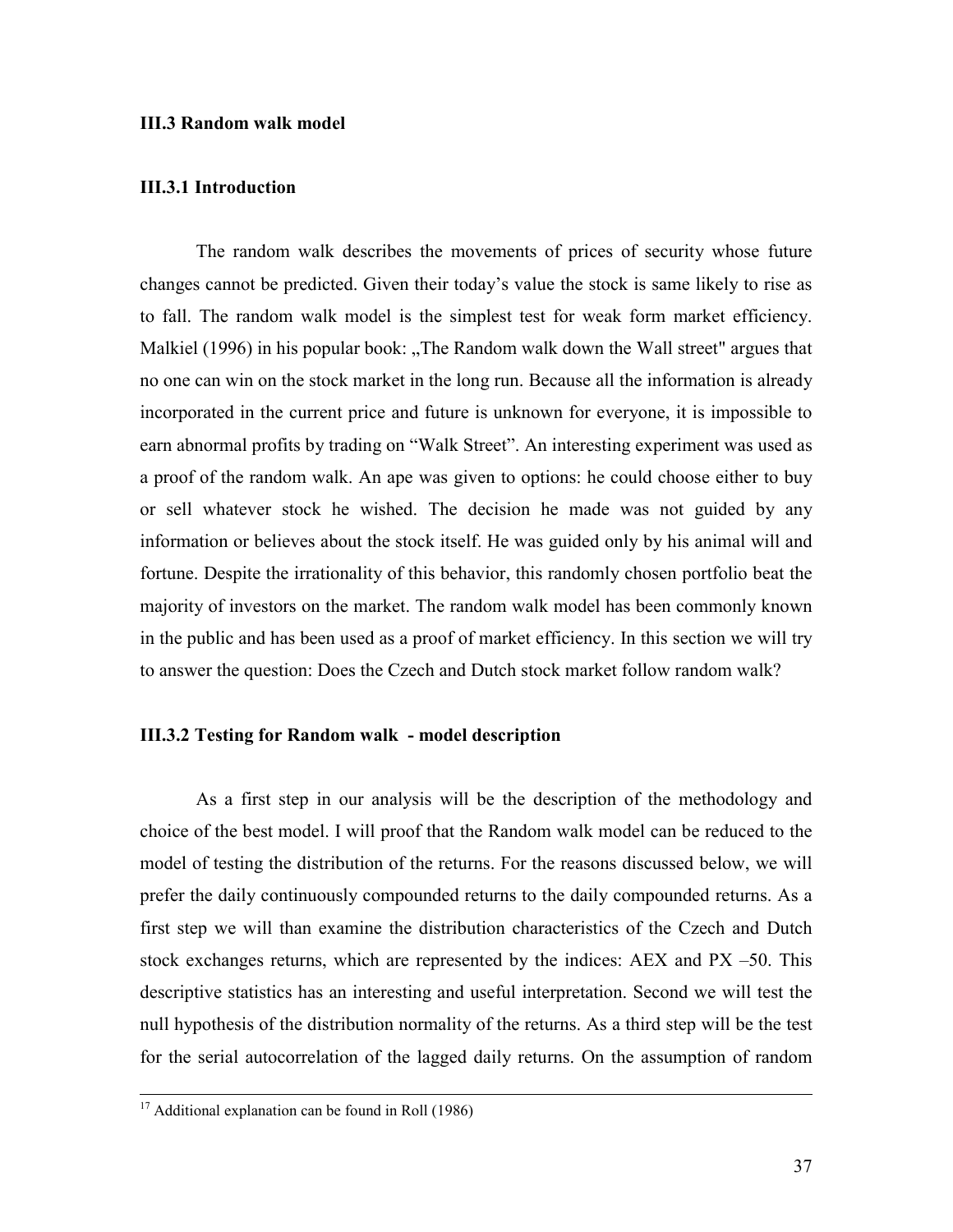walk, where the prices follow autoregressive process of the first order, the returns should not be autocorrelated at all. The past returns should not have any impact on the present returns.

#### **III.3.3 Model selection**

 $\overline{\phantom{a}}$ 

Our empirical analysis will begin with the basic model: Random walk without drift. In this model we assume that prices of the stock today are equal to the prices of the stock yesterday plus noise. The noise term, which is the random shock in the model, has zero mean and finite variance. It means that in this model we do not expect any chance in the fundamental value of the stock. We can express this model with a formula:

$$
P_t = P_{t-1} + u_t
$$

This is a type of AR (1) model. In other words it means that the prices are perfectly autocorrelated with the first lag. The perfect autocorrelation implies that we will not meet the condition of stationarity. The variance of  $P_t$  is not stationary, thus the terms random walk and nonstationarity  $18$ can be treated as synonymous (Gujarati 2003).

The model of random walk without drift has obvious limitations. Because the difference between daily prices is only noise, there is no space for the possible trend. It means that in this model we do not expect any chance in the fundamental value of the stock, which is rather unrealistic for the time series, which are longer than several months. We will adjust the model so it can involve also the trend, expressed by

$$
P_t = \tau + P_{t-1} + u_t
$$

This is again AR (1) and nonstationary model. We can transform this model into the shape, which will suit our testing purposes.

$$
\Delta P t = P_t - P_{t-1} = \tau + u_t
$$

<span id="page-40-0"></span><sup>&</sup>lt;sup>18</sup> AR(1) process can be expressed by  $P_t = \rho P_{t-1} + u_t$ . Perfect autocorrelation means that  $\rho = 0$ . Nonstationarity is explained in detail in Guajarati (2003). If the initial value of  $P_t = P_0 = 0$  the E(Pt)=0. Under the random walk  $var(P_t) = t\sigma^2$ , the variance of the price is increasing with the number of observations. Thus with the bigger sample of data we higher variance, it is not consistent and does mot satisfy the condition of weak stationarity.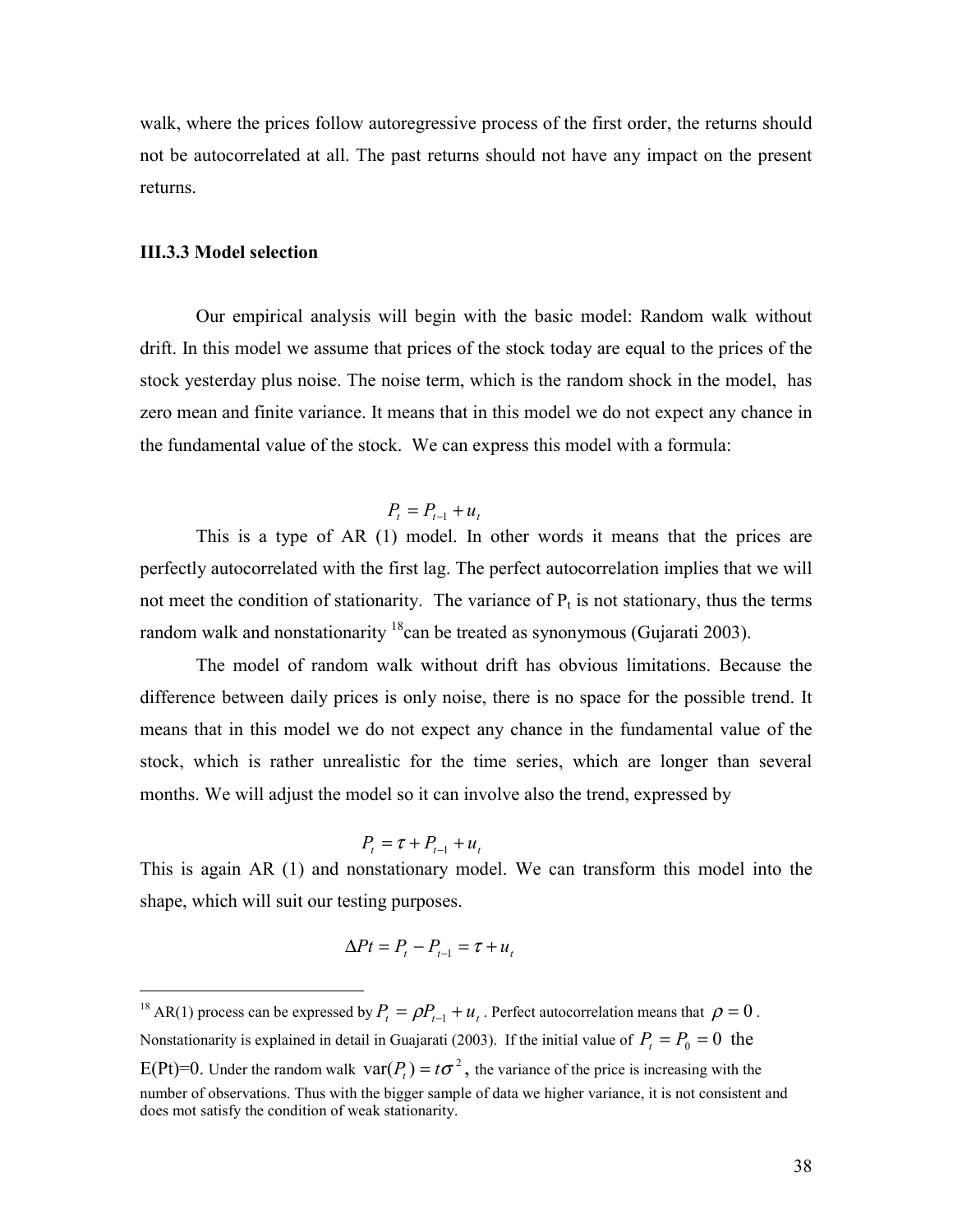Next step is to divide the equation by Pt-1.

$$
\frac{\Delta P_t}{P_{t-1}} = \frac{\tau}{P_{t-1}} + \frac{u_t}{P_{t-1}}
$$

On the left side we obtain an expression for the daily compounded returns. On the right side we obtain new trend constant and adjusted noise term, which will again have zero mean and again finite (but different than in the model 1)) variance.

Here we have the model ready for the regression with only a constant variable. When we examine it closely we can see, that the regression model reduced to a form, which is equivalent to the testing the distribution normality of daily returns. Before we start testing the model we will examine a different approach.

We will begin with the same idea. If the market is weak form efficient (the condition which were described in III.2 are satisfied) and the investors are risk neutral, than the price of the stock today is equal to the optimal forecast of the stock:

$$
Pt = E(Pt^*)
$$

This equation implies that on the efficient market the Price will change only with the appearance of new unexpected information. Unexpected information can have either positive or negative impact. On the condition of unbiased flows of information, the news will be distributed with zero mean (they will be neutral for the stock in aggregate) and finite variance. For the simplicity we can assume that the new information reveals only once per day. Under this assumption, it follows automatically that the daily returns will be normally distributed with zero mean and finite variance. Because the price is equal to optimal forecast, the only possible deviation has to have the properties of random variable. The deviation in our model is the daily returns.

At this point we have to determine the way we decide how to compute the daily returns. We have basically two options: continuous compounding and daily discrete compounding. We will prefer the continuous compounding daily rate of return. The reason for selection the continuous compounding instead of daily compounding is rather practical. As we can see on an example below, the daily compounding is a victim of a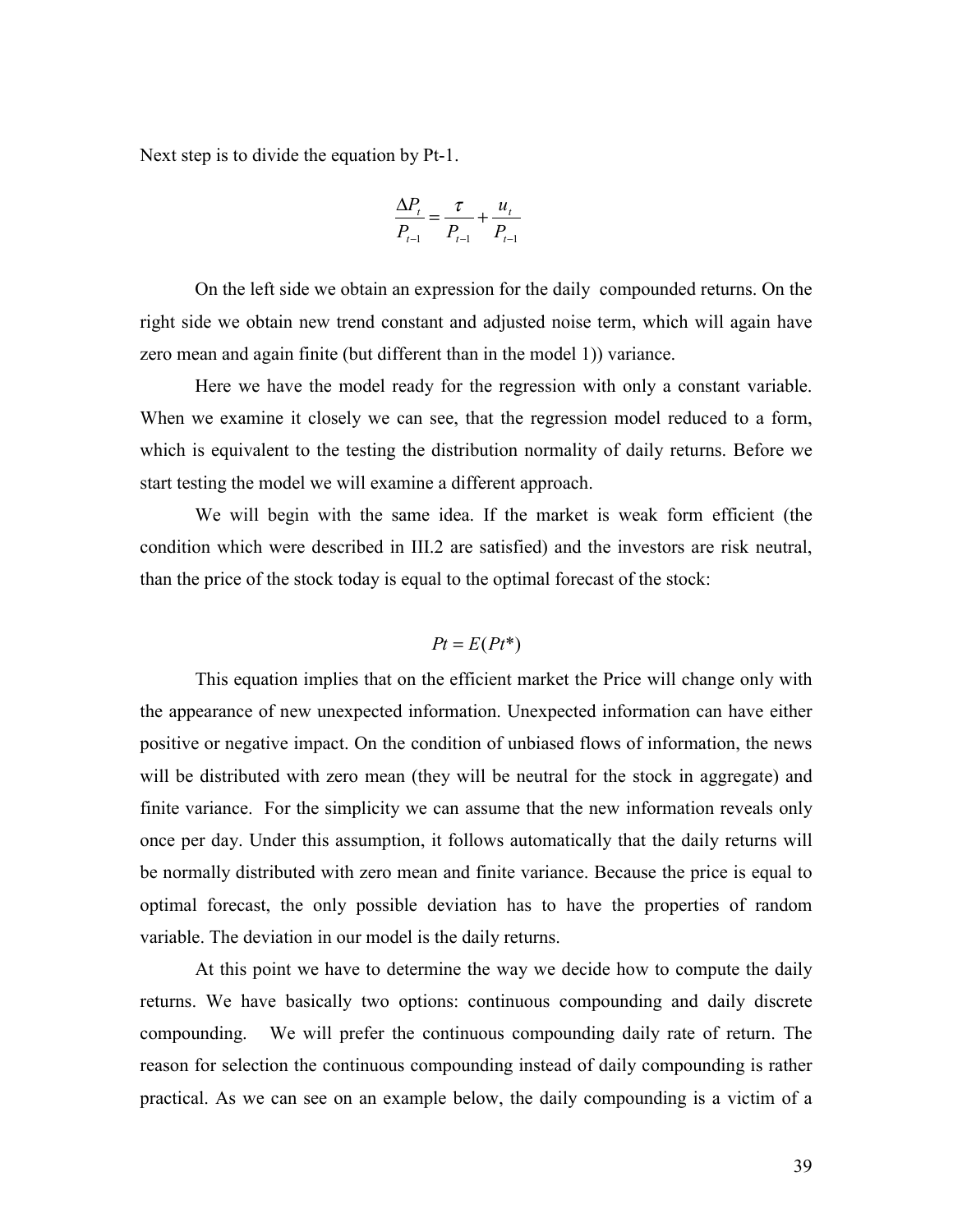bias. To calculate total returns for 2 days, we cannot simply sum two separate daily compounded returns. If the price fell by 10% per day, it has to rise by more than 10% to reach the previous level. The reference point in the nominal returns is the  $P_{t-1}$ , which is different for both days. Daily compounded returns would cause mistakes in calculation of weekly, monthly and yearly returns. On the other hand, continuous compounding owns this advantage. The weekly rate of return is the sum of daily continuous compounded returns. For this reason we will prefer the daily continuous compounding returns that can be calculated with the formula:

$$
r_t = \ln(\frac{P_t}{P_{t-1}})
$$

The random walk model with drift has the similar shape as the model we are describing here. The regression model reduced to the form:

$$
r_t = \mu + \varepsilon_t
$$

As we see, the situation when the stock prices follow random walk is equivalent to the normally distributed returns. We will test the normality of the returns in several ways. Firstly, we can compute the descriptive statistics of the returns. We will obtain the mean (the trend), variance, skewness (denoted by S) and kurtosis (denoted by K). For a normally distributed variable it should hold that  $S=0$ ,  $K=3$ . Skewness measures the asymmetry of the distribution; the kurtosis is an indicator of the fatness of the tails of the distribution.

Secondly, we will come out from the regression model and run the regression using the method Ordinary Least Squares (OLS). From the output of the regression we can chart a normal plot to determine the normality of the residuals. Because the trend is only a constant mean, the returns have to have the same distribution as the residuals, only shifted by the mean. We will use the Jarque-Bera (JB) test of normality (Gujarati 2003) to determine the normality of the distribution of the residuals and therefore also the returns. The JB statistic:

$$
JB = t \left[ \frac{S^2}{6} + \frac{(K-3)^2}{24} \right]
$$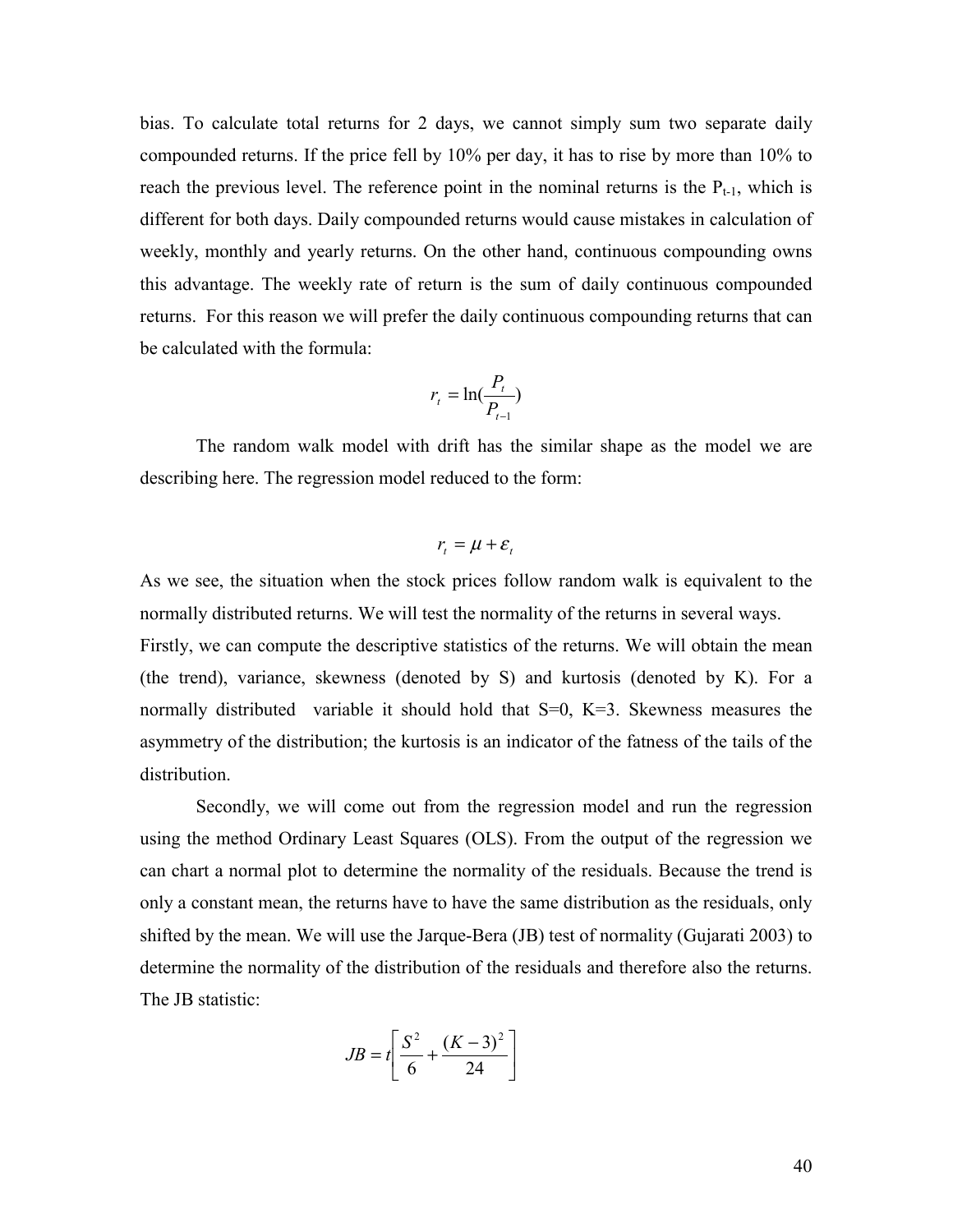The S and K denote for the computed skewness and kurtosis of the residuals. JB test is a test of the joint hypothesis that  $S=0$  and  $K=3$ . Under the null hypothesis that the residuals are normally distributed JB is asymptotically distributed with chi-square distribution with 2 degrees of freedom.

Finally, the returns should be independently distributed on the past returns. In the case of random walk, there should be zero autocorrelation of the lagged returns. For the test of autocorrelation (autoregressive process of order  $r - AR(r)$ ) we define the following regression model:

$$
r_{t} = \mu + \sum_{i=1}^{T} \theta_{i} r_{t-i} + \varepsilon_{t}, \varepsilon_{t} \sim N(0, \sigma^{2})
$$

In this regression the error term is again assumed to be normally distributed with zero mean and finite variance. Under the null hypothesis there is zero serial autocorrelation of the returns:

$$
H_0: \theta_i = 0, i = 1, \ldots, s
$$

Using the OLS method we estimate the coefficients before the lagged returns. In our model we will trace three weeks period prior to the returns. Three weeks is a horizon long enough, to cover reversal and trends in short run. If there is any abnormal fluctuation, it has to be corrected in three weeks period. Generally three weeks mean 15 trading days. In equation above **s** is chosen 15. In case of no abnormal fluctuation, e.g. on efficient market, all of the regression coefficients should not be significant.

Additionally to the output of the regression we will calculate the autocorrelation function. The autocorrelation function at lag k is defined as:

$$
\rho_k = \frac{\text{cov}(r_t, r_{t+k})}{\text{variance}}
$$

We will compute the sample autocorrelation function (SACF):

$$
\hat{\rho}_k = \frac{\sum (r_t - \overline{r}_t)(r_{t+k} - \overline{r}_{t+k})}{\sum (r_t - \overline{r})^2}
$$

We will plot the sample correlogram for  $k=1,\ldots, 16$ . On the graph we can see the results, when we compare the actual SACF with the confidence intervals to determine the significance of the autocorrelation of the lagged returns.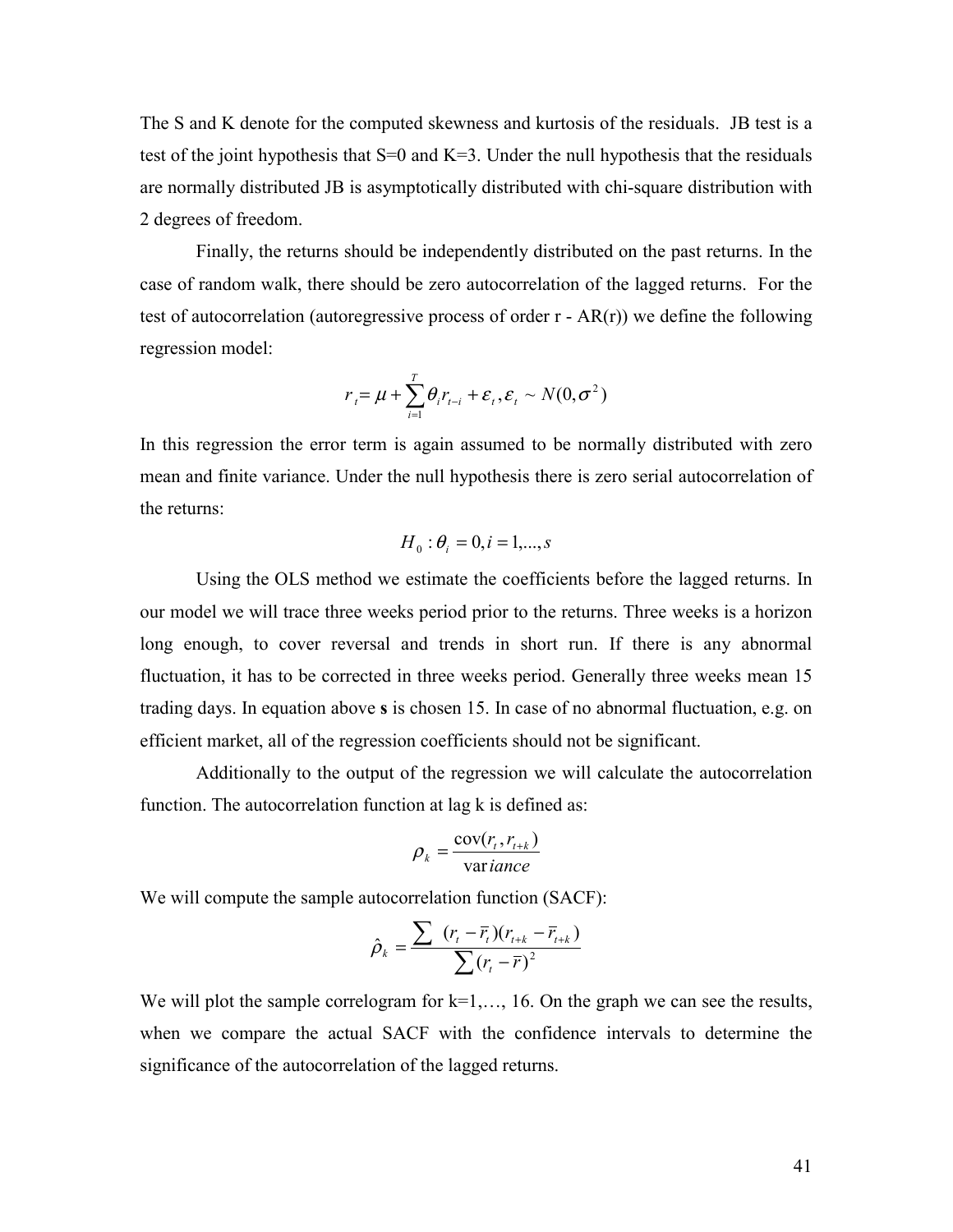#### **III.3.4 Data description**

 $\overline{a}$ 

In empirical studies we can never get perfect set of data we need. In an ideal study we would have to know exact prices of all stocks that are traded on the stock markets in the country. To obtain the best result not only the main primary and secondary markets should be concerned. It would be desirable to trace even the trades on OTC markets for every stock. It is clear that this perfect situation is impossible; we can never get such an amount of information. As a simplification in our model we will use the most known and used stock price indexes, which where already introduced in part II, the PX-50 for Czech and AEX for Dutch stock market. For detail information about the composition of the indexes see the **Table 2**, **Appendix I**.

For the analysis we have to choose a starting point. Although the trading on Prague stock exchange started in 1993, the daily trading started on  $19<sup>th</sup>$  September 1994<sup>19</sup>. This date was therefore chosen as a start for the test. The Dutch stock exchange<sup>20</sup> has much longer history, but for our purpose we will use the same period for both markets. We need to compare the results for both markets and the data set within the same period<sup>21</sup> gives the comparison higher explanatory power. Despite the same period the data set are different for both markets. This is because the different amount of nontrading days in the countries. Czech Republic had more holidays than the Netherlands. The data ends on February 24 2004, which is also the date on which this test was carried out.

<span id="page-44-0"></span><sup>&</sup>lt;sup>19</sup> In our model we use 15 days lags. Therefore in the analysis we use actually the first returns 16 days after the start of data

<span id="page-44-1"></span><sup>&</sup>lt;sup>20</sup> As explained in part II.2.3 the AEX index was recomputed in January 1999. To avoid the mistake in computation of the returns, the daily returns on January 4 1999 were set to zero. Because of the number of observation, this will not damage the explanatory power of the model.

<span id="page-44-2"></span><sup>&</sup>lt;sup>21</sup> Note that the same period of data does not mean the same number of observations. Within the two periods there has been different number of trading days in the Czech Republic and the Netherlands.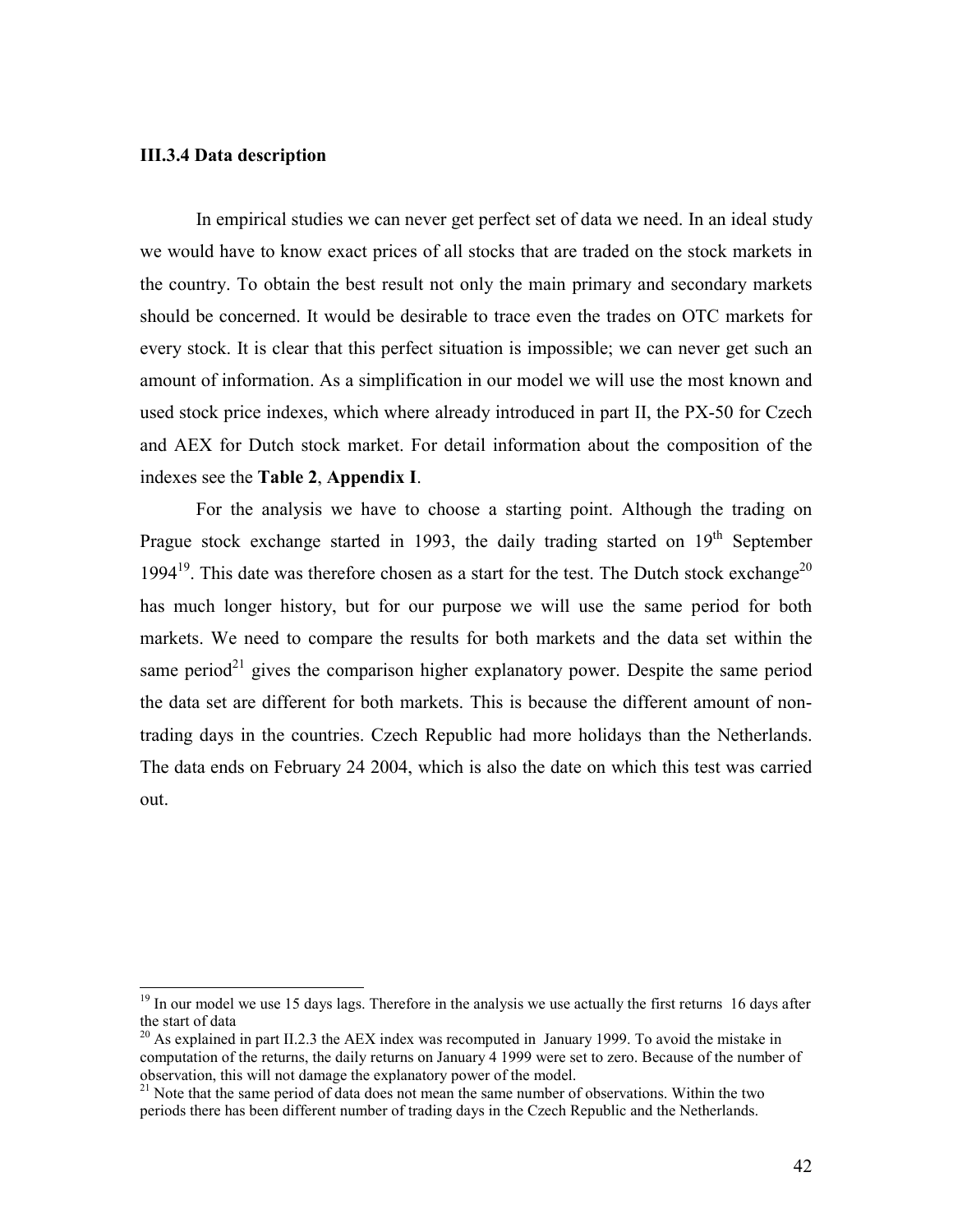#### **III.3.5 Results of the analysis**<sup>[22](#page-45-0)</sup>

#### **III.3.5.1 Characteristics of the returns**

**Table 5** reveals the results of the descriptive statistics of the data sets of AEX and PX-50 in the period 19.09.1994-24.02.2004.

|         |      | Mean       | AYReturn Sum |          | Variance          |  |  |  |
|---------|------|------------|--------------|----------|-------------------|--|--|--|
| $PX-50$ | 2324 | 0.00004    | 0.0104       |          | $0.093$ $0.00015$ |  |  |  |
| AEX     | 2377 | $-0.00027$ | $-0.071$     | $-0.649$ | 0.00023           |  |  |  |

**Table 5**:Characteristics of the returns

The mean returns are higher and positive for the PX-50. To improve the economic interpretation of the data, the average year returns were computed. The investor, who would buy the PX-50 index arbitrarily through the period and hold it for 260 trading days, would receive 1% profit on average. On contrary the buyer of the AEX index would lose 7%. The investments to the PX-50 and AEX index in the beginning of the period would result in 10% nominal gain but almost  $50\%$  nominal loss<sup>23</sup>, respectively. Both the investments would be losses in the real terms, after taking into account the transaction costs and inflation.

#### **III.3.5.2 Test of normality**

 $\overline{\phantom{a}}$ 

As discussed in the description of the model, if the stocks follow random walk, the returns should be normally distributed with the mean and variance shown in the **Table 5.** In other words the skewness and kurtosis should not exist. The **Figures 7 a**nd **8**

**Note**: The Average Year Returns are computed for standardized year of 260 days, the Sum denotes the summation of the returns for the whole period

<span id="page-45-0"></span> $22$  The analysis of the data and tests of the models were done in the program SPSS 10.0. The output of the analysis is in Appendix III. The data files and results can be found on the CD which is enclosed to the printed version of the thesis.

<span id="page-45-1"></span> $23$  Remember that we evaluate the continuously compounded returns. To calculate the returns in nominal terms we have to use the formula:  $RET=exp(r_p)-1$ , where  $r_p$  denotes for rate of return of the particular period.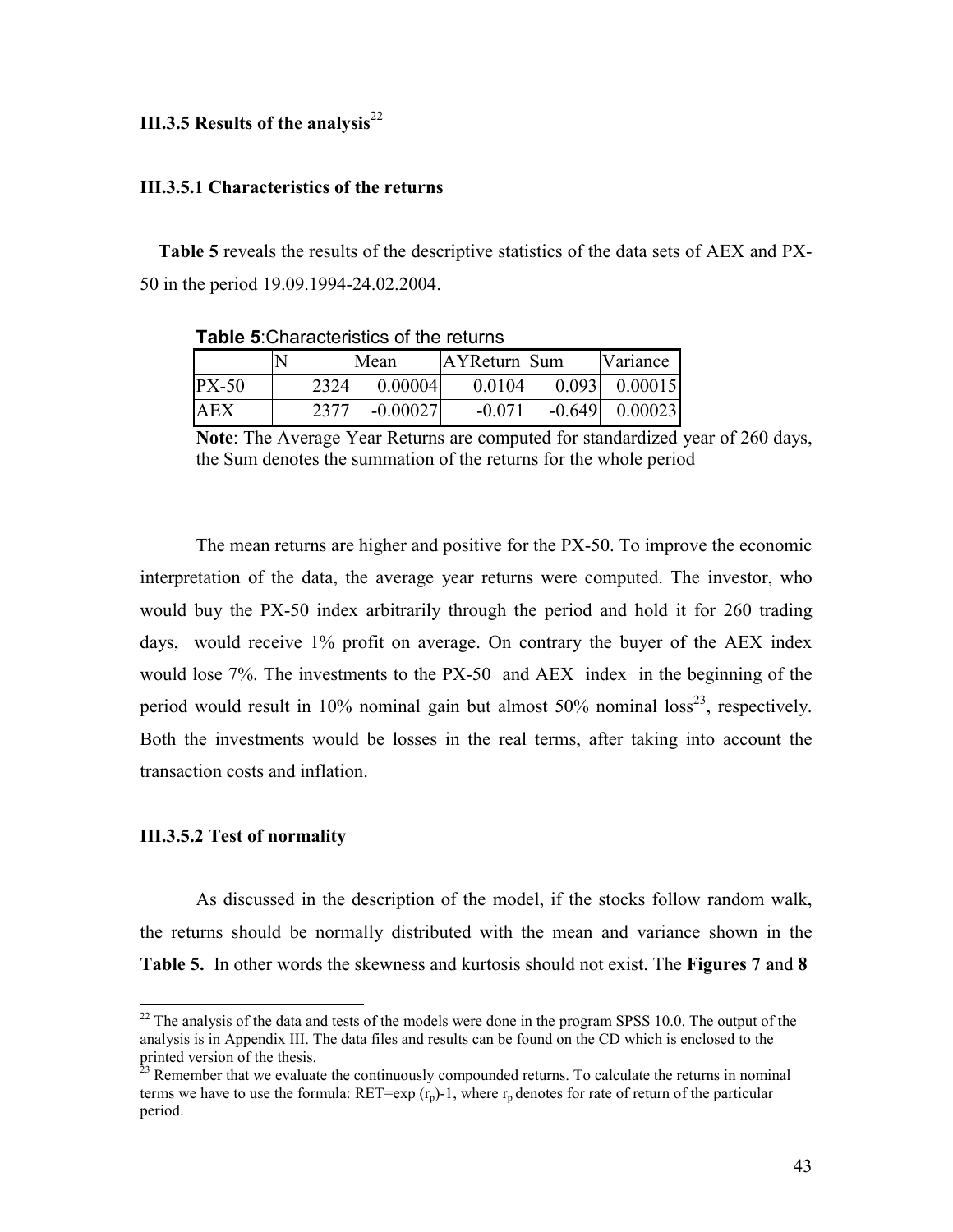show the histograms of the distribution of the returns against the normal distribution (shown by the solid line).

By the test of normality we computed the skewness and kurtosis and evaluated the Jarque-Bera statistics. **Table 6** summarizes the results

**Table 6:** Test of normality

|            | <b>Skewness Kurtosis</b> |       | IJВ    | $\chi^{2}_{2}(0,1\%)$ |
|------------|--------------------------|-------|--------|-----------------------|
| $PX-50$    | $-0.149$                 | 1.955 | 114.34 | 13.816                |
| <b>AEX</b> | 0.094                    | 3.584 | 71.01  | 13.816                |

The results indicate that we can reject the null hypothesis of the normality of the distribution even on 0,1% level of significance. The PX-50 index is negatively skewed, the slightly higher than mean returns were more common than slightly lower returns, which was compensated by bigger negative shocks. On the contrary, the AEX index was skewed positively. The AEX index reveals positive kurtosis. This indicates, that the returns are accumulated near the mean and in the tails, which is compensated in the middle distance between the mean and extremes. In the **Figure 8** the positive skewness and high kurtosis can be seen easily on the histogram.

We rejected the hypothesis of normality for both indexes, which implicate the rejection of the random walk and weak form efficiency. The stock markets are not efficient. To compare the relative inefficiency of the markets, we will continue with the analysis of the autocorrelation of the returns.

#### **III.3.5.3 Autocorrelation**

l

The results of the regression of the model  $r_i = \mu + \sum_{i} \theta_i r_{i-i} + \varepsilon_i$ *T i*  $r_{t} = \mu + \sum \theta_{i} r_{t-i} + \varepsilon$ =  $\sum_{i=1}^{1}$ are to be found in

**Appendix II**[24.](#page-46-0) In the **Tables 8** and **10** the estimates of the coefficients and the levels of the significances can be found. For both data sets we reject the null hypothesis of the

<span id="page-46-0"></span><sup>24</sup> **Table 7** and **9** summarizes the models and show the ANOVAs . Note that for both models the sum of residual squares is very low. The coefficient of determination is very small and indicates weak explanatory power of the models. Therefore we have to interpret the results very carefully. The model for PX-50 is even worse than the AEX model.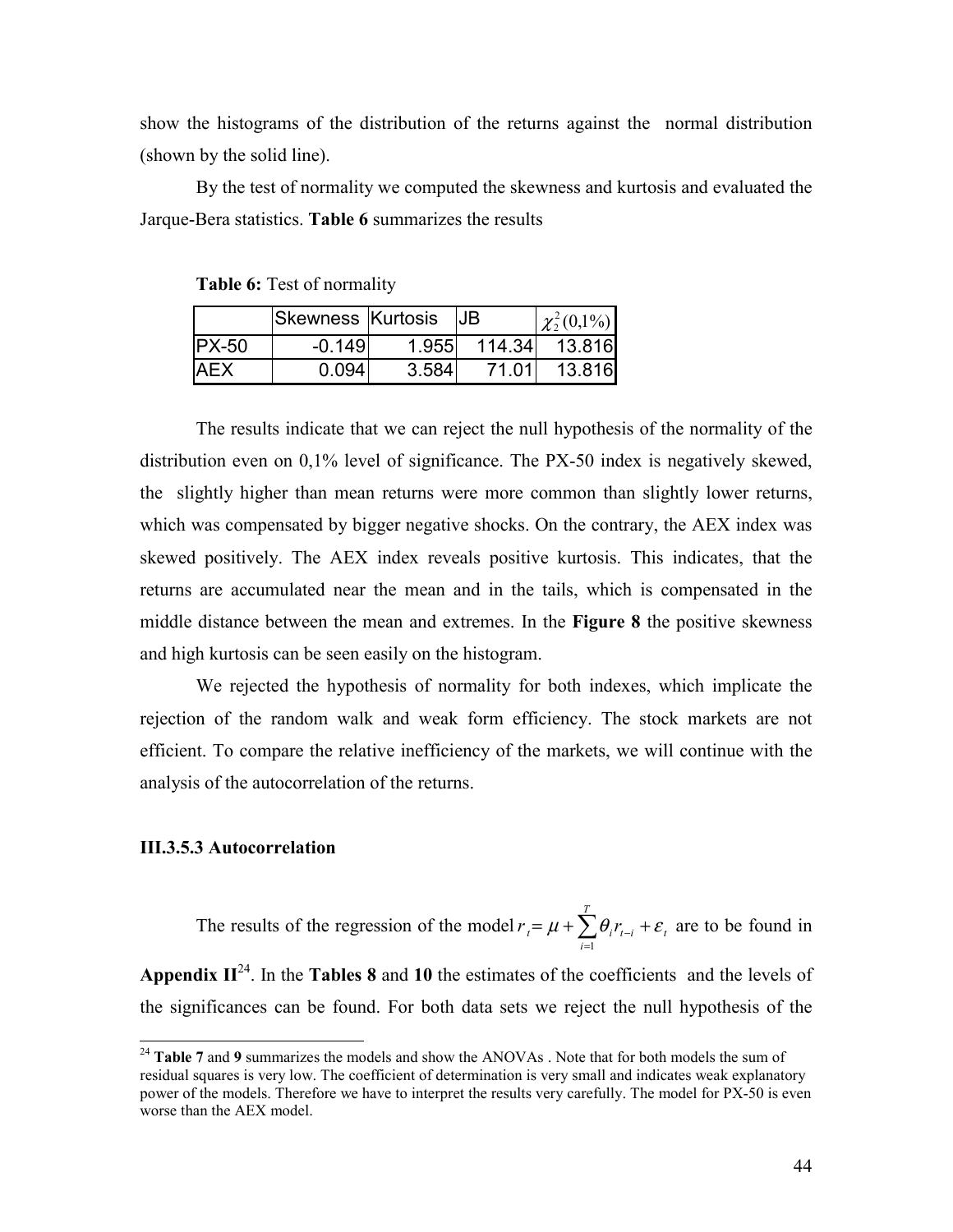absence of the autocorrelation. The index PX-50 has revealed higher level of the autocorrelation than the AEX.

Next step in the analysis was the computation of the autoregression function of the returns. The results brought comparable results as the output from the regression and the SACF functions are plotted in the **Figure 9** and **10**.

**Figure 9**: Correlogram of PX-50

 $\overline{\phantom{a}}$ 



The results from the regression and the SACF indicate the strong positive first and weaker, but still significant second, lag return of the PX-50. The returns today are in positive relation with the returns yesterday and a day before yesterday. The PX-50 seems to be a victim of overreaction and trending  $^{25}$ . The only important correction day is the fifth day. Most of the other days of the three weeks period show generally positive autocorrelation of the returns, the tenth day significantly. From the correlogram we can form a hypothesis that the stock prices on the PSE move in at least 3 weeks trending

<span id="page-47-0"></span> $25$  For explanation of the phenomena of overreaction, underreaction, trending and mean reverting regimes and other different types of anomalies Shleifer (2002) and Barberis (2002)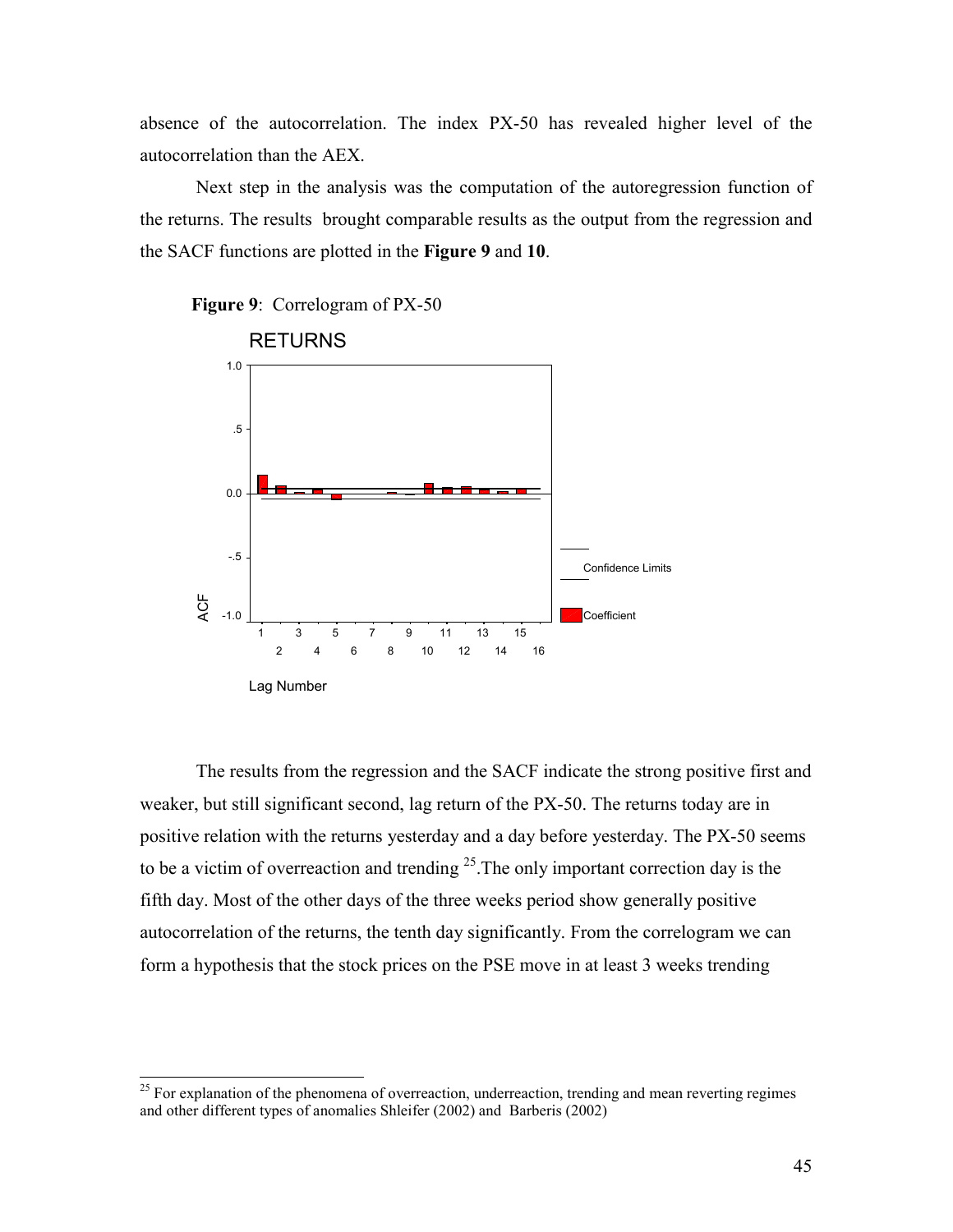regime. The sum of the regression coefficients before the lagged returns indicates 31% positive relation of the past returns.[26](#page-48-0)



 **Figure 10:** Correlogram of AEX

The results for AEX indicate different characteristics of Dutch stock market. Again the autoregression functions are quite significant, which indicates the violation of the random walk. On the AEX the most important are the third, fifth, eighth and fifteenth day prior to the day of observation. The third and fifth day reveal significant negative autocorrelation, the eight and fifteenth days lagged returns influenced the present returns positively. The AEX index seems to follows a mean reverting regime<sup>27</sup>. Positive returns are followed by a correction in the following week, than the positive returns continue again.

l

<span id="page-48-0"></span><sup>&</sup>lt;sup>26</sup> I computed the sum of the regression coefficients from the autoregression in Table. The sum of 0,3113 can be approximately interpreted as the 31% relation of the returns.

<span id="page-48-1"></span> $^{27}$  The sum of the coefficients as was computed for the PX-50 and described in footnote 10 indicated only 2% relation of past returns.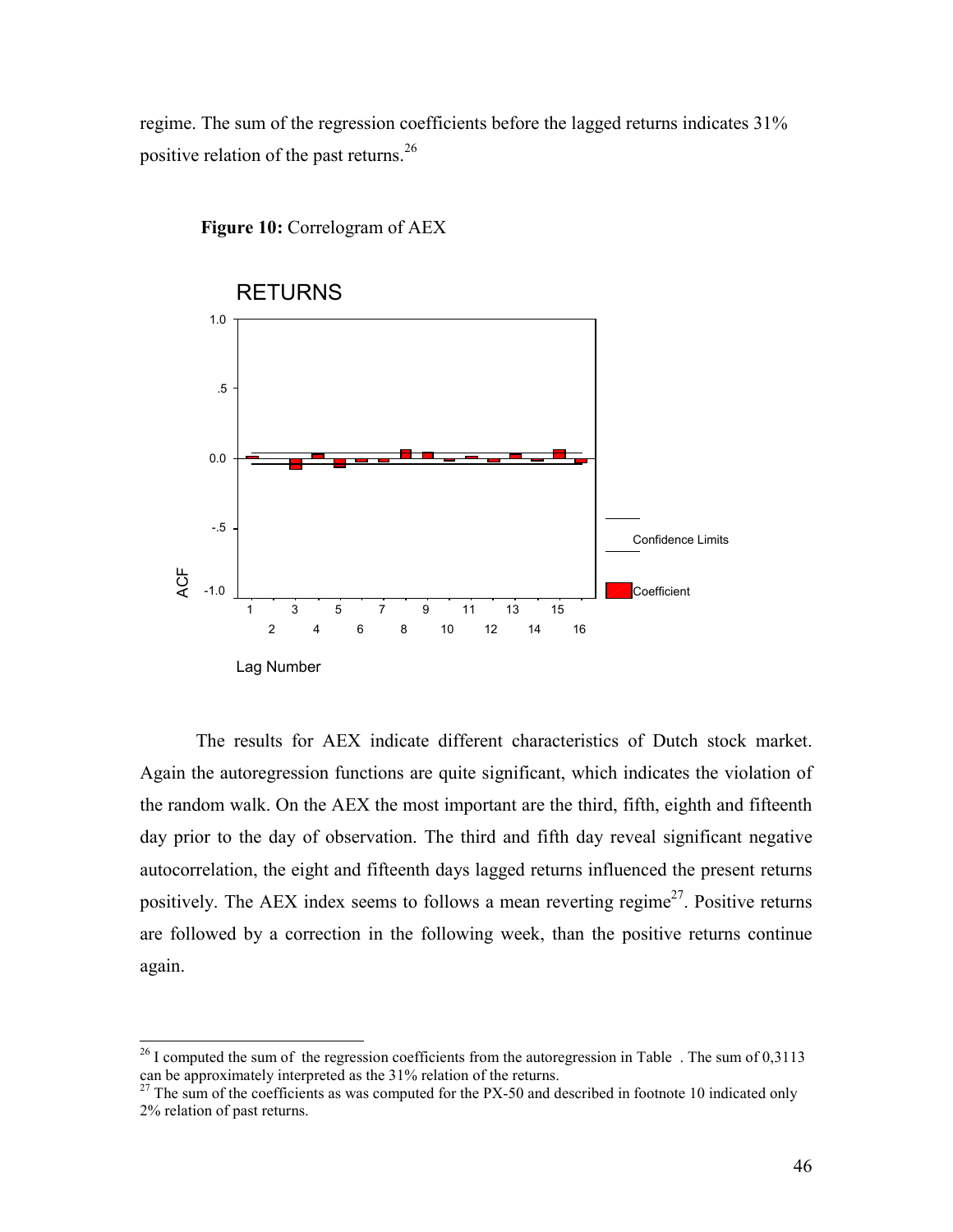#### **III.3.6 Summary of the Random walk model**

The level of efficiency is an important characteristic of financial markets. We recognize three types of efficiencies: the weak, the semi-strong and strong form. If the markets are weak form efficient and investors risk neutral, the investors can not earn profits form the evaluation of past prices. On the weak form efficient market the technical analysis can not bring any abnormal profits. On the assumption of the risk neutrality of the investors the weak form market efficiency reduces into the random walk model. The stock prices should move in an unpredictable way and therefore returns should be randomly distributed.

<span id="page-49-0"></span>We analyzed the data from the Czech and Dutch stock indexes to compare the level of efficiency. Both the indexes would be a real loss for an investor who would invest in the indexes at the beginning of the period. Based on the tests of normality, both markets indicated the weak form inefficiency. The inefficiency was supported by the results of the autocorrelation analysis. The PX-50 follows the trending regime, on the contrary, AEX follow the mean reverting regime. Mean reversion is one step closer to the efficient market. The returns are not corrected on the day-to-day basis as it should be on the efficient market, but revert in the period of one week. The results have to be interpreted carefully because of low explanatory power of the model. We should construct a different model to explain the returns. Other variables (for example: HDP, inflation, external shocks<sup>28</sup>, news, etc. should be added to the regression model to explain the formation of returns. Based on the analysis of the distribution and autocorrelation of returns we can conclude that Prague Stock Exchange is slightly less efficient than Amsterdam Stock Exchange.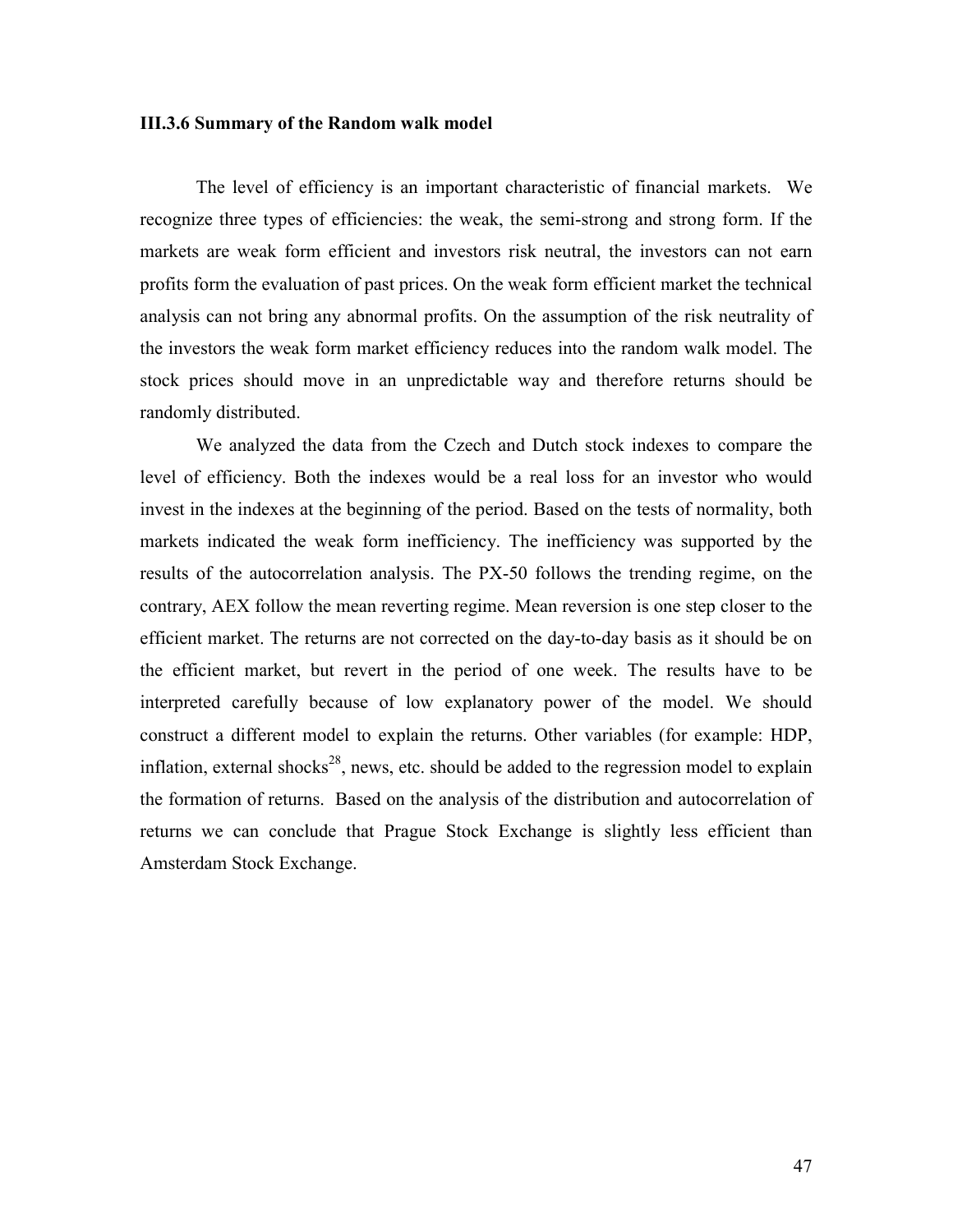## **Appendix II**

Figure 11: Histogram of PX-50



**Note**: Solid line denotes the normal distribution curve **Figure 12:**Histogram of AEX



**RETURNS** 

**Note**: Solid line denotes the normal distribution curve

<sup>&</sup>lt;sup>28</sup> Hanousek and Filer (2000) describe the effect of the war in Iraq and other important factors behind the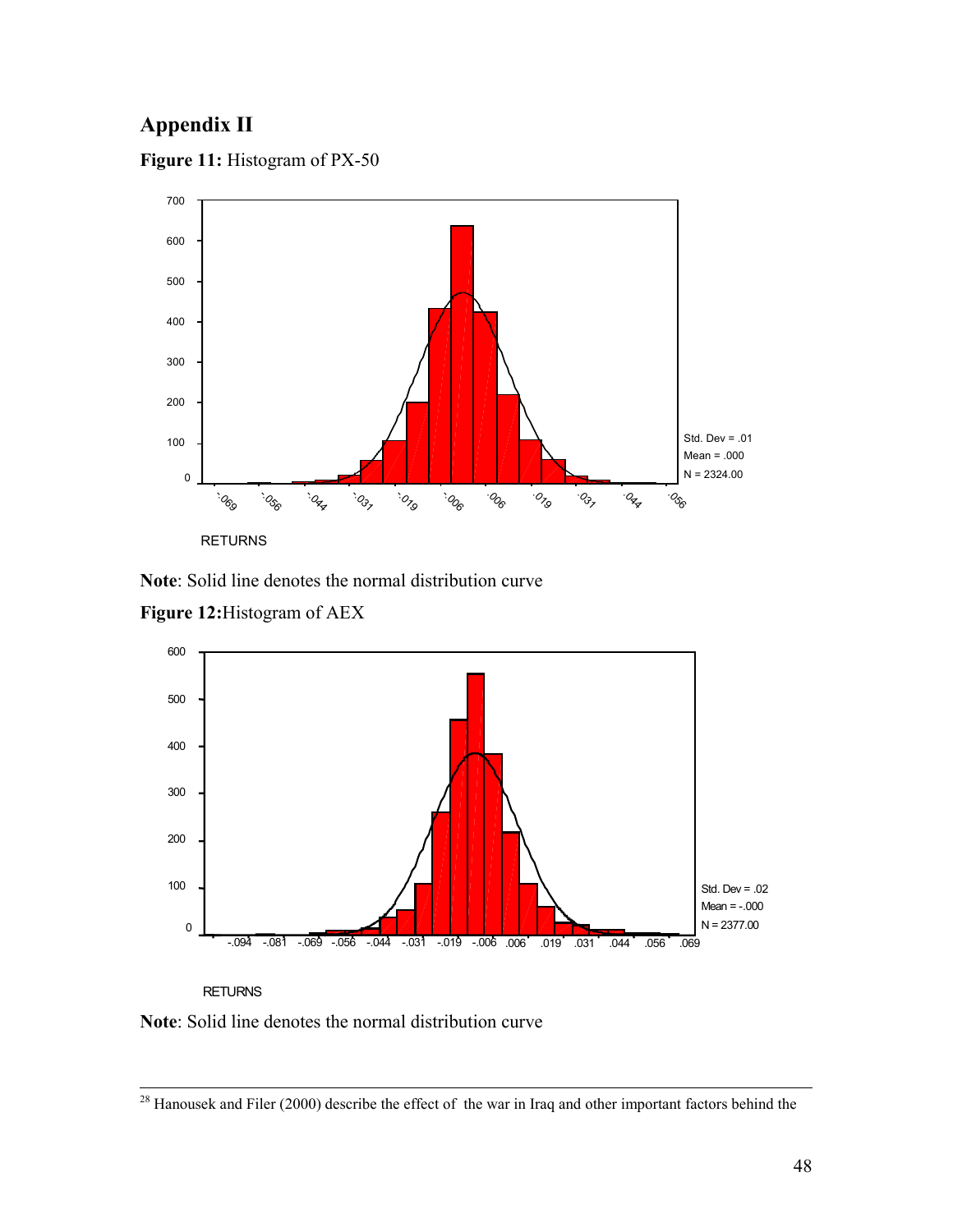Output of the regression model:  $r_{i} = \mu + \sum_{i=1}^{T} \theta_{i} r_{t-i} + \varepsilon_{i}$ *i*  $r_{t} = \mu + \sum \theta_{i} r_{t-i} + \varepsilon$ =  $\sum_{i=1}^{1}$ computed in SPPS 10.

**Table 7:** Summary of the regression model for PX-50

#### **Model Summary**

| Model |      | R Square | Adjusted<br>R Square | Std. Error of<br>the Estimate |
|-------|------|----------|----------------------|-------------------------------|
|       | 189a | 036      | 029                  | 1.2069F-02                    |

a. Predictors: (Constant), Returns-15, Returns-8, Returns-1, Returns-4, Returns-12, Returns-10, Returns-6, Returns-14, Returns-3, Returns-7, Returns-9, Returns-11, Returns-2, Returns-5, Returns-13

#### **ANOVAb**

| Model |            | Sum of<br>Squares | df   | Mean Square |       | Sig.              |
|-------|------------|-------------------|------|-------------|-------|-------------------|
|       | Regression | .239E-02          | 15   | 8.259E-04   | 5.670 | .000 <sup>a</sup> |
|       | Residual   | .336              | 2308 | 1.457E-04   |       |                   |
|       | ⊤otal      | .349              | 2323 |             |       |                   |

a. Predictors: (Constant), Returns-15, Returns-8, Returns-1, Returns-4, Returns-12, Returns-10, Returns-6, Returns-14, Returns-3, Returns-7, Returns-9, Returns-11, Returns-2, Returns-5, Returns-13

b. Dependent Variable: RETURNS

 $\overline{a}$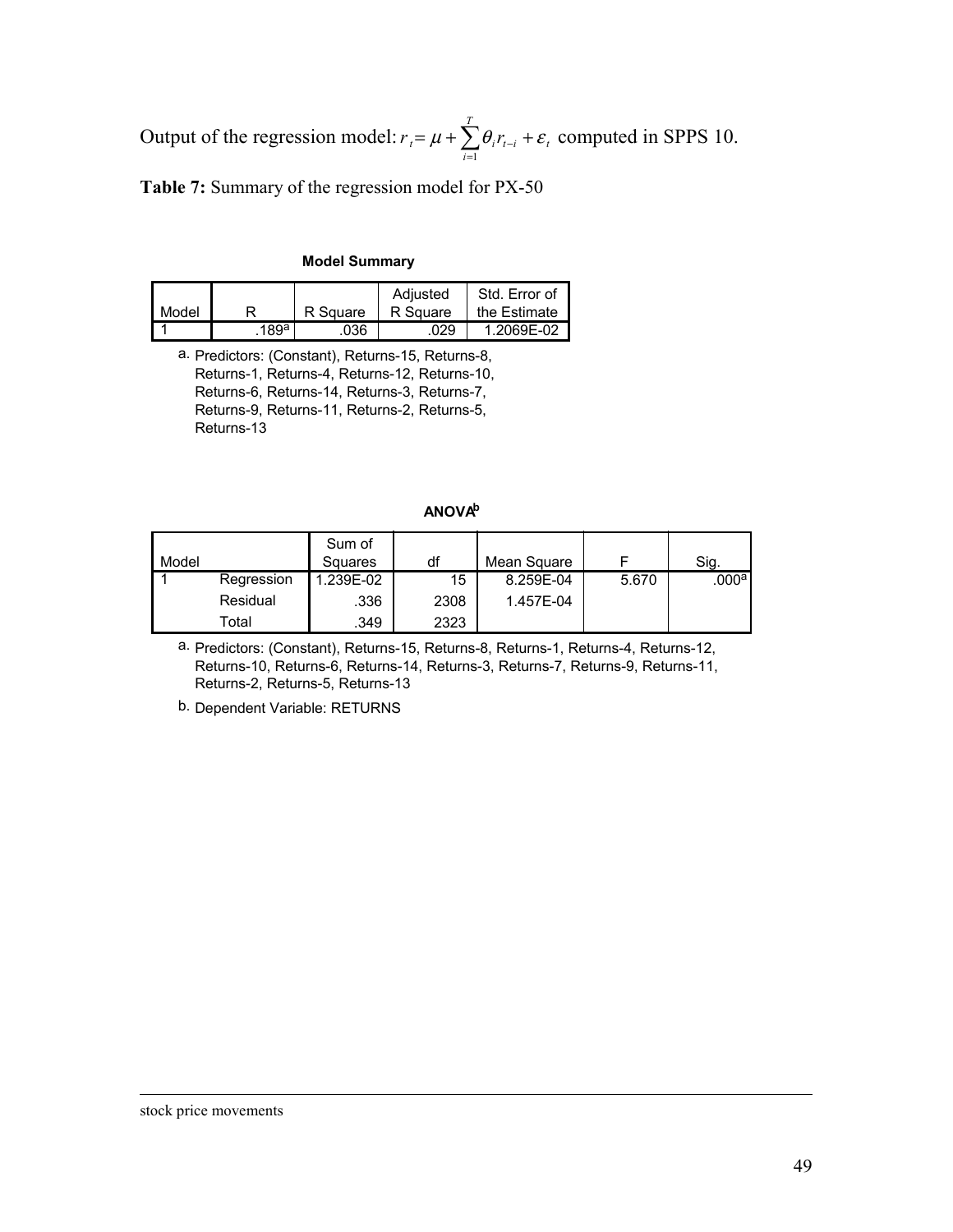|            |            |                |      | Standardi  |          |      |
|------------|------------|----------------|------|------------|----------|------|
|            |            |                |      | zed        |          |      |
|            |            | Unstandardized |      | Coefficien |          |      |
|            |            | Coefficients   |      | ts         |          |      |
| B<br>Model |            | Std. Error     | Beta | t          | Sig.     |      |
|            | (Constant) | 2.777E-05      | .000 |            | .111     | .912 |
|            | Returns-1  | .132           | .021 | .132       | 6.345    | .000 |
|            | Returns-2  | 4.326E-02      | .021 | .043       | 2.062    | .039 |
|            | Returns-3  | $-6.31E - 03$  | .021 | $-.006$    | $-.301$  | .764 |
|            | Returns-4  | 3.706E-02      | .021 | .037       | 1.766    | .078 |
|            | Returns-5  | $-5.86E - 02$  | .021 | $-.059$    | $-2.793$ | .005 |
|            | Returns-6  | 1.374E-02      | .021 | .014       | .655     | .513 |
|            | Returns-7  | 1.799E-03      | .021 | .002       | .086     | .932 |
|            | Returns-8  | $-3.97E-05$    | .021 | .000       | $-.002$  | .998 |
|            | Returns-9  | $-1.83E-02$    | .021 | -.018      | $-.872$  | .383 |
|            | Returns-10 | 7.295E-02      | .021 | .073       | 3.478    | .001 |
|            | Returns-11 | 2.298E-02      | .021 | .023       | 1.095    | .274 |
|            | Returns-12 | 3.487E-02      | .021 | .035       | 1.661    | .097 |
|            | Returns-13 | 1.335E-02      | .021 | .013       | .636     | .525 |
|            | Returns-14 | $-6.41E-03$    | .021 | $-0.06$    | $-.306$  | .759 |
|            | Returns-15 | 2.936E-02      | .017 | .036       | 1.728    | .084 |

**Table 8:** Coefficients of the regression model for PX-50

**Coefficientsa**

a. Dependent Variable: RETURNS

#### **Table 9:** Summary of the regression model for AEX

#### **Model Summary**

| Model |      | R Square | Adiusted<br>R Square | Std. Error of<br>the Estimate |
|-------|------|----------|----------------------|-------------------------------|
|       | 156a | 024      | .018                 | 1.5180E-02                    |

a. Predictors: (Constant), Returns-15, Returns-13, Returns-14, Returns-3, Returns-1, Returns-2, Returns-12, Returns-8, Returns-7, Returns-9, Returns-11, Returns-5, Returns-4, Returns-6, Returns-10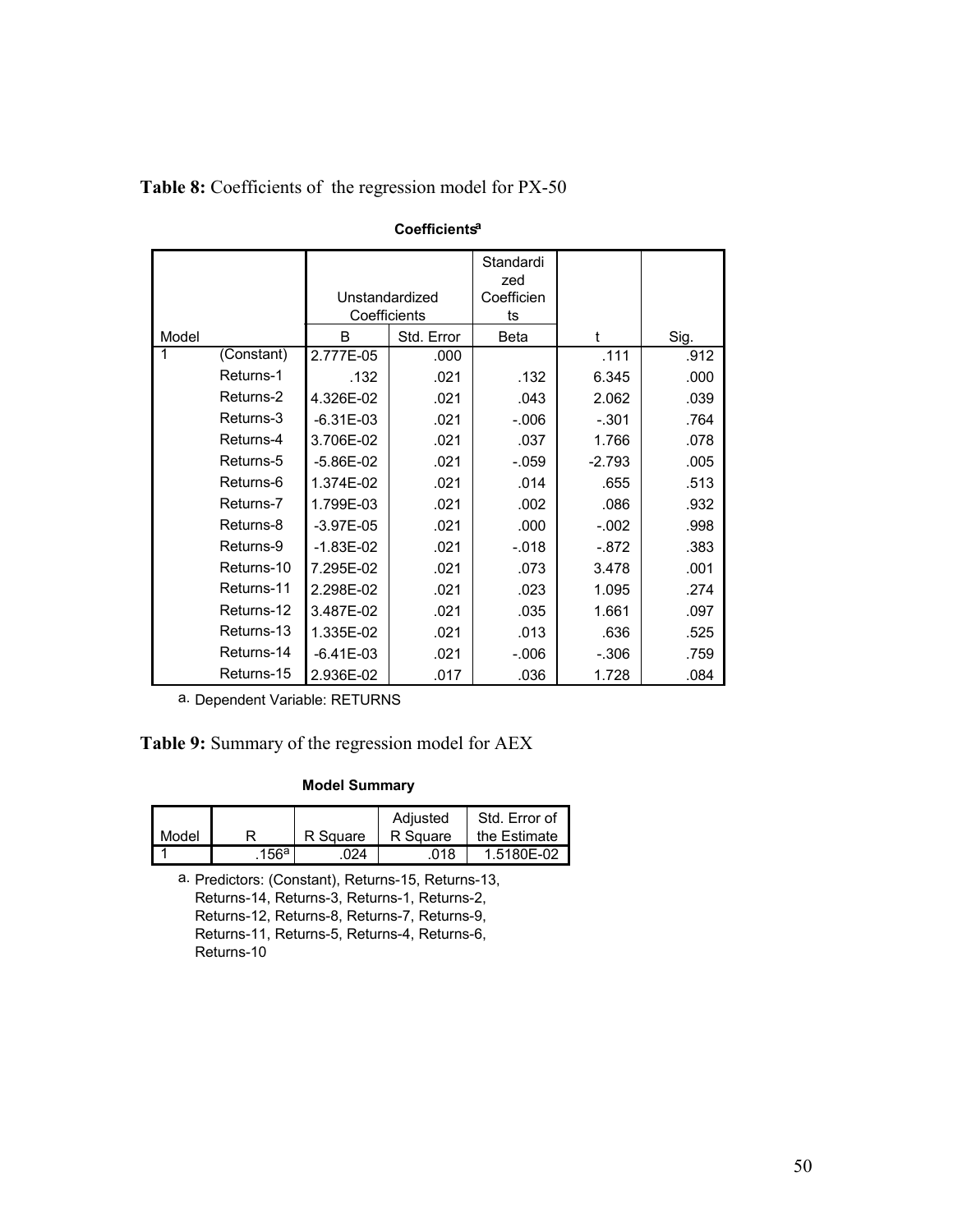**ANOVAb**

| Model |            | Sum of<br>Squares | df   | Mean Square |       | Sig.              |
|-------|------------|-------------------|------|-------------|-------|-------------------|
|       | Regression | .360E-02          | 15   | 9.065E-04   | 3.934 | .000 <sup>a</sup> |
|       | Residual   | .544              | 2361 | 2.304E-04   |       |                   |
|       | Total      | .558              | 2376 |             |       |                   |

a. Predictors: (Constant), Returns-15, Returns-13, Returns-14, Returns-3, Returns-1, Returns-2, Returns-12, Returns-8, Returns-7, Returns-9, Returns-11, Returns-5, Returns-4, Returns-6, Returns-10

b. Dependent Variable: RETURNS

Table 10: Coefficients of the regression model for PX-50

|       |            |               |                | Standardi  |          |      |
|-------|------------|---------------|----------------|------------|----------|------|
|       |            |               |                | zed        |          |      |
|       |            |               | Unstandardized | Coefficien |          |      |
|       |            |               | Coefficients   | ts         |          |      |
| Model |            | B             | Std. Error     | Beta       | t        | Sig. |
| 1     | (Constant) | $-2.64E-04$   | .000           |            | $-.846$  | .397 |
|       | Returns-1  | 1.644E-02     | .021           | .016       | .800     | .424 |
|       | Returns-2  | $-6.83E - 03$ | .021           | $-.007$    | $-.332$  | .740 |
|       | Returns-3  | -7.92E-02     | .021           | $-.079$    | $-3.856$ | .000 |
|       | Returns-4  | 3.270E-02     | .021           | .033       | 1.588    | .113 |
|       | Returns-5  | $-5.97E-02$   | .021           | $-.060$    | $-2.897$ | .004 |
|       | Returns-6  | $-2.78E-02$   | .021           | $-.028$    | $-1.345$ | .179 |
|       | Returns-7  | $-2.16E-02$   | .021           | $-.022$    | $-1.049$ | .294 |
|       | Returns-8  | 6.103E-02     | .021           | .061       | 2.964    | .003 |
|       | Returns-9  | 4.155E-02     | .021           | .042       | 2.015    | .044 |
|       | Returns-10 | $-1.60E - 02$ | .021           | $-0.016$   | $-.774$  | .439 |
|       | Returns-11 | 2.525E-02     | .021           | .025       | 1.226    | .220 |
|       | Returns-12 | $-2.08E - 02$ | .021           | $-.021$    | $-1.009$ | .313 |
|       | Returns-13 | 3.546E-02     | .021           | .035       | 1.727    | .084 |
|       | Returns-14 | $-9.87E - 04$ | .021           | $-.001$    | $-.048$  | .962 |
|       | Returns-15 | 5.828E-02     | .021           | .058       | 2.837    | .005 |

#### **Coefficientsa**

a. Dependent Variable: RETURNS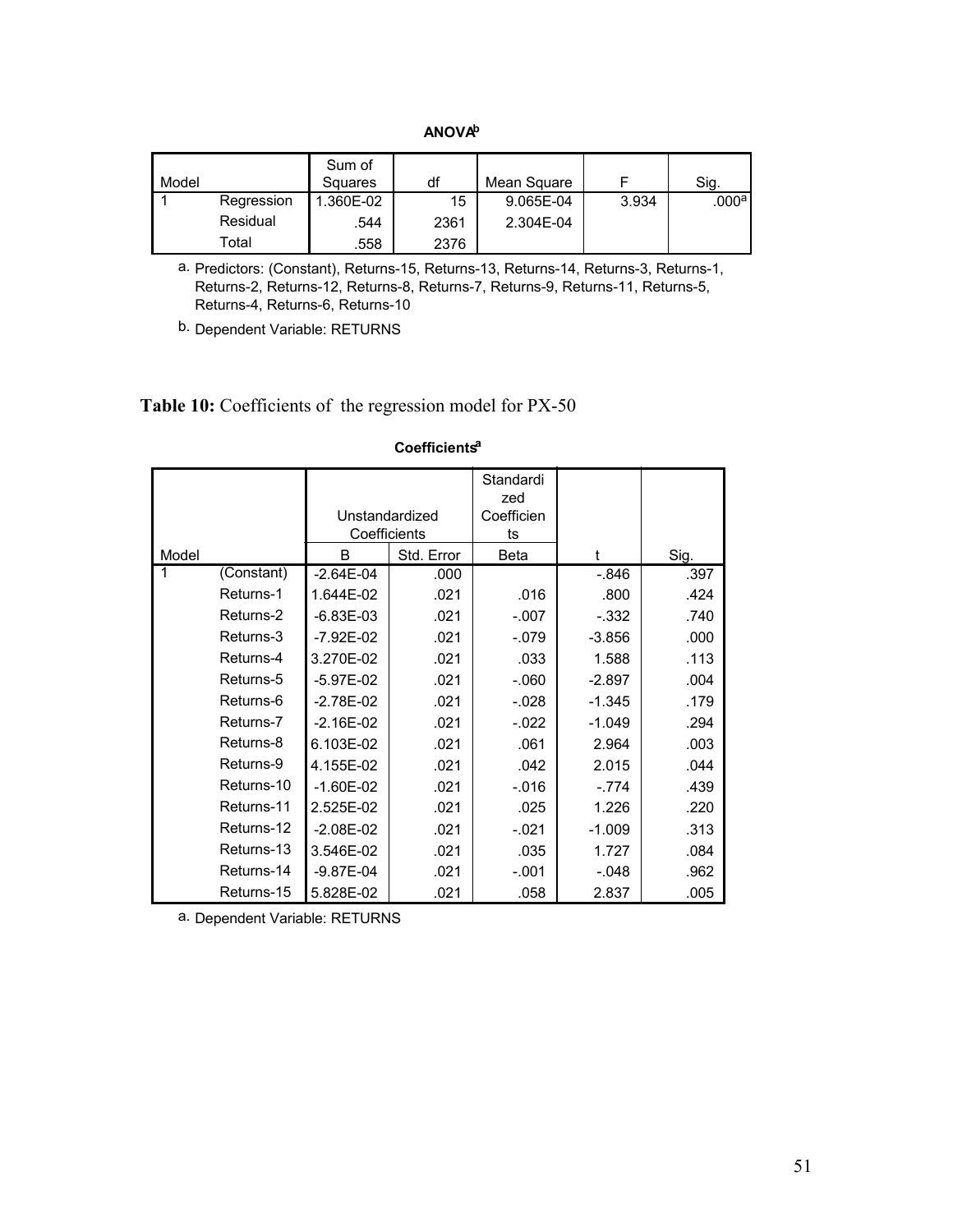### **IV. Conclusion**

 The comparison of the Dutch and Czech equity market concludes clearly that in every important indicator Czech market is far less developed. Market capitalization, liquidity and turnover rate are low, transaction costs and asymmetric information high in Czech Republic. The results indicate that the efficiency as defined by traditional finance should be also much lower. The assumptions underlying the Efficient Market Hypothesis are far from fulfilled on the Czech stock market.

Random walk is the weakest form of the efficiency. Technical analysis monitoring of past prices of stock - should not lead to abnormal profits. On a weak form efficient market the returns should be random. Results from the model indicate that neither the Czech nor the Dutch stock market is efficient. The rejection of random walk naturally implicates the rejection of any form of efficiency. Despite the huge differences in the basic characteristics of the markets, the differences in the analysis of the returns were not that significant. What can be wrong?

We can search the explanation in the assumptions of the Efficient Market Hypothesis. It is true that the Dutch market is far less imperfect, which could be the causation of the differences. The strongest assumption is the rationality of the investors. However, in the real world people do not trade rationally. Furthermore, the irrationality of the investors is too widespread to be easily eliminated. As a result, stock prices do not move only with relevant information. Far more unexplained factors lie behind the stock movements. External shocks, news about unrelated stocks, performances of stock markets in other countries, investor sentiment, etc., these factors are only few of the most common

In the thesis I discovered few interesting features of the markets in Czech Republic and the Netherlands, but also opened new, much wider space for future research. If the markets are not efficient, there should be some patterns and factors behind the stock movements. The issue about the stock prices formation remains open. Can a true "rational" investor beat the market?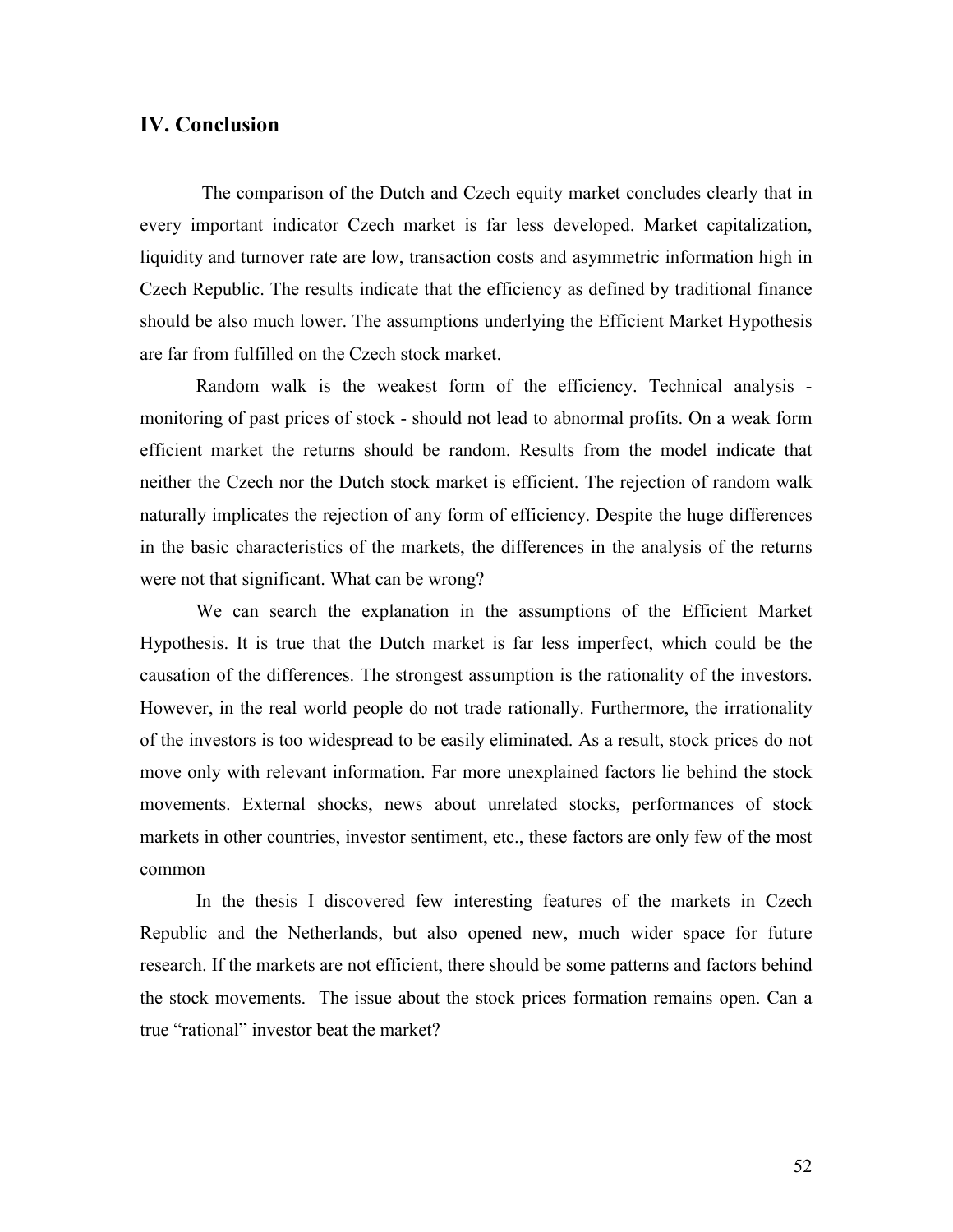# **List of tables and figures**

| Figure 1: Trading volumes on Czech financial secondary markets 11 |  |
|-------------------------------------------------------------------|--|
|                                                                   |  |
|                                                                   |  |
|                                                                   |  |
|                                                                   |  |
|                                                                   |  |
|                                                                   |  |
|                                                                   |  |
|                                                                   |  |
|                                                                   |  |
|                                                                   |  |
|                                                                   |  |
|                                                                   |  |
|                                                                   |  |
|                                                                   |  |
|                                                                   |  |
|                                                                   |  |
|                                                                   |  |
|                                                                   |  |
| Table 10: Coefficients of the regression model for PX-5052        |  |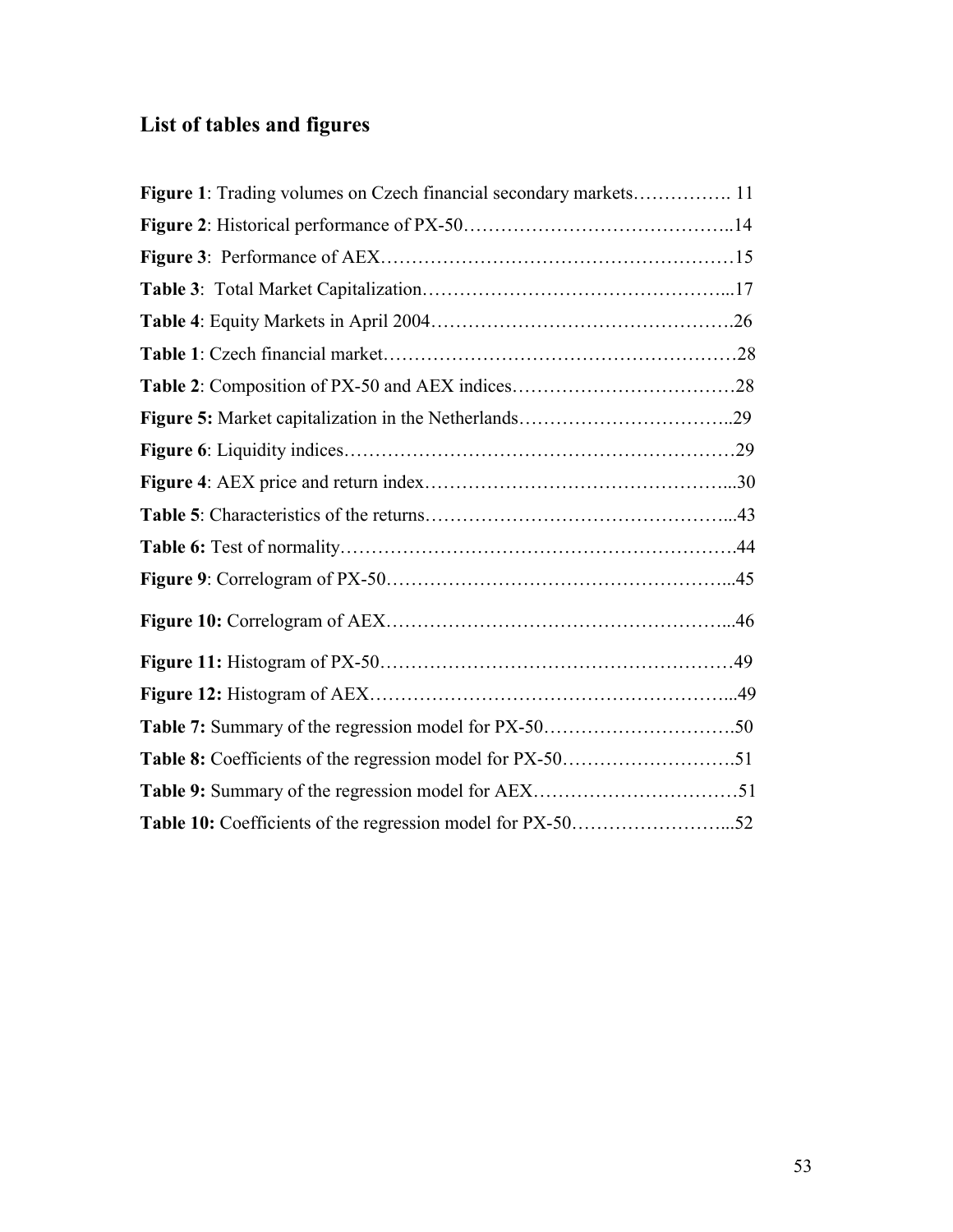## **List of abbreviations**

| <b>AEX</b>    | Price index of Dutch blue chips (Table 2)                         |  |  |  |
|---------------|-------------------------------------------------------------------|--|--|--|
| ALI           | Amivest aggregate liquidity index (Figure 5)                      |  |  |  |
| AR(k)         | Autoregressive process of order k                                 |  |  |  |
| <b>ASE</b>    | Amsterdam Stock Exchange                                          |  |  |  |
| <b>CF</b>     | Autocorrelation function                                          |  |  |  |
| <b>EBOT</b>   | <b>Electronic Ordering Book Transactions</b>                      |  |  |  |
| <b>IPO</b>    | Initial Public Offerings                                          |  |  |  |
| JB            | Jargue – Bera statistic – test of normality                       |  |  |  |
| K             | Kurtosis – fatness of the tails of the distribution of returns    |  |  |  |
| MLI           | Modified aggregate liquidity index (Figure 5)                     |  |  |  |
| <b>OLS</b>    | Ordinary Least Squares method of estimate of regression models    |  |  |  |
| <b>OTC</b>    | Over-the-Counter markets                                          |  |  |  |
| <b>PSE</b>    | Prague Stock Exchange                                             |  |  |  |
| <b>PX-50</b>  | Price index of Czech stock exchange (Table 2)                     |  |  |  |
| RM-S          | Organized OTC market in Czech Republic – electronic book ordering |  |  |  |
|               | system                                                            |  |  |  |
| S             | Skewness – asymmetry of a distribution of returns                 |  |  |  |
| <b>SACF</b>   | Sample Autocorrelation Function                                   |  |  |  |
| <b>SCP</b>    | Centre of Commercial Instruments (Středisko Cenných Papírů)       |  |  |  |
| <b>UNIVYC</b> | Unorganized OTC market in Czech Republic                          |  |  |  |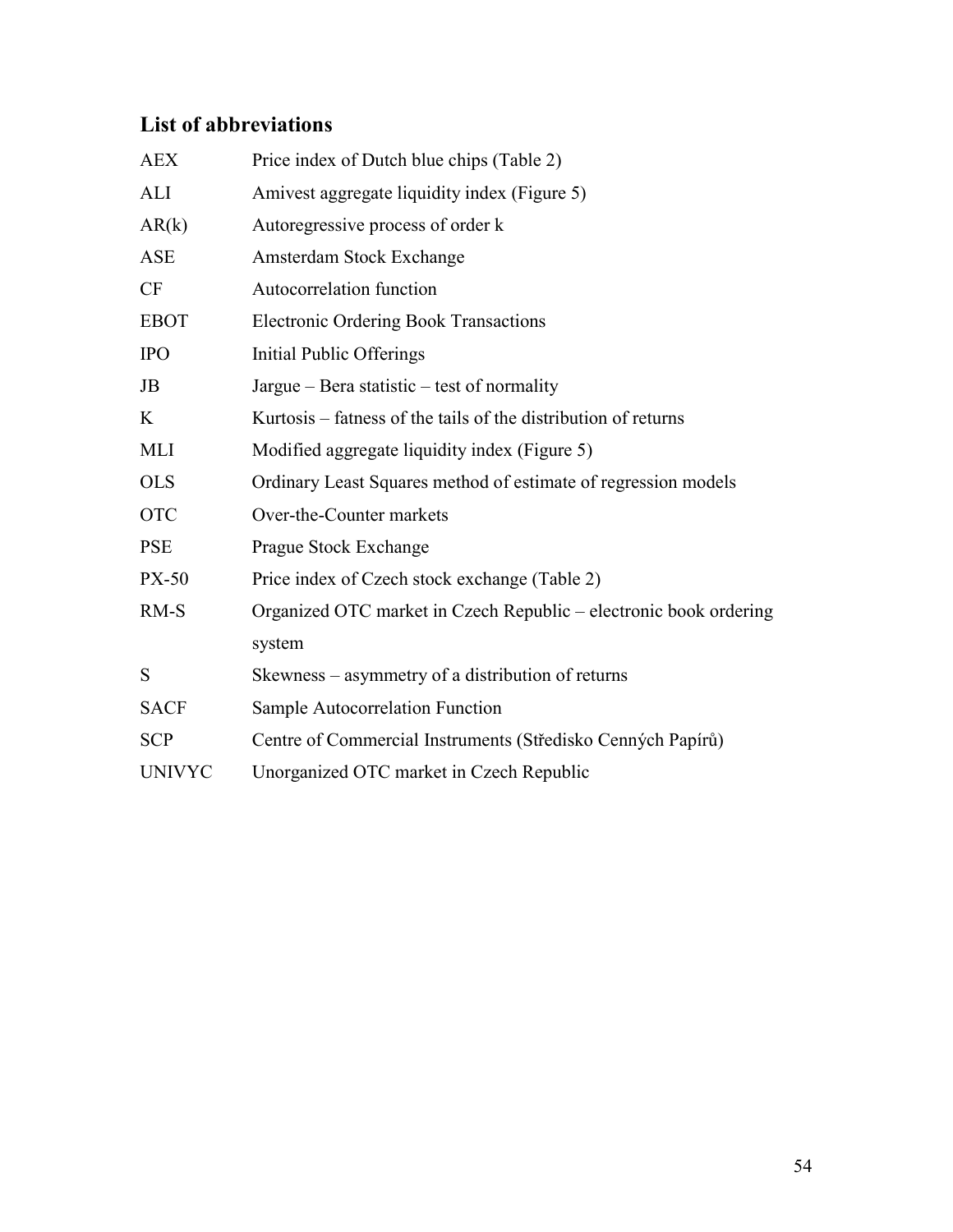## **List of symbols**

.

 $\mathcal{E}_t \sim N(0, \sigma^2)$  Normally distributed disturbances with zero mean and finite variance  $\mu$  Mean return  $P_t$  Price of the index at time t  $r_t$  Daily continuously compounded returns of the price indices  $\rho_k$  Autocorrelation function at lag k  $\theta_i$  Coefficient of AR (k) regression  $r_i = \mu + \sum_{i=1}^{k} \theta_i r_{i-i} + \varepsilon_i$ *i*  $r_{t} = \mu + \sum \theta_{i} r_{t-i} + \varepsilon_{i}$ =  $\sum_{i=1}^{n}$  $u_t$  Error term of price index time series  $\tau$  Trend of the price series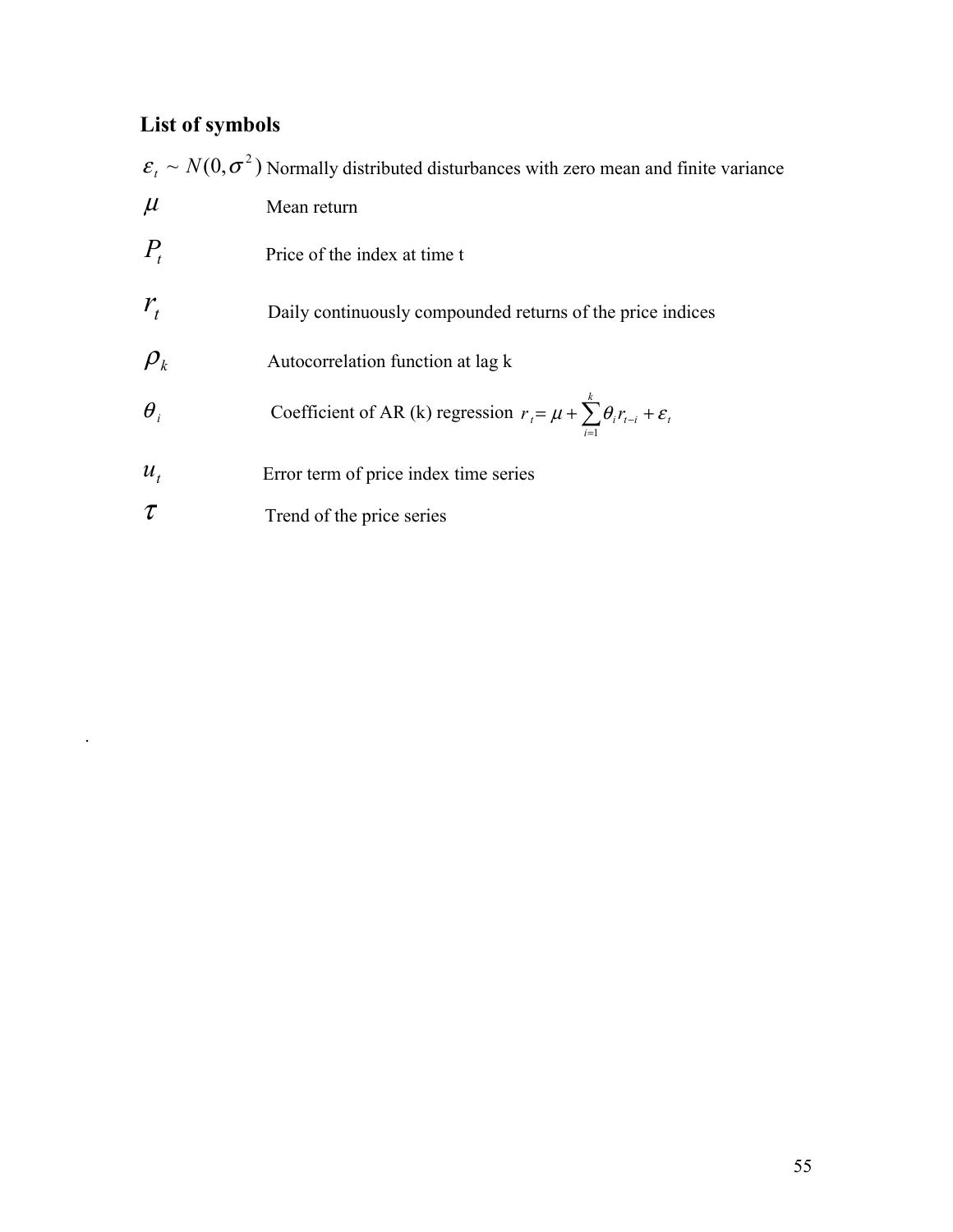## **References:**

- **Barberis, N.** and Thaler, R. (2002), *A Survey of Behavioral Finance*, Working Paper, University of Chicago
- **Brealey, R.E. and Myers, S.C.** (2000)**,** *Principles of Corporate Finance,* McGraw-Hill, New York,  $6<sup>th</sup>$  edition
- **Carlstrom, CH., T., Fuerst, T., S., Ioannidou, V. P.,** (2002), *Stock Prices and Output Growth: An Examination of the Credit Channel*, Federal Reserve Bank of Cleveland
- **Corhay, A. and Rad, A.T.,(**1990), *Conditional Heteroskedasticity in Stock Returns: Evidence from Amsterdam Stock Exchange*, Limburg University
- **DeBondt, W., Thaler, R.. (1985)** *Does the Stock Market Overreact?* Journal of Finance 40, 793-805
- **Dimson, E. and Mussavian, M. (2000),** *Market Efficiency***,** Spellbound Publications
- **Duca, J.V.** (2001), How Does the Stock Market Affect Economy?, Federal Reserve Bank of Dallas
- **Fama, E.F., (1970),** *Efficient Capital Markets: A Review of Theory and Empirical Work***,** Journal of Finance 25, 383-417
- **Fama, E.F., (1998)** *Market Efficiency, Long Term Returns, and Behavioral Finance***,** Journal of Financial Economics 49, 283-307
- **Gjerde, O., Saettem, F. (1995***) Linkages among European and World Stock Markets,* The European Journal of Finanace
- **Goot, T.V.D.,** (1997) *Valuing New Issues, Information Quality of Initial Public Offerings at the Amsterdam Stock Exchange*,Thesis Publishers Amsterdam
- **Gujarati, D.N. (**2003) *Basic Econometrics, 4th Edition*, McGraw-Hill Higher Education
- **Hanousek, J. and Filler, R.K.**(2000)**,** *The Relation Between Economic Factors and Equity Markets in Central Europe*, Economics of transition 8, Volume 8 2000, 623-638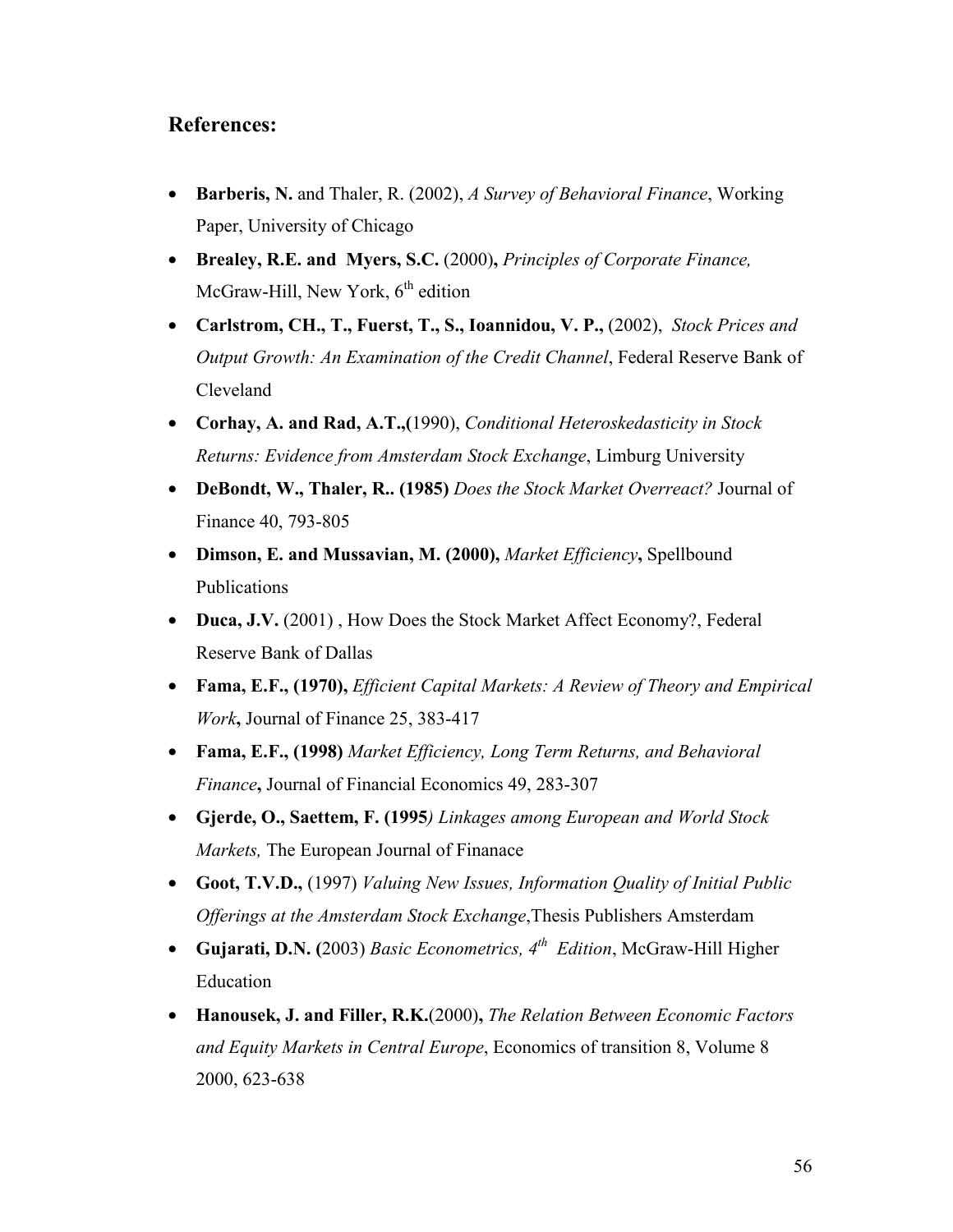- **Hodgkinsom, L.** (1991**)** *Informational efficiency of European equity markets***,** Applied Financial Economics
- **Jansen, P.F.G** (2002), *The Effect of Beta, Firm Size and Market-to-Book Equity* Boston McGraw-Hill
- **Marthur, I. and Doukas,** J. (1993), *European Equity Markets and Corporate Financial Decisions*, International Bussiness Press
- **Mejstřík, M. (2002)** *Lectures :Financial Managment, Financial Markets*
- **Mishkin, F**. (2003) *The Economics of Money, Banking and Financial Markets*, 7<sup>th</sup> ed., Addison Wesley Longman
- **Mlčoch, L**.(1996), *Institucionální Ekonomie*, Praha, Karolinum
- **Musílek P**.(2002)*,Trhy Cenných Papírů,* Ekopress
- **Nemecek L**. (26/10/1998) *Capital Markets in the Czech Republic: Birth an the First Steps,* CERGE-EI Doctoral Dissertations
- **OECD 2003**
- **Post, S.** (2002), *The Value Gap*, Final Thesis, Maastricht University, Faculty of Economics and Business Administration, Maastricht
- **Podpiera, R.** (14/08/2001) *Essays on the Functioning of Financial Markets*, CERGE-EI Doctoral Dissertations
- **Ricardo N. B.** (2003): *Assymetric Information In Financial Markets: Introduction and Applications*, Cambridge University Press
- **Roll,R.** (1986),*The Hubris Hypothesis of Corporate Takeovers,* Journal of Business 59, 1997-216
- **Shleifer, A.** (2000), *Inefficient Markets: An Introduction to Behavioral Finance*, Oxford University Press
- **Statistical Year Book, Netherlands 2003**
- **Wong, G.W.,** (1984), *The Effect of Stock Exchange Listing on Trading Volume, Market Liquidity and Stock Price Volatility*, Thesis University of Illinois